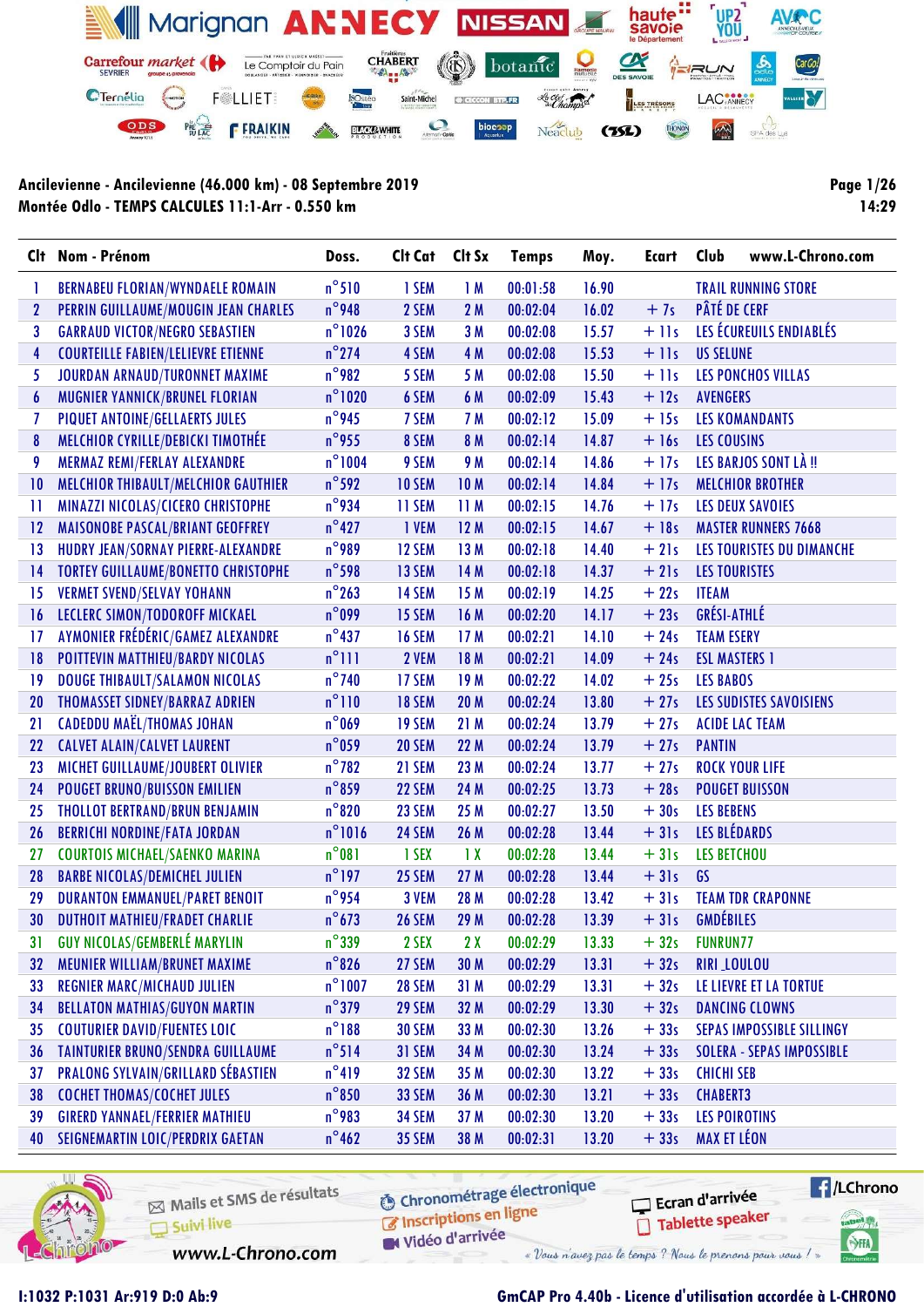

Page 2/26 14:29

| $n^{\circ}$ 174<br>39 M<br>13.17<br>$+34s$<br><b>TORRENT DAVID/BAUDOT SYLVAIN</b><br><b>36 SEM</b><br>00:02:31<br><b>LES COLOCS</b><br>41<br>$n^{\circ}$ 162<br><b>DIANA FLORIAN/REVIL MANON</b><br>3 SEX<br>3X<br>00:02:31<br>$+34s$<br><b>BENNUT'S</b><br>42<br>13.16<br>$n^{\circ}$ 308<br>43<br><b>KRAUSS NICOLAS/TAPI STEEVEN</b><br>37 SEM<br>40 M<br>00:02:31<br>13.13<br>$+34s$<br><b>LES BORAANNECIENS</b><br>$n^{\circ}$ 449<br>41 M<br>$+34s$<br>44<br><b>FOLLIET CHARLES/BOUCHEX OLIVIER</b><br>4 VEM<br>00:02:31<br>13.11<br><b>TRANSJU</b><br>$n^{\circ}$ 396<br><b>TREMBLET STEPHAN/BONTAZ CHRISTOPHE</b><br>$+34s$<br>5 VEM<br>42 M<br>00:02:32<br>13.10<br><b>SPORT ALTITUDE</b><br>45<br>$n^{\circ}$ 257<br>MALZAC ALEXANDRE/CHRISTOFOLI MARIUS<br><b>38 SEM</b><br>43 M<br>00:02:32<br>13.10<br>$+34s$<br>46<br><b>TEAM CUISSE</b><br>$n^{\circ}461$<br><b>LAURAIN ROBERT/DEMICHELIS NICOLAS</b><br>44 M<br>13.09<br>$+35s$<br>6 VEM<br>00:02:32<br><b>TEAM 4 PROVENCIA</b><br>47<br>$n^{\circ}$ 1003<br><b>GUY ALEXANDRE/PELLETIER NATHAN</b><br><b>39 SEM</b><br>00:02:32<br>13.05<br>$+35s$<br>48<br>45 M<br><b>CROSSFIT L'ENGRENAGE</b><br>BEROD MARTIN-BORRET JULIEN/MANON LUDOVIC n°425<br>49<br>40 SEM<br>46 M<br>00:02:32<br>13.03<br>$+35s$<br><b>LES TONTONS</b> | www.L-Chrono.com |
|-----------------------------------------------------------------------------------------------------------------------------------------------------------------------------------------------------------------------------------------------------------------------------------------------------------------------------------------------------------------------------------------------------------------------------------------------------------------------------------------------------------------------------------------------------------------------------------------------------------------------------------------------------------------------------------------------------------------------------------------------------------------------------------------------------------------------------------------------------------------------------------------------------------------------------------------------------------------------------------------------------------------------------------------------------------------------------------------------------------------------------------------------------------------------------------------------------------------------------------------------------------------------------------------------|------------------|
|                                                                                                                                                                                                                                                                                                                                                                                                                                                                                                                                                                                                                                                                                                                                                                                                                                                                                                                                                                                                                                                                                                                                                                                                                                                                                               |                  |
|                                                                                                                                                                                                                                                                                                                                                                                                                                                                                                                                                                                                                                                                                                                                                                                                                                                                                                                                                                                                                                                                                                                                                                                                                                                                                               |                  |
|                                                                                                                                                                                                                                                                                                                                                                                                                                                                                                                                                                                                                                                                                                                                                                                                                                                                                                                                                                                                                                                                                                                                                                                                                                                                                               |                  |
|                                                                                                                                                                                                                                                                                                                                                                                                                                                                                                                                                                                                                                                                                                                                                                                                                                                                                                                                                                                                                                                                                                                                                                                                                                                                                               |                  |
|                                                                                                                                                                                                                                                                                                                                                                                                                                                                                                                                                                                                                                                                                                                                                                                                                                                                                                                                                                                                                                                                                                                                                                                                                                                                                               |                  |
|                                                                                                                                                                                                                                                                                                                                                                                                                                                                                                                                                                                                                                                                                                                                                                                                                                                                                                                                                                                                                                                                                                                                                                                                                                                                                               |                  |
|                                                                                                                                                                                                                                                                                                                                                                                                                                                                                                                                                                                                                                                                                                                                                                                                                                                                                                                                                                                                                                                                                                                                                                                                                                                                                               |                  |
|                                                                                                                                                                                                                                                                                                                                                                                                                                                                                                                                                                                                                                                                                                                                                                                                                                                                                                                                                                                                                                                                                                                                                                                                                                                                                               |                  |
|                                                                                                                                                                                                                                                                                                                                                                                                                                                                                                                                                                                                                                                                                                                                                                                                                                                                                                                                                                                                                                                                                                                                                                                                                                                                                               |                  |
| $n^{\circ}$ 906<br><b>COURSON CECILE/MACHET VINCENT</b><br>4X<br>4 SEX<br>00:02:32<br>13.03<br>$+35s$<br><b>LES FERRET CAPIENS</b><br>50                                                                                                                                                                                                                                                                                                                                                                                                                                                                                                                                                                                                                                                                                                                                                                                                                                                                                                                                                                                                                                                                                                                                                      |                  |
| $n^{\circ}$ 976<br><b>TASTARD ANTHONY/HOMMETTE EMMANUEL</b><br>41 SEM<br>13.01<br>$+35s$<br>51<br>47 M<br>00:02:33<br><b>BREIZHOU74</b>                                                                                                                                                                                                                                                                                                                                                                                                                                                                                                                                                                                                                                                                                                                                                                                                                                                                                                                                                                                                                                                                                                                                                       |                  |
| $n^{\circ}$ 404<br>JACQUET MARC/BONIFACIO YANNICK<br>52<br>42 SEM<br>48 M<br>13.01<br>$+36s$<br>00:02:33<br><b>LES RUSTINES</b>                                                                                                                                                                                                                                                                                                                                                                                                                                                                                                                                                                                                                                                                                                                                                                                                                                                                                                                                                                                                                                                                                                                                                               |                  |
| n°914<br>LACOTE THOMAS/SERVARY CÉDRIC<br>43 SEM<br>49 M<br>00:02:33<br>12.98<br>$+36s$<br>53<br><b>KEEP KALM AND RUN</b>                                                                                                                                                                                                                                                                                                                                                                                                                                                                                                                                                                                                                                                                                                                                                                                                                                                                                                                                                                                                                                                                                                                                                                      |                  |
| $n^{\circ}$ 255<br><b>DELANOE GUILLAUME/GEAY RENE</b><br>7 VEM<br>00:02:33<br>12.98<br>$+36s$<br>54<br>50 M<br>LES CHAMOIS DU LAC BLEU                                                                                                                                                                                                                                                                                                                                                                                                                                                                                                                                                                                                                                                                                                                                                                                                                                                                                                                                                                                                                                                                                                                                                        |                  |
| $n^{\circ}$ 773<br>5 X<br><b>CHALUMOT XAVIER/DENIS PRUDENCE</b><br>5 SEX<br>00:02:33<br>12.97<br>$+36s$<br>55<br><b>TITI ET LOULOU</b>                                                                                                                                                                                                                                                                                                                                                                                                                                                                                                                                                                                                                                                                                                                                                                                                                                                                                                                                                                                                                                                                                                                                                        |                  |
| $n^{\circ}$ 543<br><b>SAMUEL RENAUD/FLEURY JEFFREY</b><br>44 SEM<br>51 M<br>00:02:33<br>12.97<br>$+36s$<br>SUB <sub>3</sub><br>56                                                                                                                                                                                                                                                                                                                                                                                                                                                                                                                                                                                                                                                                                                                                                                                                                                                                                                                                                                                                                                                                                                                                                             |                  |
| $n^{\circ}672$<br><b>HEURTIER DAVID/CARPENTIER PATRICK</b><br>8 VEM<br>12.95<br>$+36s$<br>52 M<br>00:02:33<br><b>PATDAV</b><br>57                                                                                                                                                                                                                                                                                                                                                                                                                                                                                                                                                                                                                                                                                                                                                                                                                                                                                                                                                                                                                                                                                                                                                             |                  |
| $n^{\circ}105$<br>$+36s$<br><b>DUDE'N BRO</b><br><b>VOISIN BAPTISTE/BACHELLIER PAUL</b><br>53 M<br>12.95<br>58<br>45 SEM<br>00:02:33                                                                                                                                                                                                                                                                                                                                                                                                                                                                                                                                                                                                                                                                                                                                                                                                                                                                                                                                                                                                                                                                                                                                                          |                  |
| $n^{\circ}$ 559<br>LES BÉQUILLES MOLLES<br>DE FONTES AVELAR RICARDO/DUBET BASTIEN<br>46 SEM<br>54 M<br>00:02:34<br>12.93<br>$+36s$<br>59                                                                                                                                                                                                                                                                                                                                                                                                                                                                                                                                                                                                                                                                                                                                                                                                                                                                                                                                                                                                                                                                                                                                                      |                  |
| $n^{\circ}$ 719<br>LES MOUSTIQUES DES ÎLES<br><b>BILLARD MORGANE/VIRAPIN JONATHAN</b><br>6 SEX<br>6 X<br>00:02:34<br>12.93<br>$+36s$<br>60                                                                                                                                                                                                                                                                                                                                                                                                                                                                                                                                                                                                                                                                                                                                                                                                                                                                                                                                                                                                                                                                                                                                                    |                  |
| $n^{\circ}341$<br>DEPERDUSSIN KEVIN/MEPAL JOEL<br>55 M<br>00:02:34<br>12.93<br>$+37s$<br>47 SEM<br>S-LIP<br>61                                                                                                                                                                                                                                                                                                                                                                                                                                                                                                                                                                                                                                                                                                                                                                                                                                                                                                                                                                                                                                                                                                                                                                                |                  |
| $n^{\circ}$ 096<br>RICO FRANCOIS/RECULET ROMUALD<br>48 SEM<br>12.89<br>62<br>56 M<br>00:02:34<br>$+37s$<br><b>SUINAIS RHAPSODY</b>                                                                                                                                                                                                                                                                                                                                                                                                                                                                                                                                                                                                                                                                                                                                                                                                                                                                                                                                                                                                                                                                                                                                                            |                  |
| $n^{\circ}210$<br><b>BRUSSET PATRICK/GAY JÉRÔME</b><br>63<br>9 VEM<br>12.89<br>$+37s$<br><b>TEAMOLIVIA</b><br>57 M<br>00:02:34                                                                                                                                                                                                                                                                                                                                                                                                                                                                                                                                                                                                                                                                                                                                                                                                                                                                                                                                                                                                                                                                                                                                                                |                  |
| $n^{\circ}287$<br>12.84<br><b>DAUPHIN STEPHANE/BILLONNET DAVID</b><br><b>10 VEM</b><br>58 M<br>00:02:35<br>$+37s$<br><b>LES AUVERGNATS</b><br>64                                                                                                                                                                                                                                                                                                                                                                                                                                                                                                                                                                                                                                                                                                                                                                                                                                                                                                                                                                                                                                                                                                                                              |                  |
| $n^{\circ}$ 432<br>L'ANESTHÉSIEUR ET L'ANESTHÉSIÉ<br>PIDDAT GUILLAUME/SOISMIER BASTIEN<br>49 SEM<br>59 M<br>12.84<br>$+37s$<br>65<br>00:02:35                                                                                                                                                                                                                                                                                                                                                                                                                                                                                                                                                                                                                                                                                                                                                                                                                                                                                                                                                                                                                                                                                                                                                 |                  |
| $n^{\circ}614$<br>CASSÉ JULY/DIZ GRANA KARINE<br>1 SEF<br>1F<br>00:02:35<br>12.83<br>$+38s$<br><b>LA BICYCLETTE ROSE</b><br>66                                                                                                                                                                                                                                                                                                                                                                                                                                                                                                                                                                                                                                                                                                                                                                                                                                                                                                                                                                                                                                                                                                                                                                |                  |
| $n^{\circ}$ 169<br><b>TIRARD GREGOR/CESBRON EMELINE</b><br>7 SEX<br>7X<br>12.83<br>$+38s$<br>00:02:35<br><b>CROUSTIRUN</b><br>67                                                                                                                                                                                                                                                                                                                                                                                                                                                                                                                                                                                                                                                                                                                                                                                                                                                                                                                                                                                                                                                                                                                                                              |                  |
| $n^{\circ}$ 375<br><b>CURTY STEPHANE/ANDRIEU JULIE</b><br>8 SEX<br>8X<br>12.80<br>$+38s$<br>68<br>00:02:35<br><b>LES CUDRIEU</b>                                                                                                                                                                                                                                                                                                                                                                                                                                                                                                                                                                                                                                                                                                                                                                                                                                                                                                                                                                                                                                                                                                                                                              |                  |
| $n^{\circ}$ 245<br><b>DAGNIAUX GILLES/GUILLOT CEDRIC</b><br><b>11 VEM</b><br>12.74<br>$+39s$<br>69<br>60 M<br>00:02:36<br><b>LES CROUSTILLANTS</b>                                                                                                                                                                                                                                                                                                                                                                                                                                                                                                                                                                                                                                                                                                                                                                                                                                                                                                                                                                                                                                                                                                                                            |                  |
| $n^{\circ}$ 033<br>MOYSE SEBASTIEN/VIVET MAXIME<br><b>50 SEM</b><br>61 M<br>00:02:36<br>12.73<br>$+39s$<br>LES FEND LA BISE<br>70                                                                                                                                                                                                                                                                                                                                                                                                                                                                                                                                                                                                                                                                                                                                                                                                                                                                                                                                                                                                                                                                                                                                                             |                  |
| <b>GREMMEL ROBIN/GRANGEON CLÉMENT</b><br>$n^{\circ}$ 711<br>12.72<br>51 SEM<br>00:02:36<br>LES JURASSIENS DES MONTAGNES<br>62 M<br>$+39s$<br>71                                                                                                                                                                                                                                                                                                                                                                                                                                                                                                                                                                                                                                                                                                                                                                                                                                                                                                                                                                                                                                                                                                                                               |                  |
| $n^{\circ}$ 702<br>"ON EST MAL"<br><b>EXERTIER VIVIEN/PECORARO PASCAL</b><br>63 M<br>52 SEM<br>00:02:36<br>12.70<br>$+39s$<br>72                                                                                                                                                                                                                                                                                                                                                                                                                                                                                                                                                                                                                                                                                                                                                                                                                                                                                                                                                                                                                                                                                                                                                              |                  |
| $n^{\circ}$ 152<br>LEPAPE THIERRY/GUILLOUZIC ANNE-FRANÇOISE<br>9 SEX<br>9 X<br>00:02:37<br>12.67<br>$+40s$<br><b>METABIKE'S</b><br>73                                                                                                                                                                                                                                                                                                                                                                                                                                                                                                                                                                                                                                                                                                                                                                                                                                                                                                                                                                                                                                                                                                                                                         |                  |
| $n^{\circ}$ 648<br><b>CHOLLET YVAN/CHOLLET AXEL</b><br>$+40s$<br><b>53 SEM</b><br>64 M<br>00:02:37<br>12.66<br><b>FAMILYTEAM</b><br>74                                                                                                                                                                                                                                                                                                                                                                                                                                                                                                                                                                                                                                                                                                                                                                                                                                                                                                                                                                                                                                                                                                                                                        |                  |
| $n^{\circ}1011$<br><b>TOULEC FRANÇOIS/GORI ADRIEN</b><br><b>54 SEM</b><br>65 M<br>UP2YOU<br>75<br>00:02:37<br>12.65<br>$+40s$                                                                                                                                                                                                                                                                                                                                                                                                                                                                                                                                                                                                                                                                                                                                                                                                                                                                                                                                                                                                                                                                                                                                                                 |                  |
| LE FERS DAVID/LESCOT SÉBASTIEN<br>$n^{\circ}$ 140<br><b>12 VEM</b><br>66 M<br>00:02:37<br>12.63<br>$+40s$<br><b>TEAM PATAGONIA</b><br>76                                                                                                                                                                                                                                                                                                                                                                                                                                                                                                                                                                                                                                                                                                                                                                                                                                                                                                                                                                                                                                                                                                                                                      |                  |
| $n^{\circ}$ 540<br><b>DERUAZ MICKAEL/VELAY MAXIME</b><br><b>55 SEM</b><br>67 M<br>$+40s$<br><b>CARPENTOUZE</b><br>00:02:37<br>12.62<br>77                                                                                                                                                                                                                                                                                                                                                                                                                                                                                                                                                                                                                                                                                                                                                                                                                                                                                                                                                                                                                                                                                                                                                     |                  |
| CHOPARD JEREMY/TROMMENSCHLAGER MAXIME n°575<br><b>56 SEM</b><br><b>LES CASTORS VOYEURS</b><br>68 M<br>00:02:38<br>12.60<br>$+40s$<br>78                                                                                                                                                                                                                                                                                                                                                                                                                                                                                                                                                                                                                                                                                                                                                                                                                                                                                                                                                                                                                                                                                                                                                       |                  |
| MUGNIER-BAJAT CEDRIC/EXERTIER YANN<br>$n^{\circ}$ 630<br>13 VEM<br>69 M<br>00:02:38<br>$+41s$<br><b>TEAM K-LU</b><br>79<br>12.59                                                                                                                                                                                                                                                                                                                                                                                                                                                                                                                                                                                                                                                                                                                                                                                                                                                                                                                                                                                                                                                                                                                                                              |                  |
| PEZENNEC CHLOÉ/DOROTTE GUILLAUME<br>$n^{\circ}807$<br><b>10 SEX</b><br>$+41s$<br><b>LES ROI LYON</b><br>80<br>10X<br>00:02:38<br>12.57                                                                                                                                                                                                                                                                                                                                                                                                                                                                                                                                                                                                                                                                                                                                                                                                                                                                                                                                                                                                                                                                                                                                                        |                  |



Mails et SMS de résultats Suivi live

**6** Chronométrage électronique C Inscriptions en ligne

Ecran d'arrivée Tablette speaker

 $\sqrt{1}$ /LChrono tabel<sub>()</sub>

SHA

www.L-Chrono.com

W Vidéo d'arrivée « Vous n'avez pas le temps ? Nous le prenons pour vous !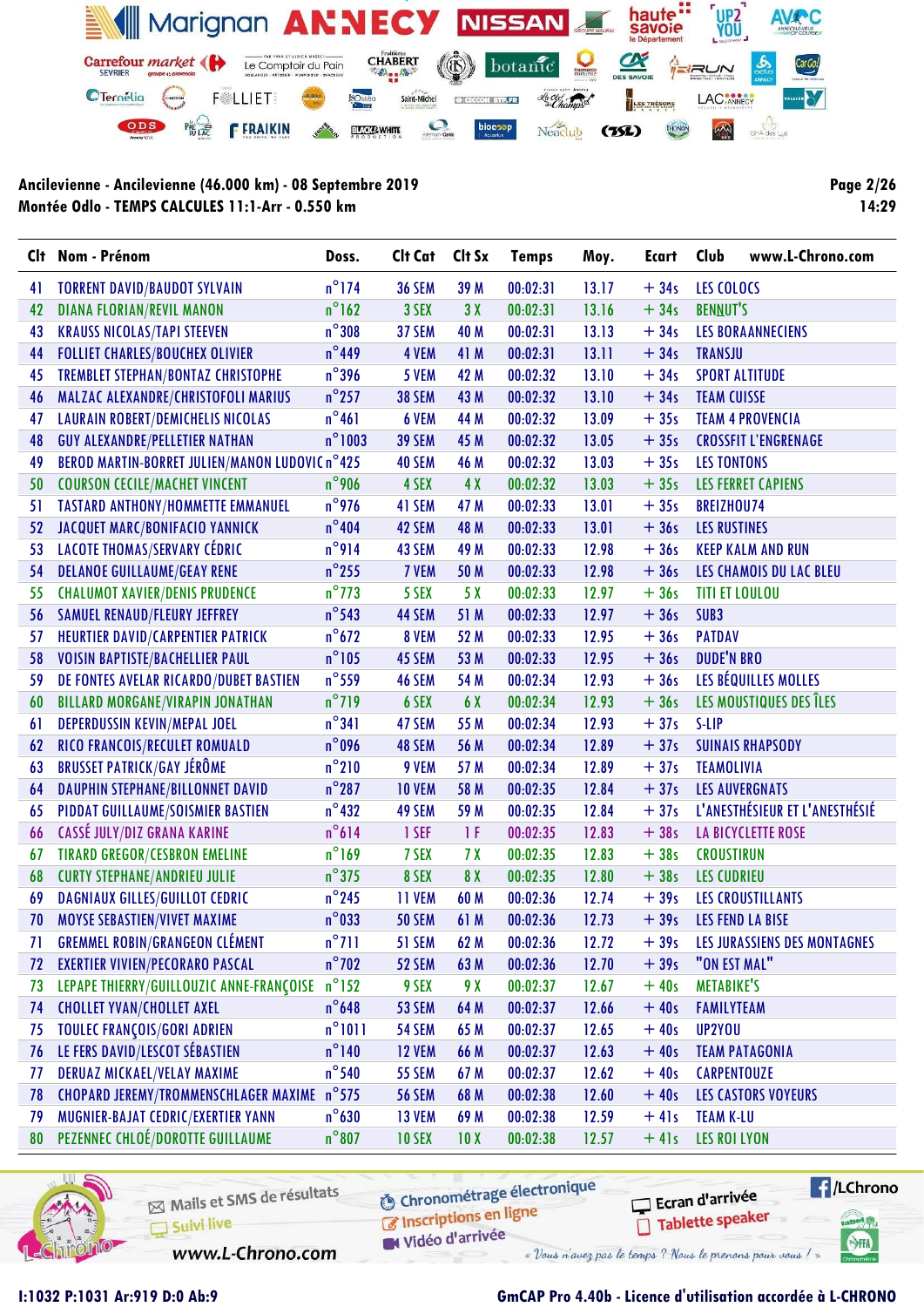

Page 3/26 14:29

| $n^{\circ}$ 423<br><b>FOURÉ ANTONIN/REMONNAY LÉO</b><br>12.54<br>57 SEM<br>70 M<br>00:02:38<br>$+41s$<br>81<br>LES SANS CULOTTES<br>$n^{\circ}862$<br>QUILLIET VANILLE/DU COLOMBIER PAUL<br>11 SEX<br>11X<br>00:02:39<br>12.53<br>$+41s$<br><b>LES PORTOS</b><br>82<br>$n^{\circ}$ 268<br><b>CAILLET DAVID/GERMAIN FLORENT</b><br><b>14 VEM</b><br>71 M<br>00:02:39<br>12.52<br>$+41s$<br>83<br><b>LES IMPROBABLES</b><br>$n^{\circ}$ 216<br><b>CHASSOT PRUNELLE/CHASSOT MAXIME</b><br>12X<br>$+41s$<br>84<br>12 SEX<br>00:02:39<br>12.52<br><b>BROTHERSISTER4EVER</b><br>$n^{\circ}$ 497<br><b>MALLET LUC/HEBERT ERIC</b><br>$+42s$<br>85<br><b>15 VEM</b><br>72 M<br>00:02:39<br>12.50<br>L'EQUIPE DU CŒUR 3<br>$n^{\circ}$ 248<br><b>TAGLIABUE THOMAS/GABAY AUBIN</b><br><b>58 SEM</b><br>12.50<br>$+42s$<br>86<br>73 M<br>00:02:39<br>CROSSFIT 74230<br>$n^{\circ}$ 917<br><b>CHATELARD DAMIEN/JESSON THOMAS</b><br>74 M<br>$+42s$<br><b>16 VEM</b><br>00:02:39<br>12.50<br><b>TOMDAM</b><br>87<br>$n^{\circ}$ 1029<br><b>CROCHET HUGO/DREYFUS MATHILDE</b><br>13 SEX<br>12.50<br>$+42s$<br>88<br>13X<br>00:02:39<br><b>FLIPPER</b><br>$n^{\circ}480$<br>89<br>MARIE SYLVAIN/CHAVANEL JEAN LUC<br><b>59 SEM</b><br>75 M<br>12.49<br>$+42s$<br><b>VNX 4.0</b><br>00:02:39<br>$n^{\circ}$ 697<br><b>TROUESSARD YOANN/PORTIER NICOLAS</b><br>76 M<br>$+42s$<br>90<br>60 SEM<br>00:02:40<br>12.45<br><b>LES GAFFETTES</b><br><b>TIRABOSCHI LÉO/MASSARI LUCAS</b><br>$n^{\circ}$ 256<br>LES MONCHUS CÉLIBATAIRES<br>61 SEM<br>12.45<br>$+42s$<br>91<br>77 M<br>00:02:40<br>$n^{\circ}138$<br>92<br><b>BOUYNEAU BERTRAND/MAGGUILLI JULIEN</b><br><b>17 VEM</b><br>12.42<br>$+43s$<br>78 M<br>00:02:40<br><b>TEAM DAHUT</b><br>$n^{\circ}$ 037<br>REVERBERI ANTHONY/GAUCHERAND CLAIRE<br>93<br><b>14 SEX</b><br>14X<br>00:02:40<br>12.42<br>$+43s$<br><b>LES CHATONS</b> | www.L-Chrono.com |
|-----------------------------------------------------------------------------------------------------------------------------------------------------------------------------------------------------------------------------------------------------------------------------------------------------------------------------------------------------------------------------------------------------------------------------------------------------------------------------------------------------------------------------------------------------------------------------------------------------------------------------------------------------------------------------------------------------------------------------------------------------------------------------------------------------------------------------------------------------------------------------------------------------------------------------------------------------------------------------------------------------------------------------------------------------------------------------------------------------------------------------------------------------------------------------------------------------------------------------------------------------------------------------------------------------------------------------------------------------------------------------------------------------------------------------------------------------------------------------------------------------------------------------------------------------------------------------------------------------------------------------------------------------------------------------------------------------------------------------------------------------------------------------------------------------------------------------------------------------------------------|------------------|
|                                                                                                                                                                                                                                                                                                                                                                                                                                                                                                                                                                                                                                                                                                                                                                                                                                                                                                                                                                                                                                                                                                                                                                                                                                                                                                                                                                                                                                                                                                                                                                                                                                                                                                                                                                                                                                                                       |                  |
|                                                                                                                                                                                                                                                                                                                                                                                                                                                                                                                                                                                                                                                                                                                                                                                                                                                                                                                                                                                                                                                                                                                                                                                                                                                                                                                                                                                                                                                                                                                                                                                                                                                                                                                                                                                                                                                                       |                  |
|                                                                                                                                                                                                                                                                                                                                                                                                                                                                                                                                                                                                                                                                                                                                                                                                                                                                                                                                                                                                                                                                                                                                                                                                                                                                                                                                                                                                                                                                                                                                                                                                                                                                                                                                                                                                                                                                       |                  |
|                                                                                                                                                                                                                                                                                                                                                                                                                                                                                                                                                                                                                                                                                                                                                                                                                                                                                                                                                                                                                                                                                                                                                                                                                                                                                                                                                                                                                                                                                                                                                                                                                                                                                                                                                                                                                                                                       |                  |
|                                                                                                                                                                                                                                                                                                                                                                                                                                                                                                                                                                                                                                                                                                                                                                                                                                                                                                                                                                                                                                                                                                                                                                                                                                                                                                                                                                                                                                                                                                                                                                                                                                                                                                                                                                                                                                                                       |                  |
|                                                                                                                                                                                                                                                                                                                                                                                                                                                                                                                                                                                                                                                                                                                                                                                                                                                                                                                                                                                                                                                                                                                                                                                                                                                                                                                                                                                                                                                                                                                                                                                                                                                                                                                                                                                                                                                                       |                  |
|                                                                                                                                                                                                                                                                                                                                                                                                                                                                                                                                                                                                                                                                                                                                                                                                                                                                                                                                                                                                                                                                                                                                                                                                                                                                                                                                                                                                                                                                                                                                                                                                                                                                                                                                                                                                                                                                       |                  |
|                                                                                                                                                                                                                                                                                                                                                                                                                                                                                                                                                                                                                                                                                                                                                                                                                                                                                                                                                                                                                                                                                                                                                                                                                                                                                                                                                                                                                                                                                                                                                                                                                                                                                                                                                                                                                                                                       |                  |
|                                                                                                                                                                                                                                                                                                                                                                                                                                                                                                                                                                                                                                                                                                                                                                                                                                                                                                                                                                                                                                                                                                                                                                                                                                                                                                                                                                                                                                                                                                                                                                                                                                                                                                                                                                                                                                                                       |                  |
|                                                                                                                                                                                                                                                                                                                                                                                                                                                                                                                                                                                                                                                                                                                                                                                                                                                                                                                                                                                                                                                                                                                                                                                                                                                                                                                                                                                                                                                                                                                                                                                                                                                                                                                                                                                                                                                                       |                  |
|                                                                                                                                                                                                                                                                                                                                                                                                                                                                                                                                                                                                                                                                                                                                                                                                                                                                                                                                                                                                                                                                                                                                                                                                                                                                                                                                                                                                                                                                                                                                                                                                                                                                                                                                                                                                                                                                       |                  |
|                                                                                                                                                                                                                                                                                                                                                                                                                                                                                                                                                                                                                                                                                                                                                                                                                                                                                                                                                                                                                                                                                                                                                                                                                                                                                                                                                                                                                                                                                                                                                                                                                                                                                                                                                                                                                                                                       |                  |
|                                                                                                                                                                                                                                                                                                                                                                                                                                                                                                                                                                                                                                                                                                                                                                                                                                                                                                                                                                                                                                                                                                                                                                                                                                                                                                                                                                                                                                                                                                                                                                                                                                                                                                                                                                                                                                                                       |                  |
| $n^{\circ}622$<br><b>PACLET FABIEN/BOCQUET GHISLAIN</b><br><b>18 VEM</b><br>12.41<br>94<br>79 M<br>00:02:40<br>$+43s$<br><b>PFEIFFER 1</b>                                                                                                                                                                                                                                                                                                                                                                                                                                                                                                                                                                                                                                                                                                                                                                                                                                                                                                                                                                                                                                                                                                                                                                                                                                                                                                                                                                                                                                                                                                                                                                                                                                                                                                                            |                  |
| $n^{\circ}$ 243<br>95<br>LE COINTE ETIENNE/LAZZAROTTO MATHIS<br>62 SEM<br>80 M<br>00:02:40<br>12.39<br>$+43s$<br><b>COURTOUJOURS</b>                                                                                                                                                                                                                                                                                                                                                                                                                                                                                                                                                                                                                                                                                                                                                                                                                                                                                                                                                                                                                                                                                                                                                                                                                                                                                                                                                                                                                                                                                                                                                                                                                                                                                                                                  |                  |
| $n^{\circ}$ 735<br>81 M<br><b>TRANCHANT STEPHAN/VELLUT AURELIEN</b><br>63 SEM<br>00:02:41<br>12.37<br>$+43s$<br><b>TRANCHANT-VELLUT</b><br>96                                                                                                                                                                                                                                                                                                                                                                                                                                                                                                                                                                                                                                                                                                                                                                                                                                                                                                                                                                                                                                                                                                                                                                                                                                                                                                                                                                                                                                                                                                                                                                                                                                                                                                                         |                  |
| $n^{\circ}$ 088<br>RIGAUD MATHILDE/DENOYELLE GUILLAUME<br>12.36<br><b>LES TOURISTES</b><br>97<br><b>15 SEX</b><br>15X<br>00:02:41<br>$+43s$                                                                                                                                                                                                                                                                                                                                                                                                                                                                                                                                                                                                                                                                                                                                                                                                                                                                                                                                                                                                                                                                                                                                                                                                                                                                                                                                                                                                                                                                                                                                                                                                                                                                                                                           |                  |
| $n^{\circ}$ 034<br>LES FOULÉES HYERES<br>2F<br>98<br><b>COURTOIS KATIA/GILLER MARIANNE</b><br>2 SEF<br>12.36<br>$+43s$<br>00:02:41                                                                                                                                                                                                                                                                                                                                                                                                                                                                                                                                                                                                                                                                                                                                                                                                                                                                                                                                                                                                                                                                                                                                                                                                                                                                                                                                                                                                                                                                                                                                                                                                                                                                                                                                    |                  |
| $n^{\circ}815$<br>VACHER GEORGES/VACHER CHRISTELLE<br>12.33<br>$+44s$<br><b>JO ET KIKI</b><br>99<br><b>16 SEX</b><br>16X<br>00:02:41                                                                                                                                                                                                                                                                                                                                                                                                                                                                                                                                                                                                                                                                                                                                                                                                                                                                                                                                                                                                                                                                                                                                                                                                                                                                                                                                                                                                                                                                                                                                                                                                                                                                                                                                  |                  |
| $n^{\circ}$ 450<br>DE GONNEVILLE NICOLAS/CANTECORP KÉVIN<br>64 SEM<br>12.32<br>$+44s$<br>100 <sub>1</sub><br>82 M<br>00:02:41<br>THE MOUCHES                                                                                                                                                                                                                                                                                                                                                                                                                                                                                                                                                                                                                                                                                                                                                                                                                                                                                                                                                                                                                                                                                                                                                                                                                                                                                                                                                                                                                                                                                                                                                                                                                                                                                                                          |                  |
| $n^{\circ}$ 466<br>101<br><b>MARGAINE NICOLAS/BREYSSE PIERRE</b><br>83 M<br>00:02:41<br>12.31<br>$+44s$<br>65 SEM<br><b>TEAM ADIVA</b>                                                                                                                                                                                                                                                                                                                                                                                                                                                                                                                                                                                                                                                                                                                                                                                                                                                                                                                                                                                                                                                                                                                                                                                                                                                                                                                                                                                                                                                                                                                                                                                                                                                                                                                                |                  |
| $n^{\circ}$ 406<br><b>GARCIA NICOLAS/CHAUFOUR ALEXIS</b><br><b>66 SEM</b><br>84 M<br>00:02:41<br>12.31<br>$+44s$<br><b>TEAM 80%</b><br>102 <sub>2</sub>                                                                                                                                                                                                                                                                                                                                                                                                                                                                                                                                                                                                                                                                                                                                                                                                                                                                                                                                                                                                                                                                                                                                                                                                                                                                                                                                                                                                                                                                                                                                                                                                                                                                                                               |                  |
| $n^{\circ}121$<br><b>DHERBEYS MARC/VARRAUD OLIVIER</b><br>12.31<br>103<br><b>19 VEM</b><br>85 M<br>00:02:41<br>$+44s$<br><b>AMBLANCE</b>                                                                                                                                                                                                                                                                                                                                                                                                                                                                                                                                                                                                                                                                                                                                                                                                                                                                                                                                                                                                                                                                                                                                                                                                                                                                                                                                                                                                                                                                                                                                                                                                                                                                                                                              |                  |
| $n^{\circ}$ 143<br>TEXIER MARILYNE/FERVENTIN STÉPHANE<br>104<br>1 VEX<br>17 <sub>X</sub><br>12.27<br>$+45s$<br>00:02:42<br><b>LES STEMARPHORES</b>                                                                                                                                                                                                                                                                                                                                                                                                                                                                                                                                                                                                                                                                                                                                                                                                                                                                                                                                                                                                                                                                                                                                                                                                                                                                                                                                                                                                                                                                                                                                                                                                                                                                                                                    |                  |
| $n^{\circ}$ 715<br>LACHAUX PIERRE/MOENNE-LOCCOZ THIBAULT<br>67 SEM<br>86 M<br>12.26<br>105<br>00:02:42<br>$+45s$<br><b>PATRICK SERGES</b>                                                                                                                                                                                                                                                                                                                                                                                                                                                                                                                                                                                                                                                                                                                                                                                                                                                                                                                                                                                                                                                                                                                                                                                                                                                                                                                                                                                                                                                                                                                                                                                                                                                                                                                             |                  |
| $n^{\circ}$ 486<br><b>DUBOULOZ MAXIME/ANTOINE REGIS</b><br>68 SEM<br>00:02:42<br>12.24<br>$+45s$<br>106<br>87 M<br><b>RM</b>                                                                                                                                                                                                                                                                                                                                                                                                                                                                                                                                                                                                                                                                                                                                                                                                                                                                                                                                                                                                                                                                                                                                                                                                                                                                                                                                                                                                                                                                                                                                                                                                                                                                                                                                          |                  |
| $n^{\circ}$ 252<br>2 VEX<br>18X<br>12.22<br>$+45s$<br>107<br><b>BURTIN CHRISTOPHE/COTTET-PUINEL SYLVIE</b><br>00:02:42<br><b>KRYSTOSYL</b>                                                                                                                                                                                                                                                                                                                                                                                                                                                                                                                                                                                                                                                                                                                                                                                                                                                                                                                                                                                                                                                                                                                                                                                                                                                                                                                                                                                                                                                                                                                                                                                                                                                                                                                            |                  |
| $n^{\circ}$ 835<br><b>TOLLIUS CHRYSTELLE/KACKI STEPHANE</b><br>12.15<br>108<br>3 VEX<br>19X<br>00:02:44<br>$+46s$<br><b>TEAM SEPASIMPOSSIBLE</b>                                                                                                                                                                                                                                                                                                                                                                                                                                                                                                                                                                                                                                                                                                                                                                                                                                                                                                                                                                                                                                                                                                                                                                                                                                                                                                                                                                                                                                                                                                                                                                                                                                                                                                                      |                  |
| $n^{\circ}890$<br>109<br><b>ROY CORINNE/VIAUD ISABELLE</b><br>3 SEF<br>3F<br>12.14<br>00:02:44<br>$+46s$<br>LES ARIOULETTES                                                                                                                                                                                                                                                                                                                                                                                                                                                                                                                                                                                                                                                                                                                                                                                                                                                                                                                                                                                                                                                                                                                                                                                                                                                                                                                                                                                                                                                                                                                                                                                                                                                                                                                                           |                  |
| $n^{\circ}$ 943<br>110 AULARD GUILLAUME/MANIERE STÉPHANIE<br>17 SEX<br>20X<br>00:02:44<br>12.13<br>$+47s$<br>MACH <sub>12</sub>                                                                                                                                                                                                                                                                                                                                                                                                                                                                                                                                                                                                                                                                                                                                                                                                                                                                                                                                                                                                                                                                                                                                                                                                                                                                                                                                                                                                                                                                                                                                                                                                                                                                                                                                       |                  |
| $n^{\circ}$ 506<br><b>111 CASSE EMMANUEL/GAUTIER MATTHIEU</b><br>69 SEM<br>00:02:44<br>12.12<br>88 M<br>$+47s$<br><b>LES COPAINS</b>                                                                                                                                                                                                                                                                                                                                                                                                                                                                                                                                                                                                                                                                                                                                                                                                                                                                                                                                                                                                                                                                                                                                                                                                                                                                                                                                                                                                                                                                                                                                                                                                                                                                                                                                  |                  |
| $n^{\circ}104$<br>LES PICHÔLLES<br><b>MONNEY ERIC/FERNANDEZ JOHAN</b><br><b>20 VEM</b><br>89 M<br>00:02:44<br>12.11<br>$+47s$<br>112                                                                                                                                                                                                                                                                                                                                                                                                                                                                                                                                                                                                                                                                                                                                                                                                                                                                                                                                                                                                                                                                                                                                                                                                                                                                                                                                                                                                                                                                                                                                                                                                                                                                                                                                  |                  |
| MULTIN ARNAUD/DARCISSAC JÉRÉMIE<br>$n^{\circ}$ 960<br>12.10<br>$+47s$<br>113<br><b>21 VEM</b><br>90 M<br>00:02:44<br><b>LPP</b>                                                                                                                                                                                                                                                                                                                                                                                                                                                                                                                                                                                                                                                                                                                                                                                                                                                                                                                                                                                                                                                                                                                                                                                                                                                                                                                                                                                                                                                                                                                                                                                                                                                                                                                                       |                  |
| $n^{\circ}684$<br><b>DUMAZ QUENTIN/LAIDANI SARAH</b><br><b>18 SEX</b><br>21X<br><b>LES GNEUFS</b><br>114<br>00:02:45<br>12.07<br>$+47s$                                                                                                                                                                                                                                                                                                                                                                                                                                                                                                                                                                                                                                                                                                                                                                                                                                                                                                                                                                                                                                                                                                                                                                                                                                                                                                                                                                                                                                                                                                                                                                                                                                                                                                                               |                  |
| $n^{\circ}$ 442<br><b>MUFFAT GAEL/JOND JOHANNY</b><br><b>CS MEGÈVE</b><br><b>70 SEM</b><br>91 M<br>00:02:45<br>12.07<br>$+47s$<br>115                                                                                                                                                                                                                                                                                                                                                                                                                                                                                                                                                                                                                                                                                                                                                                                                                                                                                                                                                                                                                                                                                                                                                                                                                                                                                                                                                                                                                                                                                                                                                                                                                                                                                                                                 |                  |
| $n^{\circ}352$<br>92 M<br>12.06<br>$+47s$<br>DE LA TOURRETTE THIBAUT/GUINET FABIEN<br><b>22 VEM</b><br>00:02:45<br><b>LAUREL ET HARDY</b><br>116                                                                                                                                                                                                                                                                                                                                                                                                                                                                                                                                                                                                                                                                                                                                                                                                                                                                                                                                                                                                                                                                                                                                                                                                                                                                                                                                                                                                                                                                                                                                                                                                                                                                                                                      |                  |
| $n^{\circ}$ 969<br><b>BERAULT ADELE/FAURE DARAN ANTONIN</b><br>22X<br>00:02:45<br>$+48s$<br><b>COMMENT ÇA 46KM ?</b><br><b>19 SEX</b><br>12.02<br>117                                                                                                                                                                                                                                                                                                                                                                                                                                                                                                                                                                                                                                                                                                                                                                                                                                                                                                                                                                                                                                                                                                                                                                                                                                                                                                                                                                                                                                                                                                                                                                                                                                                                                                                 |                  |
| <b>MARIÉ THOMAS/MUGNIER BENOIT</b><br>$n^{\circ}888$<br>71 SEM<br>93 M<br>00:02:45<br>12.02<br>$+48s$<br><b>LES BALTOS VOLANTS</b><br>118                                                                                                                                                                                                                                                                                                                                                                                                                                                                                                                                                                                                                                                                                                                                                                                                                                                                                                                                                                                                                                                                                                                                                                                                                                                                                                                                                                                                                                                                                                                                                                                                                                                                                                                             |                  |
| <b>BADOR JULIEN/COURTOIS YANN</b><br>$n^{\circ}$ 295<br>72 SEM<br>94 M<br>00:02:46<br>THE RUNNING BEERS<br>119<br>11.99<br>$+48s$                                                                                                                                                                                                                                                                                                                                                                                                                                                                                                                                                                                                                                                                                                                                                                                                                                                                                                                                                                                                                                                                                                                                                                                                                                                                                                                                                                                                                                                                                                                                                                                                                                                                                                                                     |                  |
| 120 FAURE JÉRÉMY/FUZEAU FRANCK<br>$n^{\circ}$ 345<br>LES TRAIL L'HEURE DE L'APÉRO<br>73 SEM<br>95 M<br>00:02:46<br>$+48s$<br>11.99                                                                                                                                                                                                                                                                                                                                                                                                                                                                                                                                                                                                                                                                                                                                                                                                                                                                                                                                                                                                                                                                                                                                                                                                                                                                                                                                                                                                                                                                                                                                                                                                                                                                                                                                    |                  |



Mails et SMS de résultats Suivi live

**6** Chronométrage électronique

 $\sqrt{1}$ /LChrono Ecran d'arrivée Tablette speaker

tabel<sub>()</sub>

SHA

W Vidéo d'arrivée

www.L-Chrono.com

C Inscriptions en ligne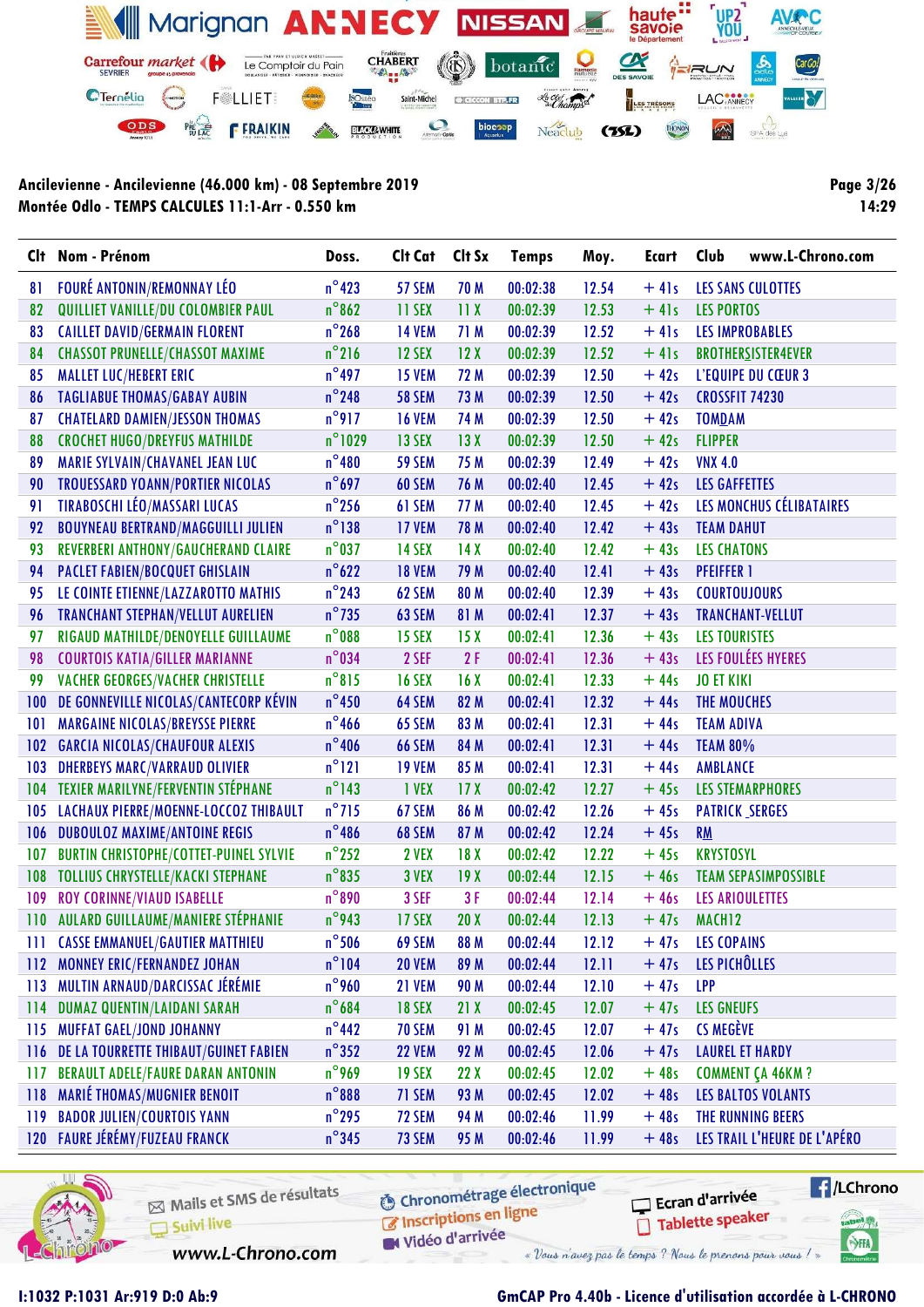

**Page 4/26** 14:29

|             | Clt Nom - Prénom                            | Doss.            | Clt Cat       | Clt Sx          | <b>Temps</b> | Moy.  | <b>Ecart</b> | Club                  | www.L-Chrono.com              |
|-------------|---------------------------------------------|------------------|---------------|-----------------|--------------|-------|--------------|-----------------------|-------------------------------|
| 121         | EPALE BARTHÉLÉMY/DEGOUTTE ROBIN             | $n^{\circ}$ 537  | 74 SEM        | 96 M            | 00:02:46     | 11.98 | $+49s$       |                       | LES PETITS PÉDESTRES          |
| 122         | <b>RONGER CELINE/VEYRAT JEAN</b>            | $n^{\circ}$ 165  | <b>20 SEX</b> | 23X             | 00:02:46     | 11.98 | $+49s$       | JET <sub>C</sub>      |                               |
| 123         | RICHER MAEL/SOLLEU JUSTINE                  | $n^{\circ}$ 785  | 21 SEX        | 24 X            | 00:02:46     | 11.98 | $+49s$       | <b>LES GAZELLES</b>   |                               |
| 124         | <b>CASTE MATTHIEU/DASSIN SYLVAIN</b>        | $n^{\circ}$ 244  | 75 SEM        | 97 M            | 00:02:46     | 11.96 | $+49s$       | <b>BUGISTE</b>        |                               |
| 125         | ARNAUDON AURÉLIEN/DEMONTEIL GUILLAUME       | $n^{\circ}091$   | <b>76 SEM</b> | <b>98 M</b>     | 00:02:46     | 11.96 | $+49s$       |                       | LES ARDÉCHOIS DU 74           |
| 126         | <b>ROMAIN KEVIN/MILLION LEO</b>             | $n^{\circ}$ 1015 | 77 SEM        | 99 M            | 00:02:46     | 11.94 | $+49s$       | <b>LEROY MERLIN</b>   |                               |
| 127         | <b>COURBIN THEOTIME/LEPESANT DORIAN</b>     | $n^{\circ}$ 420  | <b>78 SEM</b> | 100 M           | 00:02:47     | 11.93 | $+49s$       | 27                    |                               |
| 128         | <b>BRELY JULIEN/VACCHIANI JEAN-MARC</b>     | $n^{\circ}801$   | <b>23 VEM</b> | 101 M           | 00:02:47     | 11.92 | $+49s$       | <b>TEAM CHAMBÉ</b>    |                               |
| 129         | SAVINEL JEAN-MICHEL/MATHELIN DÉBORAH        | $n^{\circ}261$   | <b>22 SEX</b> | 25X             | 00:02:47     | 11.90 | $+50s$       | LES PÉPITOS           |                               |
| 130         | BLÉSÈS OLIVIER/CHEMIN SAMUEL                | $n^{\circ}810$   | <b>24 VEM</b> | 102 M           | 00:02:47     | 11.88 | $+50s$       |                       | <b>LES GARS LACTIQUES</b>     |
| 131         | <b>ARTUSO EDWINO/NAULEAU NICOLAS</b>        | $n^{\circ}$ 293  | <b>79 SEM</b> | 103 M           | 00:02:47     | 11.87 | $+50s$       | <b>SOS PREMA</b>      |                               |
| 132         | <b>HUSSER ALEXIS/MOSER THOMAS</b>           | $n^{\circ}$ 568  | 80 SEM        | 104 M           | 00:02:47     | 11.87 | $+50s$       | <b>MOZHUF</b>         |                               |
| 133         | <b>DEBORDES ANTONY/DURAN NICOLAS</b>        | $n^{\circ}192$   | 81 SEM        | 105 M           | 00:02:47     | 11.86 | $+50s$       | <b>RUNGNOLE</b>       |                               |
| 134         | <b>WIESE FRED/WIESE STÉPHANIE</b>           | $n^{\circ}$ 127  | 4 VEX         | 26X             | 00:02:48     | 11.85 | $+50s$       |                       | LES CUISSES DE GRENOUILLE     |
| 135         | ROCHE AXEL/BLAIZAC RAPHAËL                  | $n^{\circ}$ 792  | 82 SEM        | 106 M           | 00:02:48     | 11.82 | $+51s$       | <b>LES OPTIMISTES</b> |                               |
| 136         | <b>MARNAS THIERRY/MECHIN ERIC</b>           | $n^{\circ}$ 583  | <b>25 VEM</b> | 107 M           | 00:02:48     | 11.79 | $+51s$       | <b>CAVALEFER</b>      |                               |
| 137         | PERRIOLLAT GILLES/BURNET FAUCHE STEPHANE    | $n^{\circ}602$   | <b>26 VEM</b> | 108 M           | 00:02:49     | 11.78 | $+51s$       | 0K                    |                               |
| 138         | LAURENT MAXIME/TUSSET AMÉLIE                | $n^{\circ}$ 741  | <b>23 SEX</b> | 27 <sub>X</sub> | 00:02:49     | 11.76 | $+52s$       | <b>NOULELA</b>        |                               |
| 139         | <b>POUZET GILLES/MASSOT JEAN-FRANCOIS</b>   | $n^{\circ}$ 951  | <b>27 VEM</b> | 109 M           | 00:02:49     | 11.76 | $+52s$       |                       | NEW YORK, C'EST PAR OÙ?       |
| 140         | <b>VIVET PIERRE/BECAERT STEPHANE</b>        | $n^{\circ}051$   | <b>28 VEM</b> | 110M            | 00:02:49     | 11.74 | $+52s$       | <b>TEAM LARAG</b>     |                               |
| 141         | <b>DUPUIT BRUNO/TERRE GUILLAUME</b>         | $n^{\circ}817$   | <b>29 VEM</b> | 111M            | 00:02:49     | 11.73 | $+52s$       |                       | LES HYDROSDOUSSARDIENS        |
|             | 142 CHAUDOREILLE FRANCOIS/KILBERGER LAURENT | $n^{\circ}629$   | 83 SEM        | 112 M           | 00:02:50     | 11.71 | $+52s$       | <b>CHAPS</b>          |                               |
| 143         | <b>GABARD DELPHINE/BUTTIGLIERI STÉPHANE</b> | $n^{\circ}$ 783  | <b>24 SEX</b> | 28 X            | 00:02:50     | 11.70 | $+53s$       |                       | #ONVATOUTDECHIRER             |
|             | <b>144 YOHANN EMONOT/DUTOIT GRÉGORY</b>     | $n^{\circ}1014$  | 84 SEM        | 113M            | 00:02:50     | 11.67 | $+53s$       | <b>BLACK MAMBA</b>    |                               |
| 145         | <b>GRUFFAZ ANNE-LISE/NAST BENJAMIN</b>      | $n^{\circ}$ 829  | <b>25 SEX</b> | 29X             | 00:02:51     | 11.64 | $+53s$       |                       | <b>LES LYONCEAUX</b>          |
| 146         | <b>BRUNET JÉRÔME/MIGNOT MATTHIAS</b>        | $n^{\circ}489$   | 85 SEM        | 114M            | 00:02:51     | 11.64 | $+53s$       | <b>TEAM ELYO</b>      |                               |
| 147         | <b>MORES DAMIEN/VIDAL CEDRIC</b>            | $n^{\circ}323$   | 86 SEM        | 115 M           | 00:02:51     | 11.63 | $+54s$       | <b>LA CIBOULETTE</b>  |                               |
| 148         | <b>FERRIER THOMAS/FERRIER DIDIER</b>        | $n^{\circ}$ 038  | <b>87 SEM</b> | 116 M           | 00:02:51     | 11.63 | $+54s$       | <b>TEAM FERRIER</b>   |                               |
| 149         | <b>FRAPPE CHRISTOPHE/FRAPPE NICOLAS</b>     | $n^{\circ}867$   | 88 SEM        | 117 M           | 00:02:51     | 11.60 | $+54s$       | <b>LES QUINQUAS</b>   |                               |
|             | 150 DE BRUYNE JULIEN/LASKI AURÉLIE          | $n^{\circ}$ 939  | <b>26 SEX</b> | 30X             | 00:02:51     | 11.60 | $+54s$       |                       | <b>TEAM VAN BROUNSKI</b>      |
| <u>151.</u> | MASSARD ALEXANDRE/MASSARD THOMAS            | $n^{\circ}880$   | <b>89 SEM</b> | 118M            | 00:02:51     | 11.60 | $+54s$       | <b>ALPINETWINS</b>    |                               |
|             | 152 DUSSUYER GAUTIER/BAUMEL LÉO             | $n^{\circ}084$   | <b>90 SEM</b> | 119 M           | 00:02:51     | 11.60 | $+54s$       |                       | <b>LES HONGES BONDISSANTS</b> |
| 153         | <b>MAZUIR THOMAS/ANCIAN MATHIEU</b>         | $n^{\circ}$ 742  | 91 SEM        | 120 M           | 00:02:51     | 11.58 | $+54s$       |                       | <b>LES GROS BUGISTES FOUS</b> |
| 154         | <b>GENLOT CHRIS/IBENKOUAR YASS</b>          | $n^{\circ}$ 762  | 92 SEM        | 121 M           | 00:02:52     | 11.57 | $+54s$       | <b>MODJO</b>          |                               |
| 155         | <b>CARMINATI AXEL/JUNGERS CAMILLE</b>       | $n^{\circ}361$   | <b>27 SEX</b> | 31X             | 00:02:52     | 11.57 | $+54s$       | <b>CAMEL</b>          |                               |
| 156         | <b>ROCHE EMMANUEL/ROCHE ELODIE</b>          | $n^{\circ}$ 797  | <b>28 SEX</b> | 32 X            | 00:02:52     | 11.55 | $+55s$       | <b>ROCHE FAMILY</b>   |                               |
| 157         | PLANELLA JUAN ANTONIO/CHARTIER JEROME       | $n^{\circ}411$   | 93 SEM        | 122 M           | 00:02:52     | 11.54 | $+55s$       | <b>KINE TEAM</b>      |                               |
| 158         | <b>CAMBE SIMON/LEYDIER JEAN-WILFRID</b>     | $n^{\circ}$ 927  | 94 SEM        | 123 M           | 00:02:52     | 11.54 | $+55s$       | <b>LES CROCOS</b>     |                               |
| 159         | <b>ZELLER DANIEL/ZELLER ROBIN</b>           | $n^{\circ}$ 438  | 95 SEM        | 124 M           | 00:02:52     | 11.54 | $+55s$       |                       | <b>ZELLER D'EN BAVER</b>      |
|             | 160 BERTHOMIERE LÉO/RAYNAL JEFF             | $n^{\circ}$ 027  | <b>96 SEM</b> | 125 M           | 00:02:52     | 11.53 | $+55s$       | DORY'S                |                               |



Mails et SMS de résultats Suivi live

**6** Chronométrage électronique

 $\sqrt{1}$ /LChrono Ecran d'arrivée Tablette speaker cation<sub>()</sub>

SHA

www.L-Chrono.com

Inscriptions en ligne Vidéo d'arrivée « Vous n'avez pas le temps ? Nous le prenons pour vous !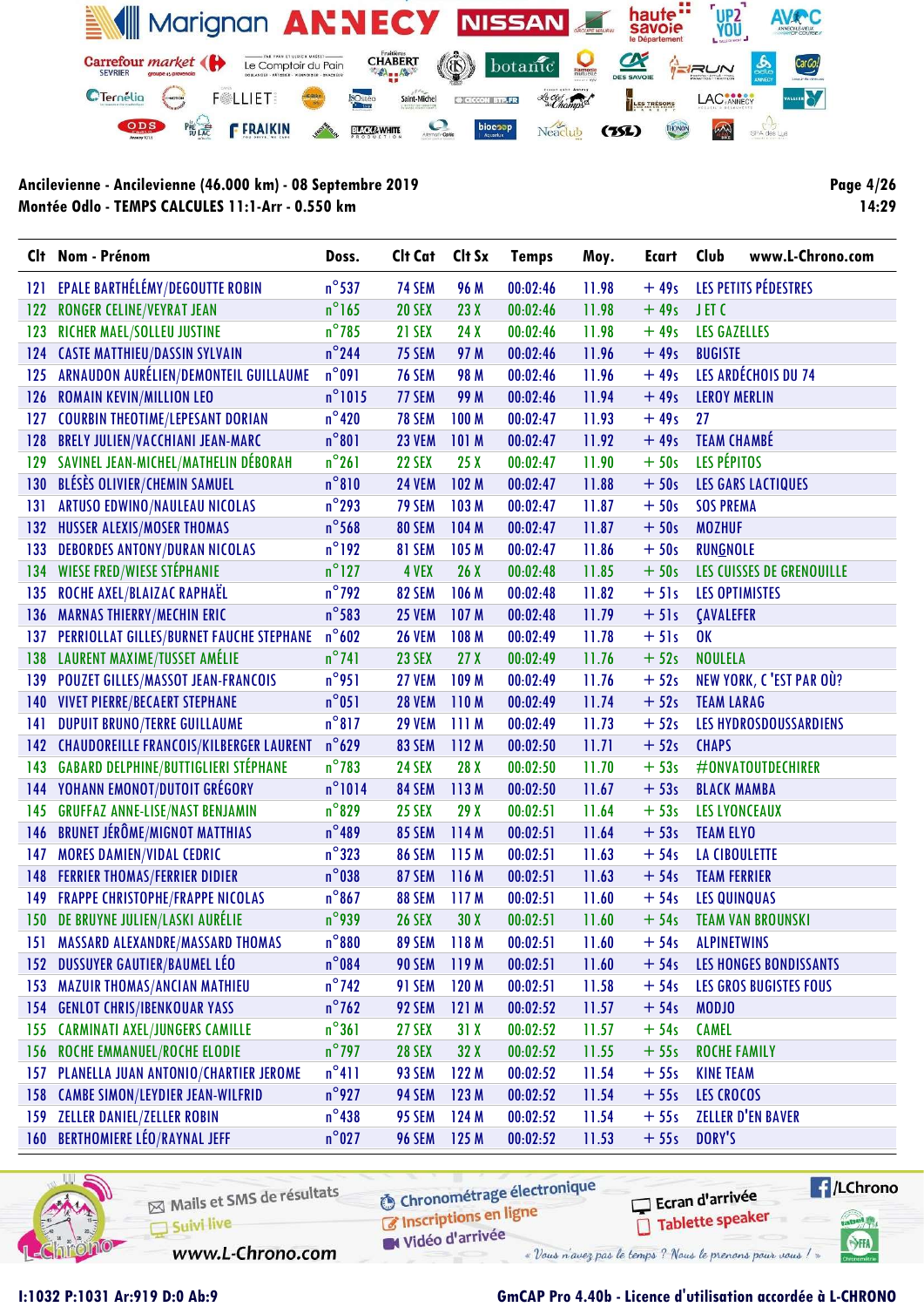

Page 5/26 14:29

|     | Clt Nom - Prénom                                | Doss.            | Clt Cat        | Clt Sx          | <b>Temps</b> | Moy.  | Ecart  | Club                  | www.L-Chrono.com           |
|-----|-------------------------------------------------|------------------|----------------|-----------------|--------------|-------|--------|-----------------------|----------------------------|
| 161 | <b>VIX SEBASTIEN/LAURENT MATTHIEU</b>           | $n^{\circ}$ 520  | 97 SEM         | 126 M           | 00:02:52     | 11.53 | $+55s$ |                       | LES DE LA PÉDALE           |
| 162 | <b>ASPIN KEVIN/ASPIN LEIGH</b>                  | $n^{\circ}849$   | <b>30 VEM</b>  | 127 M           | 00:02:52     | 11.52 | $+55s$ | <b>LES ASPINS</b>     |                            |
| 163 | BELMOUNÈS HAMID/BELMOUNÈS ALEXANDRE             | $n^{\circ}351$   | 98 SEM         | 128 M           | 00:02:52     | 11.52 | $+55s$ |                       | UN PAS APRÈS L'AUTRE       |
| 164 | <b>CHARBON AURÉLIEN/CEZARD NICOLAS</b>          | $n^{\circ}$ 786  | 99 SEM         | 129 M           | 00:02:52     | 11.52 | $+55s$ |                       | LES CADETS DE L'ESPACE     |
| 165 | DANIEL JEROME/GIRAUD-MOINE DAVID                | $n^{\circ}639$   | <b>31 VEM</b>  | 130 M           | 00:02:52     | 11.51 | $+55s$ | <b>ALAIX TEAM</b>     |                            |
| 166 | <b>BEAURENT NICOLAS/BOUZGHOUB OMAR</b>          | $n^{\circ}$ 957  | <b>32 VEM</b>  | 131 M           | 00:02:53     | 11.51 | $+55s$ | <b>LES 8-6</b>        |                            |
| 167 | <b>WATTELLIER GILLES/MURACZEWSKI STAN</b>       | $n^{\circ}440$   | <b>100 SEM</b> | 132 M           | 00:02:53     | 11.51 | $+55s$ |                       | LES AINIEMMES TROTTEURS    |
| 168 | PLANES NICOLAS/CHAPON JEAN-DAMIEN               | $n^{\circ}887$   | <b>33 VEM</b>  | 133 M           | 00:02:53     | 11.50 | $+56s$ | <b>STAR SYSTEM</b>    |                            |
| 169 | <b>BARONNIER MATHILDE/BERG CLÉMENT</b>          | $n^{\circ}$ 636  | <b>29 SEX</b>  | 33 X            | 00:02:53     | 11.49 | $+56s$ | <b>RUN' AISON</b>     |                            |
| 170 | <b>MARCHAL LUCIE/MARCHAL SIMON</b>              | $n^{\circ}881$   | <b>30 SEX</b>  | 34 X            | 00:02:53     | 11.49 | $+56s$ | <b>LES MARCHAUX</b>   |                            |
| 171 | HUGONNET VANESSA/BERTHET THOMAS                 | $n^{\circ}803$   | <b>31 SEX</b>  | 35X             | 00:02:53     | 11.47 | $+56s$ | <b>LES DUBBLES</b>    |                            |
| 172 | <b>ANDRE FRANCK/DELETRAZ MATTHIEU</b>           | $n^{\circ}$ 134  | 5 VEX          | 36 X            | 00:02:53     | 11.46 | $+56s$ |                       | <b>FRANCKY ET MICHEL</b>   |
| 173 | DUCROS MAXENCE/GADOUD ALEXIS                    | $n^{\circ}$ 023  | <b>101 SEM</b> | 134 M           | 00:02:53     | 11.45 | $+56s$ |                       | LES CACAHUÈTES             |
| 174 | <b>LUCAS TITOUAN/TRABER MARION</b>              | $n^{\circ}$ 530  | <b>32 SEX</b>  | 37 <sub>X</sub> | 00:02:54     | 11.44 | $+56s$ | <b>LES MACHINS</b>    |                            |
| 175 | <b>FEPPON JOHANN/BERTIN GAEL</b>                | $n^{\circ}$ 1025 | <b>102 SEM</b> | 135 M           | 00:02:54     | 11.43 | $+56s$ | <b>LEROY MERLIN</b>   |                            |
| 176 | RONDARD GREGORY/BOUILLOT BÉRENGÈRE              | $n^{\circ}$ 658  | <b>33 SEX</b>  | 38 X            | 00:02:54     | 11.43 | $+57s$ | LE CORBU              |                            |
| 177 | <b>GUERRAZ THOMAS/ISEPPI LUDOVIC</b>            | $n^{\circ}$ 433  | <b>103 SEM</b> | 136 M           | 00:02:54     | 11.42 | $+57s$ | <b>MANAT</b>          |                            |
| 178 | REMAUD PIERRE-ALEXANDRE/TOLVE MAXIME            | $n^{\circ}521$   | <b>104 SEM</b> | 137 M           | 00:02:54     | 11.38 | $+57s$ |                       | <b>GASOIL ET DIESEL</b>    |
| 179 | PERSENICO SANDRA/GATTUSO MATTIA                 | $n^{\circ}317$   | 4 SEF          | 4F              | 00:02:55     | 11.37 | $+57s$ | <b>LES YAUTASSES</b>  |                            |
| 180 | CROTTET FALCOT MATTHIEU/LA TORRE VALENTIN n°871 |                  | <b>105 SEM</b> | 138 M           | 00:02:55     | 11.37 | $+57s$ | <b>GENAE</b>          |                            |
| 181 | FLAMION ANTONIN/FLAMION LAURINE                 | $n^{\circ}$ 273  | <b>34 SEX</b>  | 39X             | 00:02:55     | 11.37 | $+57s$ | <b>LES FLAMS</b>      |                            |
| 182 | <b>BONTRON BENJAMIN/SUBLET PHILIPPE</b>         | $n^{\circ}761$   | <b>34 VEM</b>  | 139 M           | 00:02:55     | 11.37 | $+58s$ | <b>CHABERT2</b>       |                            |
| 183 | JAOUAD MATHIEU/FOUQUET OLIVIER                  | $n^{\circ}182$   | <b>106 SEM</b> | 140 M           | 00:02:55     | 11.37 | $+58s$ |                       | LES COLOKS DE LA 426       |
| 184 | <b>HOUDIN THOMAS/GOMEZ REMI</b>                 | $n^{\circ}380$   | <b>107 SEM</b> | 141 M           | 00:02:55     | 11.36 | $+58s$ |                       | <b>PROBIWIAME TEAM</b>     |
| 185 | LENON GUILLAUME/DRUEL THIBAULT                  | $n^{\circ}$ 834  | <b>108 SEM</b> | 142 M           | 00:02:55     | 11.35 | $+58s$ | <b>GRUFFY TEAM</b>    |                            |
| 186 | <b>DERNIS JEREMY/GUILLOT RICHARD</b>            | $n^{\circ}$ 172  | <b>109 SEM</b> | 143 M           | 00:02:55     | 11.35 | $+58s$ |                       | LES RAIDES DES NEIGES      |
| 187 | <b>DEGRANGE RAPHAEL/GABZDYL PIERRE</b>          | $n^{\circ}071$   | <b>35 VEM</b>  | 144 M           | 00:02:55     | 11.34 | $+58s$ | <b>PIERRE ET RAPH</b> |                            |
| 188 | SAQUET GUILLAUME/LEGRAND ALICE                  | $n^{\circ}$ 499  | <b>35 SEX</b>  | 40 X            | 00:02:55     | 11.34 | $+58s$ | ALGUI 07              |                            |
| 189 | <b>GAY JONATHAN/GAY MATTHIEU</b>                | $n^{\circ}$ 798  | <b>110 SEM</b> | 145 M           | 00:02:55     | 11.33 | $+58s$ |                       | <b>LES GENOUX FRAGILES</b> |
| 190 | <b>BRUMENT OLIVIER/CHARRON PIERRE</b>           | $n^{\circ}$ 570  | <b>111 SEM</b> | 146 M           | 00:02:55     | 11.33 | $+58s$ | <b>LES BOLOSS</b>     |                            |
|     | 191 PREVAULT PHILIPPE/LAPIERRE RACHEL           | $n^{\circ}$ 073  | <b>36 SEX</b>  | 41 X            | 00:02:55     | 11.33 | $+58s$ | ADIMC <sub>2</sub>    |                            |
|     | 192 CANTIN VICTOR/BASTIAN ARNAUD                | $n^{\circ}641$   | <b>112 SEM</b> | 147 M           | 00:02:55     | 11.32 | $+58s$ |                       | <b>TEAM PETACCHI</b>       |
| 193 | <b>BAUDIN LUCIE/DUCLOS CHRISTIAN</b>            | $n^{\circ}$ 733  | <b>37 SEX</b>  | 42 X            | 00:02:55     | 11.31 | $+58s$ |                       | <b>CERNECYLEVIENNE</b>     |
| 194 | <b>GIORGIO ASTRID/VOTQUENNE BENJAMIN</b>        | $n^{\circ}181$   | <b>38 SEX</b>  | 43 X            | 00:02:56     | 11.31 | $+58s$ | <b>ADIMC1</b>         |                            |
| 195 | LENNOZ GRATIN GUY/POULIN CYRILLE                | $n^{\circ}314$   | 113 SEM        | 148 M           | 00:02:56     | 11.31 | $+58s$ |                       | <b>TEAM NINTENDO</b>       |
| 196 | <b>SORREL TIMOTHEE/HERBIN NICOLAS</b>           | $n^{\circ}$ 903  | <b>114 SEM</b> | 149 M           | 00:02:56     | 11.29 | $+59s$ |                       | LES BOUILLEURS DE CRU      |
| 197 | LIEVIN ROMAIN/LORRAIN JEREMY                    | $n^{\circ}$ 768  | <b>115 SEM</b> | 150 M           | 00:02:56     | 11.29 | $+59s$ | <b>TEAM BAT E</b>     |                            |
| 198 | <b>SERMET CHRISTOPHE/VITAL JULIEN</b>           | $n^{\circ}$ 700  | <b>36 VEM</b>  | 151M            | 00:02:56     | 11.28 | $+59s$ | <b>EIFFAGE TEAM</b>   |                            |
| 199 | <b>BAFCOP MICKAEL/BAFCOP MARTIN</b>             | $n^{\circ}$ 594  | <b>116 SEM</b> | 152 M           | 00:02:56     | 11.28 | $+59s$ | <b>BAFCOP</b>         |                            |
|     | 200 CHAPELON JEAN-RÉMI/MAZURCZAK YANNICK        | $n^{\circ}842$   | <b>117 SEM</b> | 153 M           | 00:02:56     | 11.27 | $+59s$ | <b>COCHONOU</b>       |                            |



Mails et SMS de résultats Suivi live

www.L-Chrono.com

**6** Chronométrage électronique

 $\sqrt{1}$ /LChrono Ecran d'arrivée Tablette speaker tabel<sub>()</sub>

SHA

C Inscriptions en ligne

W Vidéo d'arrivée « Vous n'avez pas le temps ? Nous le prenons pour vous !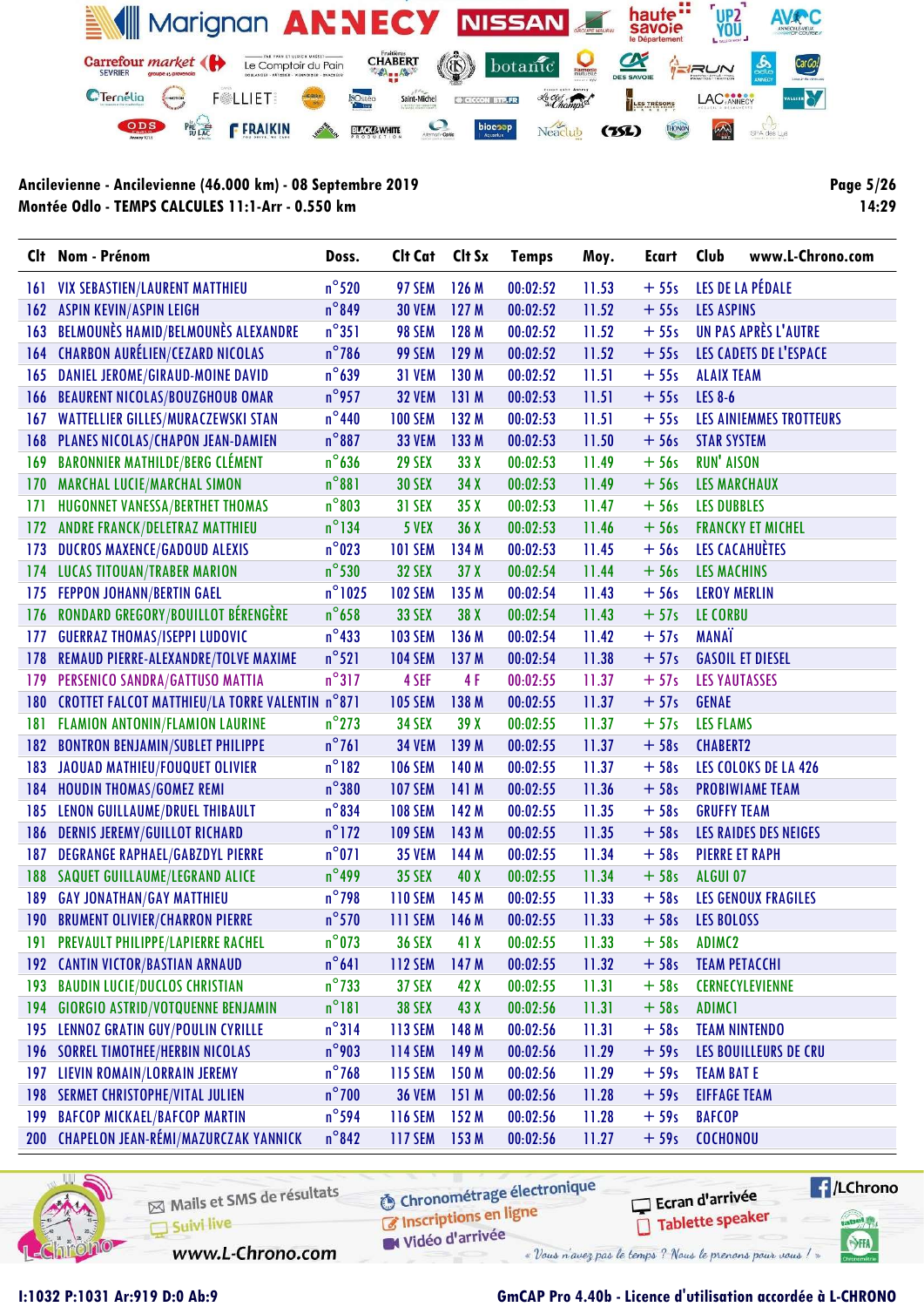

Page 6/26 14:29

| Clt | Nom - Prénom                                   | Doss.            | Cit Cat Cit Sx |                  | <b>Temps</b> | Moy.  | Ecart                  | Club                | www.L-Chrono.com                   |
|-----|------------------------------------------------|------------------|----------------|------------------|--------------|-------|------------------------|---------------------|------------------------------------|
| 201 | RAYMOND WALTER/ROUX DAVID                      | $n^{\circ}839$   | <b>118 SEM</b> | 154 M            | 00:02:56     | 11.27 | $+59s$                 | LES COUZ            |                                    |
| 202 | MOURGUES CAMILLE/DUFOUR FRÉDÉRIC               | $n^{\circ}$ 147  | <b>119 SEM</b> | 155 M            | 00:02:56     | 11.27 | $+59s$                 |                     | LES DUCS DE MARZAN                 |
| 203 | <b>POYET BRUNO/GAUTIER LAURENT</b>             | $n^{\circ}$ 791  | <b>120 SEM</b> | 156 M            | 00:02:56     | 11.26 | $+59s$                 | <b>TEUCHA TEAM</b>  |                                    |
| 204 | <b>LAGOUTTE FRANCK/DELRUE BENOIT</b>           | $n^{\circ}$ 685  | <b>121 SEM</b> | 157 M            | 00:02:56     | 11.26 | $+59s$                 | <b>LAGRUE</b>       |                                    |
| 205 | REYNAUD MÉLANIE/DUFAURET ENZO                  | $n^{\circ}$ 087  | <b>39 SEX</b>  | 44 X             | 00:02:56     | 11.25 | $+59s$                 | <b>LES AIXOIS</b>   |                                    |
| 206 | <b>FEUGÈRE ROMAIN/OCAMPO GRÉGORY</b>           | $n^{\circ}221$   | <b>122 SEM</b> | 158 M            | 00:02:57     | 11.24 | $+59s$                 | <b>GREG AND ROM</b> |                                    |
| 207 | <b>BAU STÉPHANE/ROSSERO JOHAN</b>              | $n^{\circ}$ 923  | <b>123 SEM</b> | 159 M            | 00:02:57     | 11.24 | + 1m00s SQUADRA GARETT |                     |                                    |
| 208 | <b>BORDET OLIVIER/BORDET MARIE-LAURE</b>       | $n^{\circ}$ 646  | 6 VEX          | 45 X             | 00:02:57     | 11.24 |                        |                     | + 1m00s L'ANCILEVIENNE EN AMOUREUX |
| 209 | MIQUET-SAGE CHRISTOPHE/MULLER DOMINIQUE n°1017 |                  | <b>37 VEM</b>  | 160 M            | 00:02:57     | 11.23 | + 1m00s LA DRINK TEAM  |                     |                                    |
| 210 | LATHURAZ LOUISE/NARDIN GAELLE                  | $n^{\circ}$ 999  | 5 SEF          | 5F               | 00:02:57     | 11.22 | + 1m00s LOULOUGAGOU    |                     |                                    |
| 211 | <b>CATOIRE BENJAMIN/CATOIRE SOPHIE</b>         | $n^{\circ}$ 055  | <b>40 SEX</b>  | 46 X             | 00:02:57     | 11.22 | $+$ 1m00s TIC_TAC      |                     |                                    |
| 212 | LEROU ROMAIN/SAVARY CÉLINE                     | $n^{\circ}$ 191  | 41 SEX         | 47 X             | 00:02:57     | 11.21 | + 1m00s TEAM COCHONOU  |                     |                                    |
| 213 | DUFOURNET GUILLAUME/CROCHET JULIA              | $n^{\circ}$ 399  | 42 SEX         | 48 X             | 00:02:57     | 11.20 | + 1m00s DUCROFOURCHET. |                     |                                    |
| 214 | <b>BAUD ALEXIS/GERET LIONEL</b>                | $n^{\circ}$ 625  | <b>124 SEM</b> | 161 M            | 00:02:57     | 11.20 | + 1m00s LES CRUDETTES  |                     |                                    |
| 215 | <b>AUBERT DELPHINE/BOEHLER VINCENT</b>         | $n^{\circ}$ 128  | 43 SEX         | 49 X             | 00:02:57     | 11.19 | + 1m00s TEAM BOLIDES?? |                     |                                    |
| 216 | <b>BOULENOUAR WALID/SIMON MICHAEL</b>          | $n^{\circ}$ 723  | <b>125 SEM</b> | 162 M            | 00:02:57     | 11.19 | + 1m00s DJURDJURUN     |                     |                                    |
| 217 | <b>JANNOU PHILIPPE/LAUGIER CYRIL</b>           | $n^{\circ}$ 124  | <b>38 VEM</b>  | 163 M            | 00:02:58     | 11.18 | + 1m00s LES TAGADAS    |                     |                                    |
| 218 | <b>BOUVET RENAUD/MOREL ALICE</b>               | $n^{\circ}$ 745  | 44 SEX         | 50 X             | 00:02:58     | 11.17 |                        |                     | + 1m01s LES MOLLETS EN MOUSSE      |
| 219 | <b>VULLIET COLINE/LESUEUR JULIETTE</b>         | $n^{\circ}$ 258  | 6 SEF          | 6 F              | 00:02:58     | 11.15 | $+$ 1m01s JUCO         |                     |                                    |
| 220 | <b>BAILLEUX FREDERIC/OUGIER SYLVAIN</b>        | $n^{\circ}619$   | <b>39 VEM</b>  | 164 M            | 00:02:58     | 11.15 | + 1m01s LES BAILLOUGE  |                     |                                    |
| 221 | <b>LEROY BENOIT/THIBON ISALINE</b>             | $n^{\circ}$ 737  | 45 SEX         | 51 X             | 00:02:58     | 11.15 |                        |                     | + 1m01s COUREURS PAR NATURE        |
| 222 | PRIEUR-DREVON CAMILLE/LEPRETRE HUGO            | $n^{\circ}377$   | <b>126 SEM</b> | 165 M            | 00:02:58     | 11.14 | + 1m01s MICH MOUCH     |                     |                                    |
| 223 | PETITCOLAS CHARLES/LECOMTE ADRIEN              | $n^{\circ}$ 1035 | <b>127 SEM</b> | 166 M            | 00:02:58     | 11.13 |                        |                     | + 1m01s LE RETOUR DES SAUMONS      |
| 224 | <b>DUMAS MORGAN/VOLPI FABRICE</b>              | $n^{\circ}326$   | <b>128 SEM</b> | 167 <sub>M</sub> | 00:02:58     | 11.13 | + 1m01s PHATEAM        |                     |                                    |
| 225 | <b>CIEMNIEWSKI ROMAIN/RICHARD COLINE</b>       | $n^{\circ}$ 107  | <b>46 SEX</b>  | 52 X             | 00:02:58     | 11.13 | + 1m01s LES TULLINOIS  |                     |                                    |
| 226 | <b>DELOUF CLÉMENT/RICHARD BENJAMIN</b>         | $n^{\circ}$ 137  | <b>129 SEM</b> | 168 M            | 00:02:59     | 11.10 | + 1m02s LES STACHES    |                     |                                    |
| 227 | <b>DAVIS GLENN/MOLLARD THOMAS</b>              | $n^{\circ}$ 056  | <b>40 VEM</b>  | 169 M            | 00:02:59     | 11.10 | + 1m02s ALL BLACKS     |                     |                                    |
| 228 | <b>GRAEBLING NICOLAS/GRAEBLING JULES</b>       | $n^{\circ}$ 584  | <b>130 SEM</b> | 170 M            | 00:02:59     | 11.09 |                        |                     | + 1m02s JUSTICE FOR GINGERS        |
| 229 | <b>GATTELET LAURENT/FONTAINE FABIEN</b>        | $n^{\circ}$ 444  | <b>131 SEM</b> | 171M             | 00:02:59     | 11.09 | + 1m02s VTTEAM         |                     |                                    |
| 230 | <b>REY FLORENT/VERIN ALEXANDRE</b>             | $n^{\circ}017$   | <b>132 SEM</b> | 172M             | 00:02:59     | 11.08 |                        |                     | + 1m02s BARJODE L'ALBANAIS         |
| 231 | <b>GENLOT MICHEL/GENLOT ALAIN</b>              | $n^{\circ}$ 196  | 41 VEM 173 M   |                  | 00:02:59     | 11.08 |                        |                     | + 1m02s LES ANCIENS-LEVIENNE       |
| 232 | ALLART MARINE/HOAREAU YOANN                    | $n^{\circ}$ 229  | 47 SEX         | 53 X             | 00:02:59     | 11.07 | + 1m02s MAYO KETCHUP   |                     |                                    |
| 233 | <b>GARAMPON EMMANUEL/MOLARD ALINE</b>          | $n^{\circ}$ 706  | 7 VEX          | 54 X             | 00:02:59     | 11.07 | $+$ 1m02s $GAMO$       |                     |                                    |
| 234 | <b>BURTIN ELIE/PICHON JEROME</b>               | $n^{\circ}611$   | <b>133 SEM</b> | 174 M            | 00:02:59     | 11.06 | + 1m02s JP MAINT       |                     |                                    |
| 235 | THIEBLEMONT ALEXANDRE/COURLET MARIE            | $n^{\circ}$ 525  | 8 VEX          | 55 X             | 00:03:00     | 11.06 | + 1m02s LOVETOURNESOL  |                     |                                    |
| 236 | LAFAYE DE MICHEAUX HERVÉ/VÉZANT HENRI          | $n^{\circ}353$   | <b>42 VEM</b>  | 175M             | 00:03:00     | 11.04 | + 1m03s TEAM HERRISSON |                     |                                    |
| 237 | <b>SCHMUCK GUILLAUME/PERRIER STÉPHANE</b>      | $n^{\circ}821$   | 43 VEM         | 176 M            | 00:03:00     | 11.04 | + 1m03s GS-PEED        |                     |                                    |
| 238 | PERRISSOUD KÉVIN/TRANCHANT JÉROME              | $n^{\circ}$ 853  | <b>134 SEM</b> | 177 M            | 00:03:00     | 11.03 | + 1m03s BALLON DE SUZE |                     |                                    |
| 239 | <b>CHATEL ERIC/MONTEL PASCAL</b>               | $n^{\circ}811$   | <b>135 SEM</b> | 178 M            | 00:03:00     | 11.03 | + 1m03s PASCALERIC     |                     |                                    |
|     | 240 CHAPEL FRANCK/COSTES FANNY                 | $n^{\circ}691$   | 48 SEX         | 56 X             | 00:03:00     | 11.02 | + 1m03s CERVIA 2019    |                     |                                    |



Mails et SMS de résultats Suivi live

**6** Chronométrage électronique

Vidéo d'arrivée « Vous n'avez pas le temps ? Nous le prenons pour vous !

www.L-Chrono.com

Inscriptions en ligne

Ecran d'arrivée Tablette speaker

 $\sqrt{1}$ /LChrono cation<sub>()</sub> SHA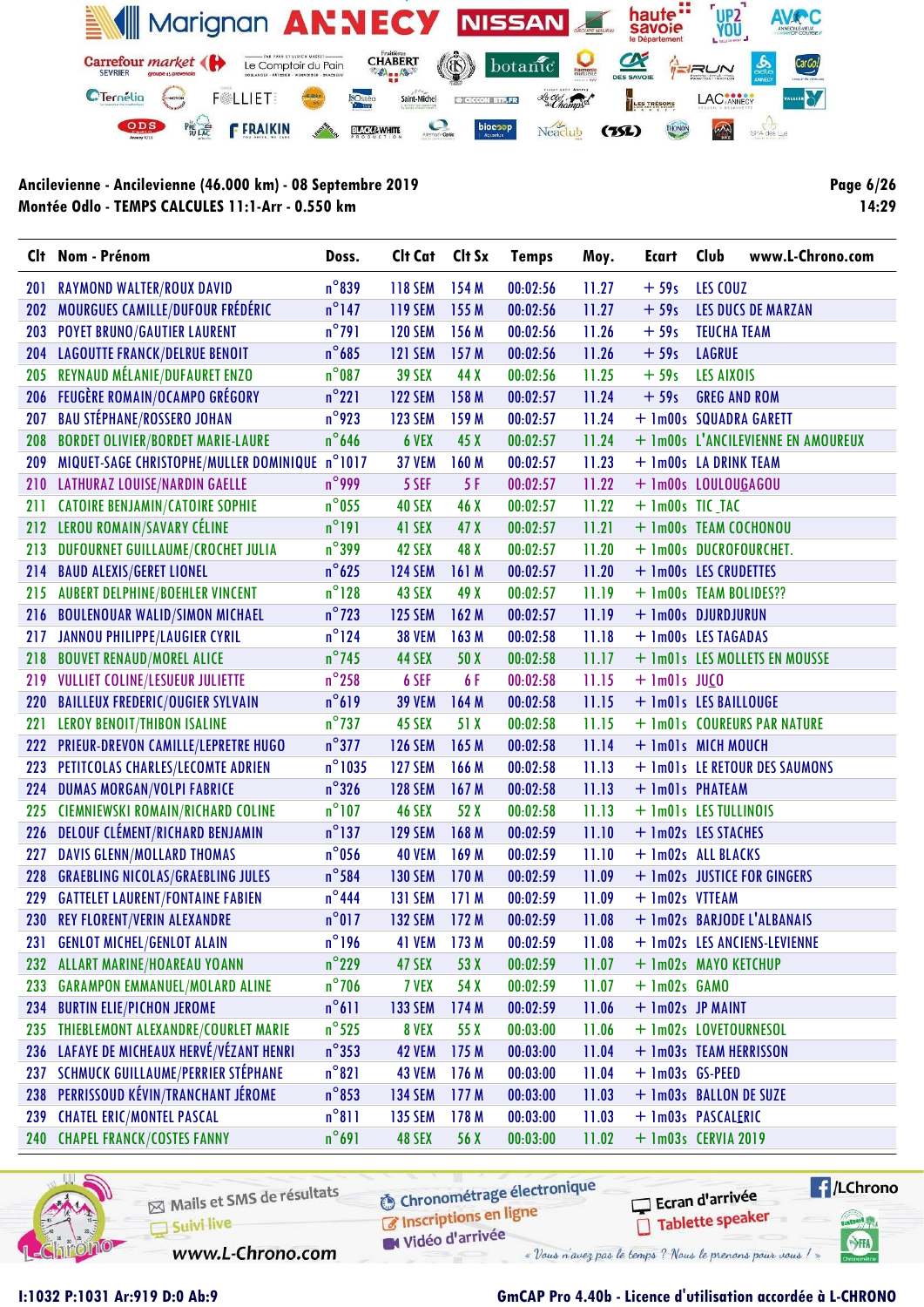

**Page 7/26** 14:29

|            | Clt Nom - Prénom                              | Doss.            | Clt Cat        | Clt Sx | <b>Temps</b> | Moy.  | <b>Ecart</b>     | Club<br>www.L-Chrono.com             |
|------------|-----------------------------------------------|------------------|----------------|--------|--------------|-------|------------------|--------------------------------------|
| 241        | <b>HERPIN LENY/ETIEVENT MARION</b>            | $n^{\circ}$ 736  | 49 SEX         | 57 X   | 00:03:00     | 11.01 |                  | + 1m03s TEAM BERLAND                 |
| 242        | <b>COLPO ISABELLE/FAVRE REGUILLON ELODIE</b>  | $n^{\circ}$ 007  | 7 SEF          | 7 F    | 00:03:00     | 11.00 |                  | + 1m03s (A VA R'VENIR                |
| 243        | <b>DESIR JONATHAN/ROULAND DAVID</b>           | $n^{\circ}$ 899  | <b>136 SEM</b> | 179 M  | 00:03:01     | 11.00 |                  | + 1m03s LES SUPERS G                 |
| 244        | <b>BRUYERE CÉLINE/BRUYERE CYRIL</b>           | $n^{\circ}618$   | 9 VEX          | 58 X   | 00:03:01     | 10.99 |                  | + 1m03s TEAM HEATHER                 |
| 245        | <b>DOULLÉ PATRICE/LEBOEUF VINCENT</b>         | $n^{\circ}$ 388  | <b>44 VEM</b>  | 180M   | 00:03:01     | 10.99 |                  | + 1m03s LES SPIRIDONS                |
| 246        | MAILLET JEAN-CHARLES/MAILLET MARIELLE         | $n^{\circ}$ 030  | <b>10 VEX</b>  | 59 X   | 00:03:01     | 10.99 |                  | + Im04s ALPEISERE                    |
| 247        | DE ABREU JÉRÉMY/MORIN POMME                   | $n^{\circ}$ 563  | <b>50 SEX</b>  | 60 X   | 00:03:01     | 10.98 |                  | + 1m04s LES VÉNERS                   |
| 248        | MOLLARD FREDERIK/EL BOUZIANI NORDINE          | $n^{\circ}$ 587  | <b>137 SEM</b> | 181 M  | 00:03:01     | 10.98 | + 1m04s TEFAL    |                                      |
| 249        | PIN LAURENT/GUEPRATTE BERNARD                 | $n^{\circ}$ 469  | 45 VEM         | 182 M  | 00:03:01     | 10.97 | + 1m04s GUEPIN   |                                      |
| 250        | ROUSSEAU FABRICE/BETEMPS ANTHONY              | $n^{\circ}$ 058  | <b>138 SEM</b> | 183 M  | 00:03:02     | 10.94 |                  | + 1m04s BETEMPS-ROUSSEAU             |
| 251        | <b>GOYET CLAIRE/THIEL JEAN-BENOIT</b>         | $n^{\circ}$ 653  | 11 VEX         | 61X    | 00:03:02     | 10.93 |                  | + 1m04s FAT AND FURIEUSES            |
| 252        | <b>MESMIN OLIVIER/MESMIN GEOFFREY</b>         | $n^{\circ}365$   | <b>139 SEM</b> | 184 M  | 00:03:02     | 10.92 |                  | + 1m05s LES MESMIN                   |
| 253        | <b>DEURLOO ALEXANDRE/GERAT JULES</b>          | $n^{\circ}$ 156  | <b>140 SEM</b> | 185 M  | 00:03:02     | 10.92 |                  | + 1m05s PEEPOODO PEEPOODUR           |
| 254        | <b>DONCHE REMY/BODIN GUILLAUME</b>            | $n^{\circ}$ 053  | <b>141 SEM</b> | 186 M  | 00:03:02     | 10.92 |                  | + 1m05s PAUPIETTE CARIBOU            |
| 255        | MOULART ALEXANDRE/MICHELI JÉRÔME              | $n^{\circ}301$   | <b>46 VEM</b>  | 187 M  | 00:03:02     | 10.92 |                  | + 1m05s LES SCARABÉES                |
| 256        | <b>GASNIER SÉBASTIEN/ANDERSON STEVEN</b>      | $n^{\circ}$ 131  | <b>47 VEM</b>  | 188 M  | 00:03:02     | 10.92 |                  | + 1m05s DEAVANT TOI JO               |
| 257        | <b>WASSEF ALEXANDRE/GICQUEL JEROME</b>        | $n^{\circ}1021$  | <b>142 SEM</b> | 189 M  | 00:03:02     | 10.92 |                  | + 1m05s ESSONNE ATHLETIC             |
| 258        | <b>BERCHET FRANÇOIS/SCHONER MARTIN</b>        | $n^{\circ}$ 194  | <b>48 VEM</b>  | 190 M  | 00:03:02     | 10.91 | $+$ 1m05s COYOTE |                                      |
| 259        | <b>RUBIN FANNY/BAUD OCÉANE</b>                | $n^{\circ}$ 1032 | 8 SEF          | 8F     | 00:03:02     | 10.90 |                  | + 1m05s COCONINO GIRLS               |
|            | 260 CHAUDON ISABELLE/EVRARD CHARLES           | $n^{\circ}$ 166  | <b>51 SEX</b>  | 62 X   | 00:03:02     | 10.90 |                  | + 1m05s CARPE DIEM                   |
| 261        | <b>CARTERON CHRISTOPHE/CARTERON VALÉRIE</b>   | $n^{\circ}812$   | <b>12 VEX</b>  | 63 X   | 00:03:02     | 10.90 |                  | + 1m05s VALIOPH                      |
| 262        | <b>KLEIN BENOÎT/DURET SAMUEL</b>              | $n^{\circ}$ 915  | <b>143 SEM</b> | 191 M  | 00:03:02     | 10.90 |                  | + 1m05s LES GROS MINOUS              |
| 263        | NOMMÉ ESTHER/VANACKER AMANDINE                | $n^{\circ}315$   | 9 SEF          | 9 F    | 00:03:02     | 10.89 |                  | + 1m05s NARVALO                      |
| 264        | RIOU JULIEN/CHENU MICKAEL                     | $n^{\circ}$ 724  | <b>144 SEM</b> | 192 M  | 00:03:03     | 10.87 |                  | + 1m05s TIC ET TAC TEAM              |
| 265        | PARROCHE NICOLAS/LECOMTE ANTOINE              | $n^{\circ}$ 647  | <b>145 SEM</b> | 193 M  | 00:03:03     | 10.84 |                  | + 1m06s SWORD PUSH THE LIMITS        |
| 266        | ESPINOSA OCEANE/DUNAND-MARTIN LAURIE          | $n^{\circ}$ 790  | <b>10 SEF</b>  | 10F    | 00:03:03     | 10.83 |                  | + 1m06s LES PINTADES                 |
| 267        | AUBERTIN ONDINE/AUBERTIN FRÉDÉRIQUE           | $n^{\circ}381$   | 11 SEF         | 11F    | 00:03:04     | 10.82 |                  | + 1m06s TEAM CREVETTES               |
| 268        | WACKER VALÉRIE/THOMMEN EMILIE                 | $n^{\circ}872$   | 1 VEF          | 12F    | 00:03:04     | 10.81 |                  | + 1m06s SAPERLIPOUPETTES             |
| 269        | <b>FAVRE DAMIEN/ROUSEE DOMINIQUE</b>          | $n^{\circ}$ 533  | <b>146 SEM</b> | 194 M  | 00:03:04     | 10.81 |                  | + 1m06s PFEIFFER 2                   |
|            | 270 DE CANET LAURA/D'ALESSANDRO DAVID         | $n^{\circ}918$   | <b>52 SEX</b>  | 64 X   | 00:03:04     | 10.81 |                  | + 1m07s POULIE D'OR                  |
|            | 271 RENAUD ALAIN/ENCRENAZ CEDRIC              | $n^{\circ}$ 534  | 49 VEM 195 M   |        | 00:03:04     |       |                  | $10.81 + 1m07s$ PFEIFFER 3           |
| 272        | <b>ALBOU YANN/PERRET MATHIEU</b>              | $n^{\circ}$ 249  | <b>50 VEM</b>  | 196 M  | 00:03:04     | 10.80 |                  | + 1m07s LES ESCARGOTS                |
| 273        | <b>PAILLARDET BRUNO/PAILLARDET FLORENT</b>    | $n^{\circ}$ 539  | <b>51 VEM</b>  | 197 M  | 00:03:04     | 10.79 |                  | + 1m07s RUNNERS CLUB TOURS EN SAVOIE |
| 274        | <b>GILL STEPHANE/DAMERY ARNAUD</b>            | $n^{\circ}$ 332  | <b>52 VEM</b>  | 198 M  | 00:03:04     | 10.79 |                  | + 1m07s LES ZAMI2K                   |
| 275        | VIOLLET ADRIEN/THYPHONNET FRANCK              | $n^{\circ}$ 548  | <b>147 SEM</b> | 199 M  | 00:03:04     | 10.79 |                  | + 1m07s CHAUVE QUI PEUT !!!          |
| 276        | <b>BLIN BASTIEN/BLIN PATRICK</b>              | $n^{\circ}013$   | <b>148 SEM</b> | 200 M  | 00:03:04     | 10.79 |                  | + 1m07s TEAM GAMMA GT                |
| 277        | RONGEN DOMINIQUE/RONGEN YANN KLAUS DIT Pn°885 |                  | <b>149 SEM</b> | 201 M  | 00:03:04     | 10.78 |                  | + 1m07s FORCE ET HONNEUR             |
| 278        | <b>CHAMBRU FABRICE/DELAITTRE ARNAUD</b>       | $n^{\circ}840$   | <b>53 VEM</b>  | 202 M  | 00:03:04     | 10.78 |                  | $+$ 1m07s SOUS LES 3H                |
| 279        | <b>BERCHET SÉRAPHIN/BERCHET MAXIME</b>        | $n^{\circ}$ 642  | <b>150 SEM</b> | 203 M  | 00:03:04     | 10.77 | + 1m07s BIP-BIP  |                                      |
| <b>280</b> | <b>GANTET MAX/GANTET CHARLIE</b>              | $n^{\circ}$ 078  | <b>151 SEM</b> | 204 M  | 00:03:04     | 10.77 |                  | + 1m07s TEAM GANTOUZE                |



Mails et SMS de résultats Suivi live

**6** Chronométrage électronique

www.L-Chrono.com

Inscriptions en ligne Vidéo d'arrivée

Tablette speaker « Vous n'avez pas le temps ? Nous le prenons pour vous !



SHA

I:1032 P:1031 Ar:919 D:0 Ab:9

# GmCAP Pro 4.40b - Licence d'utilisation accordée à L-CHRONO

Ecran d'arrivée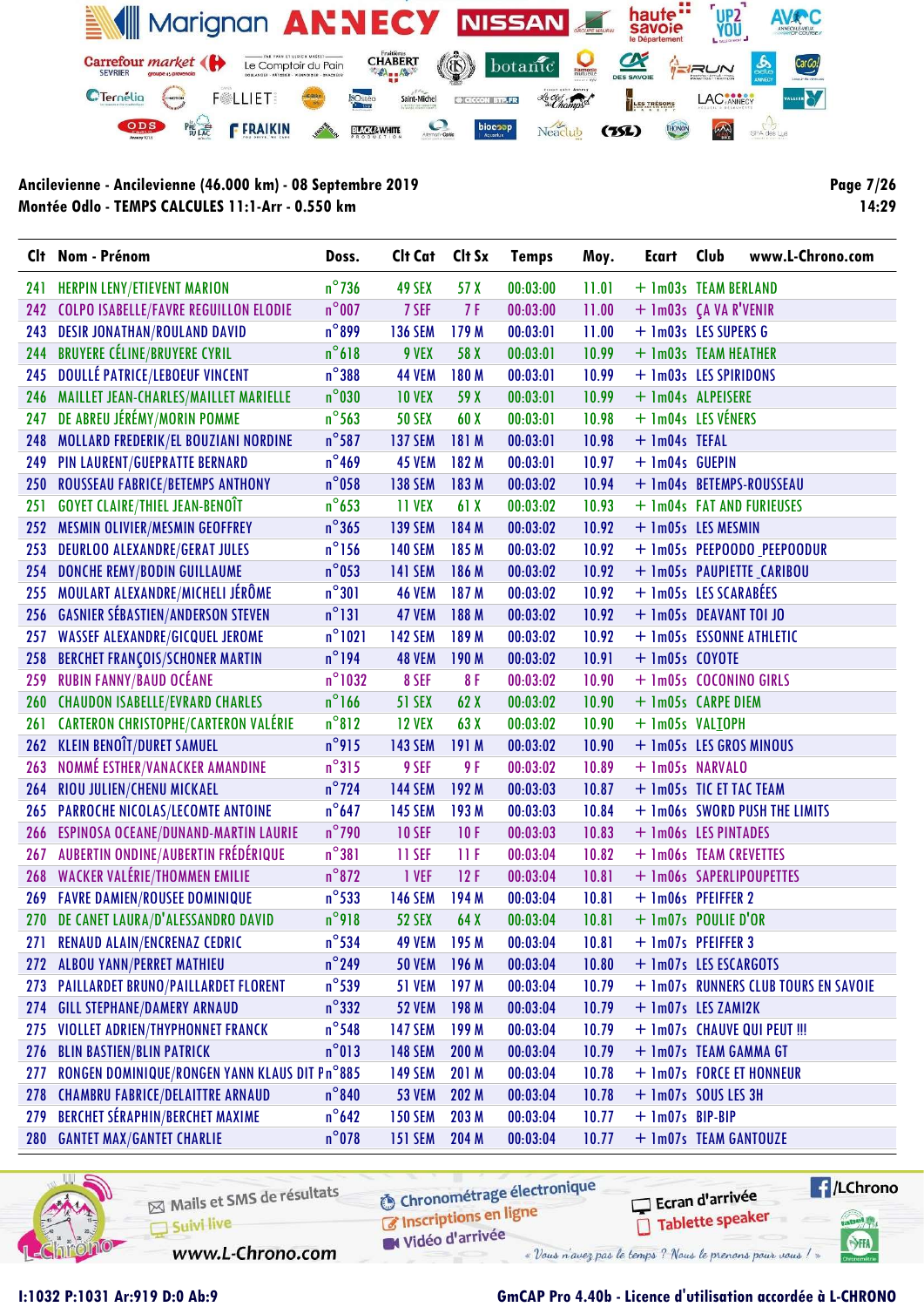

**Page 8/26** 14:29

|     | Clt Nom - Prénom                                | Doss.           | Cit Cat Cit Sx      |                 | <b>Temps</b> | Moy.  | Ecart                     | Club | www.L-Chrono.com                    |
|-----|-------------------------------------------------|-----------------|---------------------|-----------------|--------------|-------|---------------------------|------|-------------------------------------|
| 281 | PIANARO LIONNEL/PAULME DAMIEN                   | $n^{\circ}$ 593 | <b>54 VEM</b>       | 205 M           | 00:03:04     | 10.77 | + 1m07s LES NOVICES       |      |                                     |
| 282 | <b>DEROCHE YVES/BOUGON JEANNE</b>               | $n^{\circ}112$  | <b>53 SEX</b>       | 65 X            | 00:03:04     | 10.77 | + 1m07s YDJB              |      |                                     |
| 283 | <b>TRABICHET DAVID/DELATTRE QUENTIN</b>         | $n^{\circ}$ 952 | <b>152 SEM</b>      | 206 M           | 00:03:04     | 10.76 | + 1m07s CHABERT6          |      |                                     |
| 284 | HAUET AMANDINE/MARGUERETTAZ KARINE              | $n^{\circ}1041$ | 2 VEF               | 13F             | 00:03:05     | 10.75 | + 1m07s LES TOURISTES     |      |                                     |
| 285 | <b>DESTRES EMMANUEL/GLENADEL ANTOINE</b>        | $n^{\circ}282$  | <b>55 VEM</b>       | 207 M           | 00:03:05     | 10.75 | + 1m08s GIE ALV           |      |                                     |
| 286 | SOTTAS LOÏC/DESCOMBES TIPHAINE                  | $n^{\circ}$ 015 | <b>54 SEX</b>       | 66 X            | 00:03:05     | 10.74 | + 1m08s GRÜTZI VOLL       |      |                                     |
| 287 | NIGI QUENTIN/HUDRY ALINE                        | $n^{\circ}$ 985 | <b>55 SEX</b>       | 67X             | 00:03:05     | 10.74 | + 1m08s BABE'S            |      |                                     |
| 288 | <b>BATARDIN SYLVAIN/IVIC ALAIN</b>              | $n^{\circ}$ 921 | <b>153 SEM</b>      | 208 M           | 00:03:05     | 10.73 | + 1m08s SOLOMUN           |      |                                     |
| 289 | LINTZ JEAN-BAPTISTE/MAILLET NATACHA             | $n^{\circ}$ 547 | <b>56 SEX</b>       | 68 X            | 00:03:05     | 10.72 | + 1m08s ON EN A GROS      |      |                                     |
|     | 290 SAUTIER ANGELIQUE/MERIENNE SIMON            | $n^{\circ}$ 093 | <b>57 SEX</b>       | 69 X            | 00:03:05     | 10.72 | + 1m08s NUMEROBIS         |      |                                     |
| 291 | <b>MATECKI JEAN PIERRE/GAGGI FLORENT</b>        | $n^{\circ}615$  | <b>56 VEM</b>       | 209 M           | 00:03:05     | 10.71 | + 1m08s EACHAMBERY        |      |                                     |
| 292 | <b>VIONNET JEAN/TOURAIS ALEXANDRE</b>           | $n^{\circ}$ 446 | <b>154 SEM</b>      | 210M            | 00:03:05     | 10.71 |                           |      | + 1m08s TOUVIO CONNEXION            |
| 293 | <b>JEAN MARC/TREUIL PHILIPPE</b>                | $n^{\circ}$ 320 | <b>57 VEM</b>       | 211 M           | 00:03:06     | 10.70 |                           |      | + 1m08s LES VETERANS 7494           |
| 294 | <b>GIGLIO MELANIE/MERMILLOD STEPHANIE</b>       | $n^{\circ}$ 701 | 3 VEF               | 14F             | 00:03:06     | 10.70 | + 1m08s LES QUADRAS       |      |                                     |
| 295 | <b>BAGOT STEVE/AUBRY CEDRIC</b>                 | $n^{\circ}108$  | <b>58 VEM</b>       | 212 M           | 00:03:06     | 10.70 | + 1m08s LES MONSTRUEUX    |      |                                     |
| 296 | DUFAU CASANABE CORINNE/ROBOAM PASCAL            | $n^{\circ}$ 085 | <b>13 VEX</b>       | 70 X            | 00:03:06     | 10.69 | + 1m08s DODOTEAM          |      |                                     |
| 297 | THIRVAUDEY LUDOVIC/STURZENEGGER CHRISTOPIn°1006 |                 | <b>155 SEM</b>      | 213 M           | 00:03:06     | 10.67 |                           |      | + 1m09s RUNNING COMPOSERS           |
| 298 | <b>SYSTERMANS HUBERT/LECOINTRE BORIS</b>        | $n^{\circ}$ 460 | <b>59 VEM</b>       | 214 M           | 00:03:06     | 10.67 | $+$ 1m09s LES 6 ROSÉS     |      |                                     |
| 299 | RONDEAU ELISABETH/RONDEAU XAVIER                | $n^{\circ}$ 605 | <b>58 SEX</b>       | 71X             | 00:03:06     | 10.67 | + 1m09s SIS'NBRO          |      |                                     |
| 300 | <b>CACHEUX WULFRAN/LLORET LINARES CELIA</b>     | $n^{\circ}$ 057 | <b>14 VEX</b>       | 72X             | 00:03:06     | 10.65 | + 1m09s LES ZOUZOUS       |      |                                     |
| 301 | <b>DUBUY DENIS/BASTIAN CATHERINE</b>            | $n^{\circ}876$  | <b>15 VEX</b>       | 73 X            | 00:03:06     | 10.65 | + 1m09s CATHY             |      |                                     |
| 302 | <b>RUF SEBASTIEN/MOREAU AURÉLIEN</b>            | $n^{\circ}$ 045 | <b>156 SEM</b>      | 215 M           | 00:03:07     | 10.64 | + 1m09s LILI_BAB          |      |                                     |
| 303 | PEGUET FABRICE/PEGUET LILIAN                    | $n^{\circ}$ 748 | <b>157 SEM</b>      | 216 M           | 00:03:07     | 10.63 | + 1m10s CHAÎNE BLANCHE    |      |                                     |
| 304 | <b>BENEDETTI ROMAIN/CRIDEL THIBAUT</b>          | $n^{\circ}$ 536 | <b>158 SEM</b>      | 217 M           | 00:03:07     | 10.63 | + Im10s CHRONIC.          |      |                                     |
| 305 | <b>MONGENOT YANN/ROESNER STEFAN</b>             | $n^{\circ}$ 553 | <b>159 SEM</b>      | 218 M           | 00:03:07     | 10.62 | + 1m10s TEAM MITCH        |      |                                     |
| 306 | <b>BRISON MORAN/BRISON CORENTIN</b>             | $n^{\circ}571$  | <b>160 SEM</b>      | 219 M           | 00:03:07     | 10.62 | + 1m10s LIMITÉ À 15       |      |                                     |
| 307 | <b>SZLAWSKI TIFFANY/DENOYELLE SYLVAIN</b>       | $n^{\circ}018$  | <b>59 SEX</b>       | 74 X            | 00:03:07     | 10.61 |                           |      | + 1m10s LES MARMOTTES EN FOLIES     |
| 308 | <b>FORTIN JORDAN/BLOT OLIVIER</b>               | $n^{\circ}860$  | <b>161 SEM</b>      | 220 M           | 00:03:07     | 10.60 | + 1m10s LES P'TITS CABRIS |      |                                     |
| 309 | <b>FALLETTA CHARLES/RIBOULON ELODIE</b>         | $n^{\circ}$ 150 | <b>60 SEX</b>       | 75 X            | 00:03:07     | 10.60 | + 1m10s CHARLELO          |      |                                     |
|     | 310 GACHET PAULINE/VELLETAZ ANDY                | $n^{\circ}$ 866 | 61 SEX              | 76 X            | 00:03:07     | 10.60 | + 1m10s BIQUES AND BIKE   |      |                                     |
|     | 311 ANDRÉ FLORIAN/ANDRÉ YOAN                    |                 | n°902 162 SEM 221 M |                 | 00:03:08     | 10.59 | + 1m10s LES CANTALOUS     |      |                                     |
|     | 312 HOLT CHRISTOPHE/BEGUIN FREDERIC             | $n^{\circ}$ 217 | <b>60 VEM</b>       | 222 M           | 00:03:08     | 10.58 | + 1m10s LES REVENANTS     |      |                                     |
| 313 | <b>NIVET FLORIAN/NIVET MICHEL</b>               | $n^{\circ}$ 670 | <b>163 SEM</b>      | 223 M           | 00:03:08     | 10.58 | + 1m10s TEAM MICHOU       |      |                                     |
| 314 | <b>ROURE INGRID/ALDEGUER LAURENT</b>            | $n^{\circ}$ 290 | <b>16 VEX</b>       | 77 <sub>X</sub> | 00:03:08     | 10.57 | + 1m11s CATOU'S POWER     |      |                                     |
| 315 | POUZOL DOMINIQUE/AUCHATRAIRE PIERRE             | $n^{\circ}363$  | 61 VEM              | 224 M           | 00:03:08     | 10.57 | + 1m11s JET FORCE         |      |                                     |
| 316 | <b>TROUILLET FLORENT/GILLY OLIVIER</b>          | $n^{\circ}$ 787 | <b>62 VEM</b>       | 225 M           | 00:03:08     | 10.57 | + Imlls BIGFLO_OLI        |      |                                     |
| 317 | <b>CONDEMINE FREDERIC/RIGAL NATHALIE</b>        | $n^{\circ}$ 062 | <b>17 VEX</b>       | 78 X            | 00:03:08     | 10.56 |                           |      | + 1m11s BILLY ET NATH LES BORDELAIS |
| 318 | <b>AISSAT FAYZA/PIGEON ROMAIN</b>               | $n^{\circ}$ 569 | <b>12 SEF</b>       | 15F             | 00:03:08     | 10.54 |                           |      | + 1m11s LES GAZELLES DES SOINS      |
| 319 | <b>TRAISNEL THOMAS/TRAISNEL CAROLINE</b>        | $n^{\circ}$ 204 | 62 SEX              | 79 X            | 00:03:08     | 10.53 | + Imlls ABOU2SOUFFLE      |      |                                     |
|     | 320 WATTIAU BRYAN/GOY MAXIME                    | $n^{\circ}1018$ | <b>164 SEM</b>      | 226 M           | 00:03:09     | 10.51 | $+$ 1m12s UP2YOU          |      |                                     |



Mails et SMS de résultats Suivi live

**6** Chronométrage électronique

www.L-Chrono.com

Inscriptions en ligne Vidéo d'arrivée

Tablette speaker « Vous n'avez pas le temps ? Nous le prenons pour vous !

 $\sqrt{1}$ /LChrono cation<sub>()</sub>

SHA

Ecran d'arrivée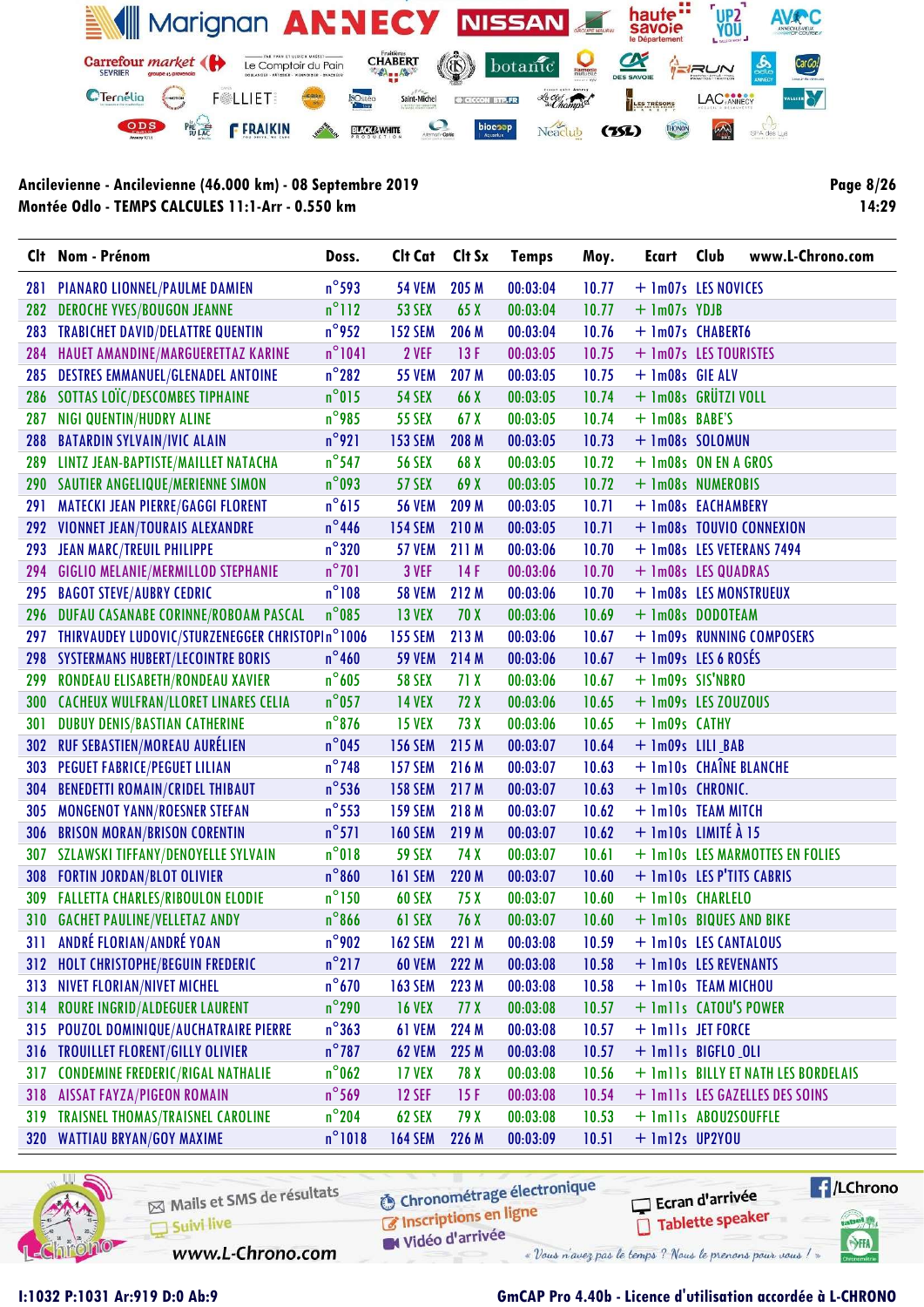

**Page 9/26** 14:29

| FELTEN LUCAS/PILLE RÉMI<br>321<br><b>GAVEL BORNEND SOPHIE/CATTIN NATHALIE</b><br>322<br><b>BANZET MANON/DECKER LAETITIA</b><br>323<br><b>OLSZEWSKI JACQUES/RICARD THIERRY</b><br>324<br><b>COMBES ARIANE/COMBES ANTOINE</b><br>325 | $n^{\circ}$ 901<br>$n^{\circ}$ 928<br>$n^{\circ}$ 465<br>$n^{\circ}$ 355<br>$n^{\circ}806$ | <b>165 SEM</b><br>4 VEF<br><b>13 SEF</b><br><b>63 VEM</b> | 227 M<br>16F<br>17F | 00:03:09<br>00:03:09 | 10.51<br>10.49 | + 1m12s NO PAIN NO GAIN  | + 1m12s ARCADE FIRE ET SON +1               |
|------------------------------------------------------------------------------------------------------------------------------------------------------------------------------------------------------------------------------------|--------------------------------------------------------------------------------------------|-----------------------------------------------------------|---------------------|----------------------|----------------|--------------------------|---------------------------------------------|
|                                                                                                                                                                                                                                    |                                                                                            |                                                           |                     |                      |                |                          |                                             |
|                                                                                                                                                                                                                                    |                                                                                            |                                                           |                     |                      |                |                          |                                             |
|                                                                                                                                                                                                                                    |                                                                                            |                                                           |                     | 00:03:09             | 10.48          | + 1m12s LES BRUCHOISES   |                                             |
|                                                                                                                                                                                                                                    |                                                                                            |                                                           | 228 M               | 00:03:09             | 10.48          | $+$ 1m12s TRI07/PRVR     |                                             |
|                                                                                                                                                                                                                                    |                                                                                            | <b>18 VEX</b>                                             | 80 X                | 00:03:10             | 10.47          | + 1m12s LA COOBS FAMILY  |                                             |
| <b>LALANNE DAVID/MENARD BRUNO</b><br>326                                                                                                                                                                                           | $n^{\circ}$ 710                                                                            | <b>64 VEM</b>                                             | 229 M               | 00:03:10             | 10.47          | + 1m12s GO PERS JUSSY    |                                             |
| <b>GRANDE LUDOVIC/GAUTEUR NICOLAS</b><br>327                                                                                                                                                                                       | $n^{\circ}681$                                                                             | <b>65 VEM</b>                                             | 230 M               | 00:03:10             | 10.47          | + 1m12s LES BLAIREAUX    |                                             |
| <b>ACCAMBRAY THIERRY/FUENTES SERGE</b><br>328                                                                                                                                                                                      | $n^{\circ}687$                                                                             | <b>66 VEM</b>                                             | 231 M               | 00:03:10             | 10.47          | + 1m13s LES VIEUX PATOUS |                                             |
| ZELKO NICOLAS/ARMATAFFET MAXIME<br>329                                                                                                                                                                                             | $n^{\circ}$ 997                                                                            | <b>67 VEM</b>                                             | 232 M               | 00:03:10             | 10.46          | + 1m13s DON PAPA         |                                             |
| 330<br><b>CRISCUOLO PHILIPPE/VINET BERTRAND</b>                                                                                                                                                                                    | $n^{\circ}$ 463                                                                            | <b>68 VEM</b>                                             | 233 M               | 00:03:10             | 10.45          | + 1m13s TRAMOYES         |                                             |
| ASSIE BAPTISTE/VERKINDEREN PATRICE<br>331                                                                                                                                                                                          | $n^{\circ}$ 542                                                                            | <b>166 SEM</b>                                            | 234 M               | 00:03:10             | 10.44          | + 1m13s PROBIWIAME TEAM  |                                             |
| 332<br><b>LAMBIN REMY/CHATEL FLORENT</b>                                                                                                                                                                                           | $n^{\circ}$ 980                                                                            | <b>167 SEM</b>                                            | 235 M               | 00:03:10             | 10.44          |                          | + 1m13s LES COUSINS D'ABORD                 |
| <b>SOULARD FRANCOIS/GOTZIG BERNHARD</b><br>333                                                                                                                                                                                     | $n^{\circ}631$                                                                             | <b>69 VEM</b>                                             | 236 M               | 00:03:10             | 10.44          |                          | + 1m13s FRANÇOIS ET BERNHARD                |
| <b>ANDRIER THIERRY/CLEAU AUDREY</b><br>334                                                                                                                                                                                         | $n^{\circ}400$                                                                             | <b>19 VEX</b>                                             | 81 X                | 00:03:10             | 10.44          |                          | + 1m13s LES COUREURS DU BONHEUR             |
| <b>BRONQUARD PIERRE/BRONQUARD CLÉMENT</b><br>335                                                                                                                                                                                   | $n^{\circ}$ 502                                                                            | <b>168 SEM</b>                                            | 237 M               | 00:03:10             | 10.43          |                          | + 1m13s LES BÛCHERONS DU 39                 |
| <b>BOURGEL BORIS/LECOQ PIERRE</b><br>336                                                                                                                                                                                           | $n^{\circ}$ 040                                                                            | <b>169 SEM</b>                                            | 238 M               | 00:03:10             | 10.43          | + 1m13s JEANJEAN TEAM    |                                             |
| <b>GEORGES CEDRIC/LIMACH EDDIE</b><br>337                                                                                                                                                                                          | $n^{\circ}$ 971                                                                            | <b>170 SEM</b>                                            | 239 M               | 00:03:10             | 10.42          | $+$ 1m13s ODLO           |                                             |
| <b>BOUCHAHDANE NOUREDINE/BIGRAT JULIEN</b><br>338                                                                                                                                                                                  | $n^{\circ}012$                                                                             | <b>171 SEM</b>                                            | 240 M               | 00:03:11             | 10.40          | + 1m14s MERSEYSIDE RED   |                                             |
| RAMU SYLVAIN/PERGOD ROMAIN<br>339                                                                                                                                                                                                  | $n^{\circ}$ 136                                                                            | <b>172 SEM</b>                                            | 241 M               | 00:03:11             | 10.40          |                          | + 1m14s PAS D'ENTRAÎNEMENT, JUSTE DU TALENT |
| DUBOIS CÉDRIC/BOUVILLE CHRISTOPHE<br>340                                                                                                                                                                                           | $n^{\circ}$ 503                                                                            | <b>70 VEM</b>                                             | 242 M               | 00:03:11             | 10.39          | + 1m14s LES FRANGINS     |                                             |
| <b>BESOMBES FRÉDÉRIC/BESOMBES THOMAS</b><br>341                                                                                                                                                                                    | $n^{\circ}487$                                                                             | <b>173 SEM</b>                                            | 243 M               | 00:03:11             | 10.38          | + 1m14s TEAM BESOMBES    |                                             |
| <b>ALVES TIFANIE/ARFOUILLERE PIERRE</b><br>342                                                                                                                                                                                     | $n^{\circ}800$                                                                             | <b>63 SEX</b>                                             | 82 X                | 00:03:11             | 10.37          | + 1m14s ARFOUILLERE      |                                             |
| <b>GILLET CEDRIC/BLANC XAVIER</b><br>343                                                                                                                                                                                           | $n^{\circ}816$                                                                             | <b>174 SEM</b>                                            | 244 M               | 00:03:12             | 10.36          | + 1m14s LES GILLET BLANC |                                             |
| <b>VINCENT SÉBASTIEN/VINCENT GILLES</b><br>344                                                                                                                                                                                     | $n^{\circ}$ 705                                                                            | <b>175 SEM</b>                                            | 245 M               | 00:03:12             | 10.36          | + 1m14s TEAM VINCENT     |                                             |
| MICHELET THOMAS/VANDEPUTTE PHILIPPE<br>345                                                                                                                                                                                         | $n^{\circ}$ 113                                                                            | <b>176 SEM</b>                                            | 246 M               | 00:03:12             | 10.36          | + 1m14s LES FIFOUX       |                                             |
| JOURDAN PHILIPPE/JOURDAN CÉLIA<br>346                                                                                                                                                                                              | $n^{\circ}161$                                                                             | 64 SEX                                                    | 83 X                | 00:03:12             | 10.35          | + 1m15s TEAM CELPHI      |                                             |
| PROD'HOMME SEBASTIEN/POLLIER VIVIEN<br>347                                                                                                                                                                                         | $n^{\circ}822$                                                                             | 71 VEM                                                    | 247 M               | 00:03:12             | 10.35          |                          | + 1m15s CHAVAN BAD BOYS TEAM                |
| <b>COUDURIER LUDOVIC/CIDRERA NICOLAS</b><br>348                                                                                                                                                                                    | $n^{\circ}688$                                                                             | <b>177 SEM</b>                                            | 248 M               | 00:03:12             | 10.34          | + 1m15s LA FILS TEAM     |                                             |
| <b>COMMUNAL SÉBASTIEN/COMMUNAL FANNY</b><br>349                                                                                                                                                                                    | $n^{\circ}$ 566                                                                            | <b>65 SEX</b>                                             | 84 X                | 00:03:12             | 10.34          | + 1m15s FANNY SEB        |                                             |
| 350 DOUGE OLIVIER/JANIN SIMON                                                                                                                                                                                                      | $n^{\circ}271$                                                                             | <b>178 SEM</b>                                            | 249 M               | 00:03:12             | 10.34          | + 1m15s VIGNES 1         |                                             |
| 351 FAUCHEUX JULIEN/LOMBARDI CLAIRE                                                                                                                                                                                                | $n^{\circ}$ 270                                                                            | 66 SEX 85 X                                               |                     | 00:03:12             | 10.34          | + 1m15s EPAGNY RACE TEAM |                                             |
| PHEULPIN TRISTAN/LAMART HECTOR<br>352                                                                                                                                                                                              | $n^{\circ}852$                                                                             | <b>179 SEM</b>                                            | 250 M               | 00:03:12             | 10.33          | + 1m15s LES GAULOIS      |                                             |
| <b>ROY ROMAIN/BERTHIER YANN</b><br>353                                                                                                                                                                                             | $n^{\circ}$ 771                                                                            | <b>72 VEM</b>                                             | 251 M               | 00:03:12             | 10.32          | + 1m15s WAKETEAM 2       |                                             |
| LEDENT GRÉGORY/DALMAZ LUDOVIC<br>354                                                                                                                                                                                               | $n^{\circ}$ 337                                                                            | <b>73 VEM</b>                                             | 252 M               | 00:03:13             | 10.31          | + 1m15s LES CROCOS       |                                             |
| BETTAS-RÉGALIN AURÉLIEN/GAUCHERAND MARIO n°675<br>355                                                                                                                                                                              |                                                                                            | 67 SEX                                                    | 86 X                | 00:03:13             | 10.31          | + 1m15s BUCHPITCHOUNE    |                                             |
| <b>GOY LIONEL/BETEMPS PHILIPPE</b><br>356                                                                                                                                                                                          | $n^{\circ}$ 734                                                                            | <b>74 VEM</b>                                             | 253 M               | 00:03:13             | 10.30          | + 1m15s SEYNOD LAND      |                                             |
| MAZET SAUZEAT ALEXANDRA/BRUN BRUNET CLIO n°1036<br>357                                                                                                                                                                             |                                                                                            | <b>14 SEF</b>                                             | 18 F                | 00:03:13             | 10.30          |                          | + 1m15s LES BELLEVILLOISES                  |
| D'HONNEUR MARIE/DESJACQUOT NICOLAS<br>358                                                                                                                                                                                          | $n^{\circ}413$                                                                             | <b>20 VEX</b>                                             | 87 X                | 00:03:13             | 10.29          | $+$ $lm16s$ JUST DO IT   |                                             |
| <b>GULLI CHRISTOPHE/FRESNEL FABIEN</b><br>359                                                                                                                                                                                      | $n^{\circ}$ 148                                                                            | <b>75 VEM</b>                                             | 254 M               | 00:03:13             | 10.28          | + 1m16s SOMMET TEAM      |                                             |
| <b>360 KRIEF JACQUES/TROUCHE BERANGERE</b>                                                                                                                                                                                         | $n^{\circ}$ 795                                                                            | <b>21 VEX</b>                                             | 88 X                | 00:03:13             | 10.28          | + 1m16s IRONMAN          |                                             |



Mails et SMS de résultats Suivi live

www.L-Chrono.com

**6** Chronométrage électronique Inscriptions en ligne

 $\sqrt{1}$ /LChrono Ecran d'arrivée Tablette speaker cation<sub>()</sub>

SHA

Vidéo d'arrivée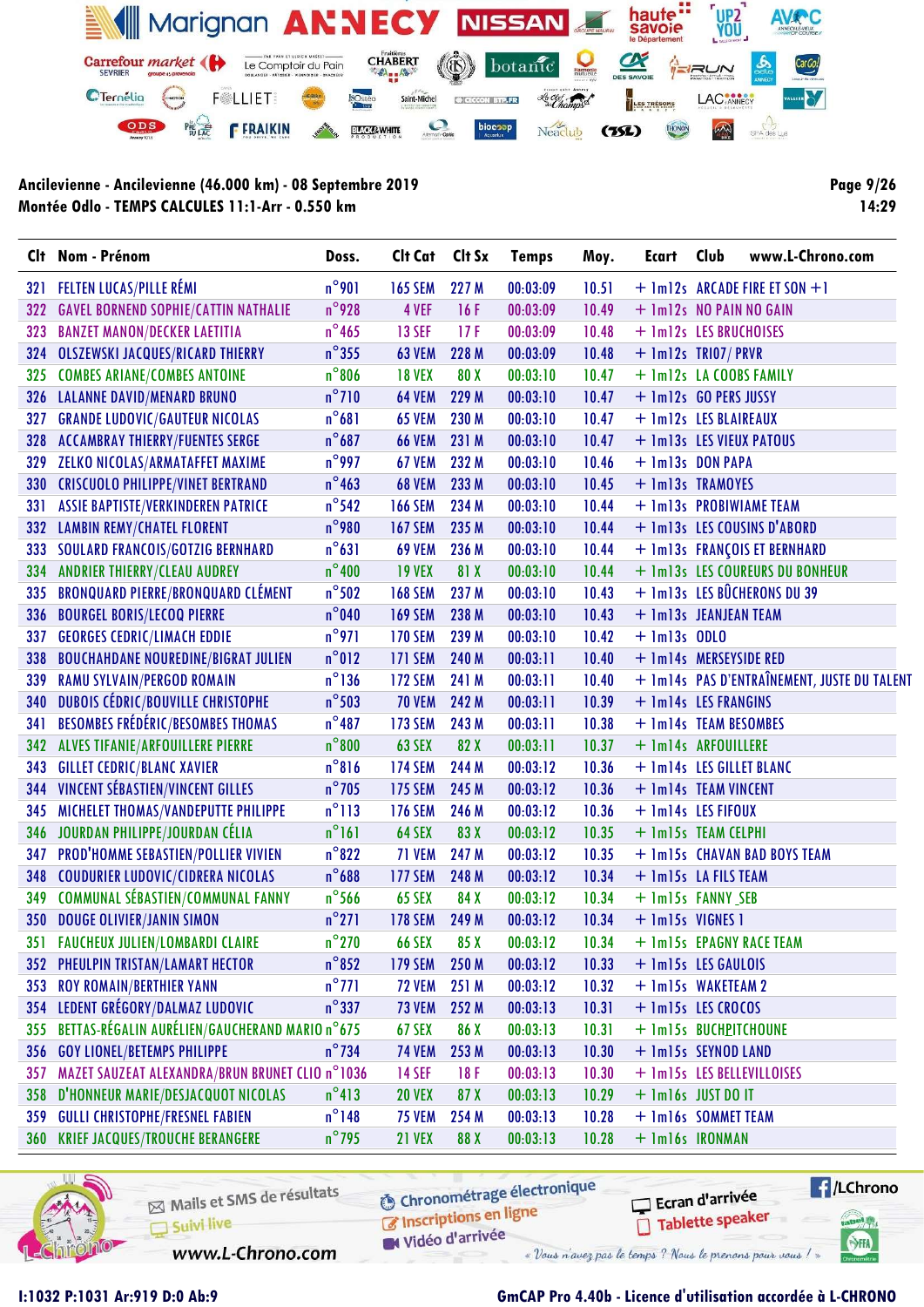

Page 10/26 14:29

|      | Clt Nom - Prénom                             | Doss.            | Clt Cat        | Clt Sx           | <b>Temps</b> | Moy.  | Ecart                | Club<br>www.L-Chrono.com        |
|------|----------------------------------------------|------------------|----------------|------------------|--------------|-------|----------------------|---------------------------------|
| 36 I | <b>BOUZEREAU ROMAIN/PAVILLON CANDICE</b>     | $n^{\circ}$ 212  | 68 SEX         | 89 X             | 00:03:13     | 10.28 |                      | + 1m16s LA BELLE ET LA BÊTE 2.0 |
| 362  | LUNEAU PHILIPPE/BEL CHRISTIAN                | $n^{\circ}809$   | <b>76 VEM</b>  | 255 M            | 00:03:13     | 10.28 |                      | + 1m16s CHABERT8                |
| 363  | <b>BOETTCHER MÉLANIE/COZE ALEXIS</b>         | $n^{\circ}401$   | 69 SEX         | 90 X             | 00:03:13     | 10.28 | $+$ 1m16s COZE       |                                 |
| 364  | <b>BOUDIN CHRISTOPHE/BERRUX JEAN-MICHEL</b>  | $n^{\circ}$ 026  | 77 VEM         | 256 M            | 00:03:13     | 10.28 |                      | + 1m16s LA SOCQUETTE AERIENNE   |
| 365  | <b>DESHAIRES CYRIL/GAY GAUTHIER</b>          | $n^{\circ}$ 920  | <b>180 SEM</b> | 257 M            | 00:03:13     | 10.27 |                      | + 1m16s LES PAPAS WINNERS       |
| 366  | PETRE CHRISTOPHE/JOURDAN BEATRICE            | $n^{\circ}$ 640  | <b>22 VEX</b>  | 91 X             | 00:03:13     | 10.27 |                      | + 1m16s HAUTE LOIRE             |
| 367  | RIBEIRO MICHAEL/LHOMME PHILIPPE              | $n^{\circ}028$   | <b>181 SEM</b> | 258 M            | 00:03:13     | 10.27 | $+$ 1m16s PP         |                                 |
| 368  | SOCQUET DOMINIQUE/BOTTOLLIER MARC            | $n^{\circ}$ 047  | <b>78 VEM</b>  | 259 M            | 00:03:13     | 10.27 |                      | + 1m16s ESF COMBLOUX            |
| 369  | <b>GAY NICOLAS/FAVRE PETIT MERMET SERGE</b>  | $n^{\circ}$ 036  | <b>182 SEM</b> | 260 M            | 00:03:13     | 10.26 |                      | + 1m16s GAY FAVRE               |
| 370  | <b>THOLLON RONAN/BERTHIER DUBOZ MARION</b>   | $n^{\circ}$ 260  | <b>70 SEX</b>  | 92 X             | 00:03:14     | 10.26 |                      | + 1m16s MARIONAN                |
| 371  | <b>DEMESSINE FABRICE/DEMESSINE FANNY</b>     | $n^{\circ}$ 183  | <b>23 VEX</b>  | 93 X             | 00:03:14     | 10.26 |                      | + 1m16s TEAM DEMESSINE          |
| 372  | <b>DUPONT CORALINE/FALQUET LUDOVIC</b>       | $n^{\circ}$ 721  | 71 SEX         | 94 X             | 00:03:14     | 10.26 |                      | + 1m16s BICYCLETTE À ROULETTE   |
| 373  | <b>CLERC BENOIT/DERUAZ THOMAS</b>            | $n^{\circ}$ 397  | <b>183 SEM</b> | 261 M            | 00:03:14     | 10.24 |                      | + 1m17s AGENCE CLERC            |
| 374  | <b>WAUTHIER PAULINE/DIOT CYRIELLE</b>        | $n^{\circ}384$   | <b>15 SEF</b>  | 19F              | 00:03:14     | 10.24 |                      | + 1m17s RAID AND BEER           |
| 375  | VERRIER LOUISE/MAÏSSANE LAKEHAL-AYAT         | $n^{\circ}$ 937  | <b>16 SEF</b>  | 20F              | 00:03:14     | 10.24 |                      | + 1m17s MAÏSS ET LOULOU         |
| 376  | <b>MARTIAL MUZARD/DELDYCKE MARIE</b>         | $n^{\circ}410$   | <b>24 VEX</b>  | 95 X             | 00:03:14     | 10.23 | + 1m17s MMS          |                                 |
| 377  | JOURNOUD LUCILE/ROUPIOZ FABIEN               | $n^{\circ}$ 774  | <b>72 SEX</b>  | 96 X             | 00:03:14     | 10.22 |                      | + 1m17s GRAND FRAIS             |
| 378  | VICHOT LAURENCE/PONCIN ALIX                  | $n^{\circ}387$   | <b>17 SEF</b>  | 21F              | 00:03:14     | 10.22 |                      | + 1m17s LES PETOKASK            |
| 379  | <b>CHATEL JEAN-CLAUDE/BABILANI AURÉLIE</b>   | $n^{\circ}$ 006  | 73 SEX         | 97 X             | 00:03:14     | 10.21 | + 1m17s AURÉJC       |                                 |
| 380  | <b>STOAKES SIMON/BUGNION EMILIE</b>          | $n^{\circ}416$   | <b>25 VEX</b>  | 98 X             | 00:03:15     | 10.20 |                      | + 1m17s THE SWINGERS            |
| 381  | <b>LOPEZ CARLOS/LUCAS STEPHANE</b>           | $n^{\circ}318$   | <b>79 VEM</b>  | 262 M            | 00:03:15     | 10.20 |                      | + 1m17s PROBIWIAME TEAM         |
| 382  | <b>DUCLOS BÉRANGÈRE/BRACHET JEAN CLAUDE</b>  | $n^{\circ}$ 211  | <b>26 VEX</b>  | 99 X             | 00:03:15     | 10.18 |                      | + 1m18s POUR UN FLIRT           |
| 383  | <b>SAINTAGNE TOM/ALLAFORT ALEXANDRE</b>      | $n^{\circ}$ 848  | <b>184 SEM</b> | 263 M            | 00:03:15     | 10.18 |                      | + 1m18s LES MACHINES            |
| 384  | <b>JORGE SOPHIE/KOMI DJIMA</b>               | $n^{\circ}$ 008  | <b>27 VEX</b>  | 100X             | 00:03:15     | 10.17 |                      | + 1m18s LES LIONS               |
| 385  | <b>COEUR JEAN-PHILIPPE/CHOVET AURELIA</b>    | $n^{\circ}$ 1037 | <b>74 SEX</b>  | 101X             | 00:03:15     | 10.16 |                      | + 1m18s MARIGNAN                |
| 386  | <b>MATHERET JULIEN/STERPIONE LAURIE</b>      | $n^{\circ}481$   | <b>75 SEX</b>  | 102X             | 00:03:15     | 10.16 |                      | + 1m18s AIR FORCE TWO           |
| 387  | DORGET MICKAEL/GRISEY GILLES                 | $n^{\circ}$ 550  | <b>185 SEM</b> | 264 M            | 00:03:15     | 10.16 |                      | + 1m18s LES DÉGÉNÉRÉS           |
| 388  | <b>ROTGÉ SIMON/MARGRY GWILHERM</b>           | $n^{\circ}$ 170  | <b>186 SEM</b> | 265 M            | 00:03:16     | 10.15 | + 1m18s LES BOFS     |                                 |
| 389  | <b>CAPARROS CEDRIC/PETROUD CHARLES</b>       | $n^{\circ}$ 576  | <b>187 SEM</b> | 266 M            | 00:03:16     | 10.15 | $+$ 1m18s $C$ TO $C$ |                                 |
| 390  | <b>MICHEL ANTOINE/DUPERRIER-SIMOND ANAÏS</b> | $n^{\circ}$ 220  | <b>76 SEX</b>  | 103X             | 00:03:16     | 10.15 |                      | + 1m18s LES DOUD                |
|      | 391 CLAVILLIER YANN/SALANÇON MURIEL          | $n^{\circ}$ 855  | <b>28 VEX</b>  | 104X             | 00:03:16     | 10.14 |                      | + 1m19s LES ZBOUBIS             |
|      | 392 CLAPPIER BENOIT/BUFQUIN BERTRAND         | $n^{\circ}$ 620  | <b>80 VEM</b>  | 267 M            | 00:03:16     | 10.14 |                      | + 1m19s LES JOYEUX DAHU         |
|      | 393 CHEVILLARD PIERRE YVES/FRENE GERALD      | $n^{\circ}$ 692  | 81 VEM         | 268 M            | 00:03:16     | 10.13 |                      | + 1m19s FORCE ET HONNEUR        |
| 394  | COMAS MÉLOÉE/LAUNAY LOU-ANN                  | $n^{\circ}$ 557  | <b>18 SEF</b>  | 22F              | 00:03:16     | 10.13 |                      | + 1m19s TEAM MÉLOU              |
| 395  | <b>BENOTTI PASCAL/GONZALEZ ANDRÉ</b>         | $n^{\circ}382$   | <b>82 VEM</b>  | 269 M            | 00:03:16     | 10.13 |                      | + 1m19s THE CHIHUAHUA RUNNERS   |
| 396  | <b>ROBIN STÉPHANE/TARDIVAUD FRANCINE</b>     | $n^{\circ}241$   | <b>29 VEX</b>  | 105 <sub>X</sub> | 00:03:16     | 10.13 |                      | + 1m19s LA MATOURINE            |
| 397  | PIQUEMAL DAMIEN/VITTOZ CLEMENT               | $n^{\circ}$ 628  | <b>188 SEM</b> | 270 M            | 00:03:16     | 10.12 |                      | + 1m19s LES COPAINS D'ABORD     |
| 398  | <b>ULRICH PHILIPPE/ULRICH KARINA</b>         | $n^{\circ}251$   | <b>30 VEX</b>  | 106X             | 00:03:16     | 10.12 |                      | + 1m19s ULRICH POWER            |
| 399  | <b>BRACHET LAURENT/LE ROUX SYLVIE</b>        | $n^{\circ}$ 209  | <b>31 VEX</b>  | 107 <sub>X</sub> | 00:03:16     | 10.11 |                      | + 1m19s TEAM ORGEMONT           |
|      | 400 LE BRIS YAN/PERRET FABIENNE              | $n^{\circ}$ 635  | 77 SEX         | 108 <sub>X</sub> | 00:03:16     | 10.11 |                      | + 1m19s LES MARMOTTES           |



Mails et SMS de résultats Suivi live

**6** Chronométrage électronique Inscriptions en ligne

 $\sqrt{1}$ /LChrono Ecran d'arrivée Tablette speaker sabel <sub>(2)</sub>

SHA

Vidéo d'arrivée

www.L-Chrono.com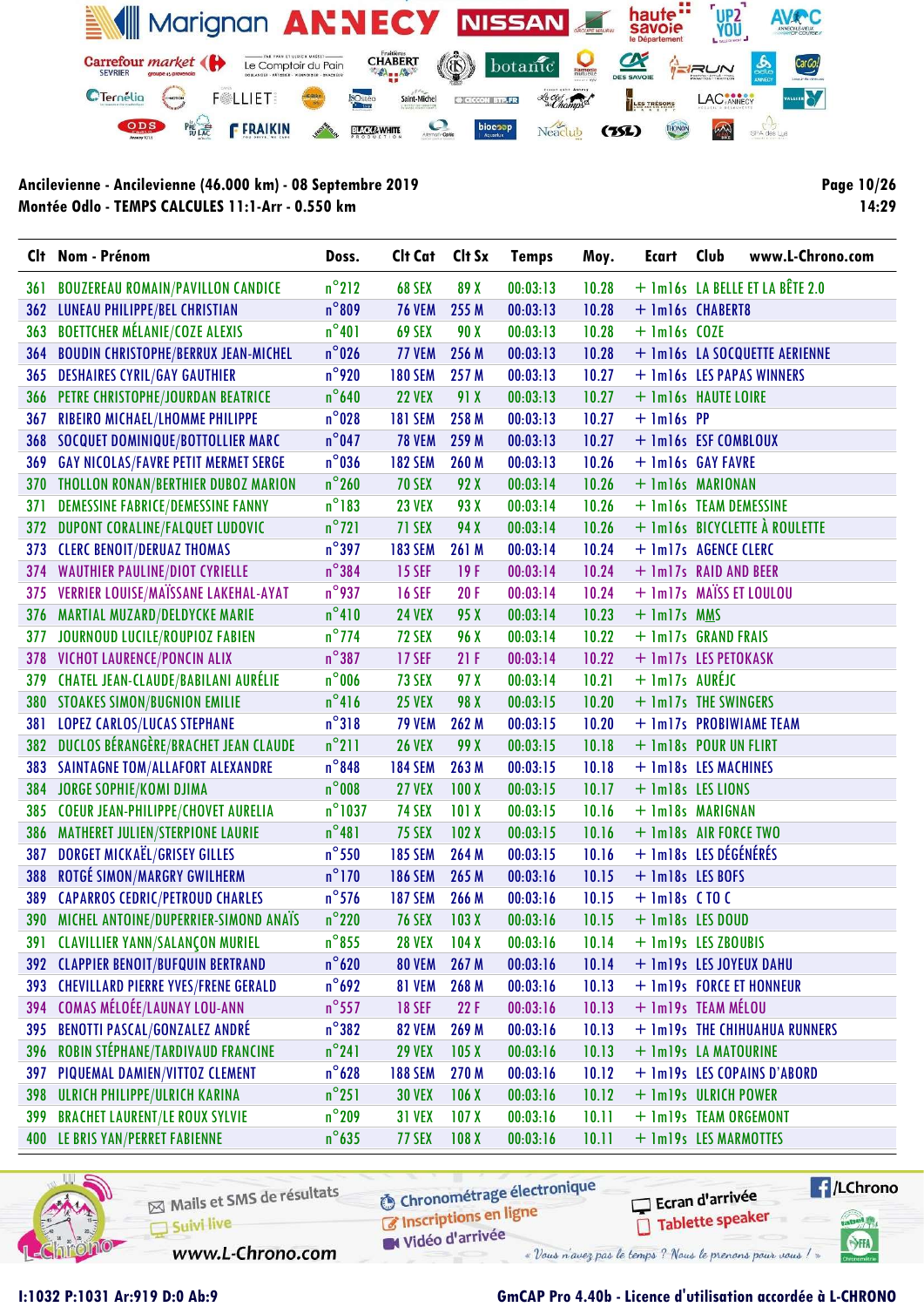

Page 11/26 14:29

|     | Clt Nom - Prénom                            | Doss.            | Clt Cat        | Clt Sx | <b>Temps</b> | Moy.  | Ecart                         | Club | www.L-Chrono.com                      |
|-----|---------------------------------------------|------------------|----------------|--------|--------------|-------|-------------------------------|------|---------------------------------------|
| 401 | <b>DOUGE LUDOVIC/GAUDIN LUCIE</b>           | $n^{\circ}$ 336  | <b>78 SEX</b>  | 109X   | 00:03:16     | 10.11 | + 1m19s VIGNES 2              |      |                                       |
| 402 | MEUNIER YVES/MEUNIER CÉLINE                 | $n^{\circ}$ 996  | <b>32 VEX</b>  | 110X   | 00:03:16     | 10.11 | $+$ 1m19s BIO $\lambda$ DONF! |      |                                       |
| 403 | <b>GOYET PIERRE/FORÊT ISABELLE</b>          | $n^{\circ}$ 655  | <b>33 VEX</b>  | 111X   | 00:03:17     | 10.10 |                               |      | + 1m19s LES CASTORS LAPONS            |
| 404 | DOMENGE FABIENNE/MIÈVRE CÉDRIC              | $n^{\circ}$ 966  | <b>34 VEX</b>  | 112X   | 00:03:17     | 10.10 | + 1m19s LES COUS              |      |                                       |
| 405 | <b>FUENTES THIERRY/BERTHET VINCENT</b>      | $n^{\circ}106$   | <b>83 VEM</b>  | 271 M  | 00:03:17     | 10.08 | + 1m20s LES CHEVREUILS        |      |                                       |
| 406 | ELIE FRED/ELIE MATTHIEU                     | $n^{\circ}$ 718  | <b>84 VEM</b>  | 272 M  | 00:03:17     | 10.08 | + 1m20s TEAM ÉLIE             |      |                                       |
| 407 | <b>VANHELMON ERIC/BOURRIEN GERARD</b>       | $n^{\circ}$ 1013 | <b>85 VEM</b>  | 273 M  | 00:03:17     | 10.06 | + 1m20s LES BONS VIVANTS      |      |                                       |
| 408 | <b>GAUDILLOT GEORGES/BONNOD LAURENT</b>     | $n^{\circ}325$   | <b>86 VEM</b>  | 274 M  | 00:03:17     | 10.06 |                               |      | + 1m20s LES BLUES BROTHERS            |
| 409 | <b>BELOT EMMANUEL/BELOT BENJAMIN</b>        | $n^{\circ}$ 224  | <b>189 SEM</b> | 275 M  | 00:03:17     | 10.06 |                               |      | + 1m20s SPECKSPORT TEAM               |
| 410 | <b>AURIERES MARIE-LAURE/SIERRA FERNANDO</b> | $n^{\circ}$ 597  | <b>35 VEX</b>  | 113X   | 00:03:17     | 10.06 | + 1m20s BIP BIP               |      |                                       |
| 411 | <b>BALERIN GWENAEL/ORY PIERRE EMMANUEL</b>  | $n^{\circ}$ 730  | <b>190 SEM</b> | 276 M  | 00:03:17     | 10.05 | + 1m20s LES POISSARDS         |      |                                       |
| 412 | <b>VALLIER CELINE/BALLY PATRICIA</b>        | $n^{\circ}$ 931  | 5 VEF          | 23F    | 00:03:17     | 10.05 |                               |      | + 1m20s BIKE, SMILE AND RUN           |
| 413 | <b>SCHUSTER MARGAUX/SCHUSTER BERNARD</b>    | $n^{\circ}$ 573  | <b>79 SEX</b>  | 114X   | 00:03:17     | 10.05 | + 1m20s 2 SCHUSS              |      |                                       |
| 414 | DUVAL SÉBASTIEN/MERCIER JEAN-FRANÇOIS       | $n^{\circ}$ 703  | <b>87 VEM</b>  | 277 M  | 00:03:18     | 10.05 | + 1m20s LES COPAINS           |      |                                       |
| 415 | <b>FAVRE-LORRAINE ELODIE/LEVAN NICOLAS</b>  | $n^{\circ}$ 627  | <b>80 SEX</b>  | 115X   | 00:03:18     | 10.05 |                               |      | + 1m20s SISTERS' APOTHÉOSE            |
| 416 | <b>BUFFLIER GILLES/LEVET PASCAL</b>         | $n^{\circ}357$   | <b>88 VEM</b>  | 278 M  | 00:03:18     | 10.04 | + 1m20s DUPONT-DUPONT         |      |                                       |
| 417 | <b>BILLIOUD CLÉMENTINE/HEITZ RENAUD</b>     | $n^{\circ}$ 757  | <b>81 SEX</b>  | 116X   | 00:03:18     | 10.04 | + 1m21s TARTI FLETTE          |      |                                       |
| 418 | <b>GAUTHIER ALIX/BURNET PIERRE</b>          | $n^{\circ}$ 175  | <b>82 SEX</b>  | 117X   | 00:03:18     | 10.03 | + 1m21s CANARIS DU 74         |      |                                       |
| 419 | <b>BOULAY JULIEN/CICHON BENOIT</b>          | $n^{\circ}894$   | <b>191 SEM</b> | 279 M  | 00:03:18     | 10.03 | $+$ 1m21s UP2YOU              |      |                                       |
| 420 | HOLVECK MIKAEL/VOISIN PIERRE                | $n^{\circ}$ 1033 | <b>192 SEM</b> | 280 M  | 00:03:18     | 10.03 | + 1m21s ALPIN BIKE            |      |                                       |
| 421 | <b>GAY PASCAL/BASSET GILLES</b>             | $n^{\circ}016$   | <b>89 VEM</b>  | 281 M  | 00:03:18     | 10.02 |                               |      | + 1m21s LES MOUFLONS DU PÈSE-LAIT     |
| 422 | <b>VIAL CHRISTIAN/COURBON ERIC</b>          | $n^{\circ}$ 699  | <b>90 VEM</b>  | 282 M  | 00:03:18     | 10.02 | + 1m21s ERICHRIS              |      |                                       |
| 423 | <b>DEGROOTE CHARLOTTE/PAGET MARIE</b>       | $n^{\circ}092$   | 6 VEF          | 24 F   | 00:03:18     | 10.01 | + 1m21s TEAM PIOUS            |      |                                       |
| 424 | <b>EXCOFFIER ALAIN/HASCOET PIERRE</b>       | $n^{\circ}$ 877  | <b>193 SEM</b> | 283 M  | 00:03:18     | 10.00 | + 1m21s LES MAURIENNAIS       |      |                                       |
| 425 | <b>DAVID LEA/VIGAND FANNY</b>               | $n^{\circ}$ 066  | <b>19 SEF</b>  | 25F    | 00:03:19     | 10.00 | + 1m21s EN BOMBE BB           |      |                                       |
| 426 | <b>MERLE CHRISTIAN/CADET PASCAL</b>         | $n^{\circ}$ 330  | <b>91 VEM</b>  | 284 M  | 00:03:19     | 10.00 | + 1m21s LES KEYNANS           |      |                                       |
| 427 | DUCLOS JULIEN/CHAPPELET MARC-ANTOINE        | $n^{\circ}$ 205  | <b>194 SEM</b> | 285 M  | 00:03:19     | 9.99  | + 1m22s BRAKASS               |      |                                       |
| 428 | DEMEURE ARNAUD/O'NEILL CHARLES              | $n^{\circ}$ 722  | <b>92 VEM</b>  | 286 M  | 00:03:19     | 9.98  | + 1m22s LES AMÉRICAINS        |      |                                       |
| 429 | <b>BARDOTTI FABIEN/BOUCHET PATRICK</b>      | $n^{\circ}781$   | <b>195 SEM</b> | 287 M  | 00:03:19     | 9.98  |                               |      | + 1m22s TAIS TOI ET MOULINE !         |
| 430 | <b>STOLTZ FRANCIS/MARCHAL REMI</b>          | $n^{\circ}$ 998  | <b>93 VEM</b>  | 288 M  | 00:03:19     | 9.97  | + 1m22s PROBIWIAME            |      |                                       |
| 431 | DE NICOLA JEAN-PIERRE/DE NICOLA NATHAN      | $n^{\circ}430$   | <b>196 SEM</b> | 289 M  | 00:03:19     | 9.96  |                               |      | + 1m22s LES FRANCS-MOUILLES           |
| 432 | <b>DUARTE PHILIPPE/DUARTE SEVERINE</b>      | $n^{\circ}$ 294  | <b>36 VEX</b>  | 118X   | 00:03:19     | 9.96  |                               |      | + 1m22s MAIS QU'EST-CE QUI'ON FAIT LA |
| 433 | <b>BERRUX MARIE-CLAIRE/BERRUX GEORGES</b>   | $n^{\circ}$ 662  | <b>37 VEX</b>  | 119X   | 00:03:19     | 9.96  | $+$ 1m22s LES BG              |      |                                       |
| 434 | SENTENAC AURÉLIEN/DABET ANNE-LAURE          | $n^{\circ}415$   | <b>83 SEX</b>  | 120X   | 00:03:19     | 9.96  | + 1m22s LES DANAC             |      |                                       |
| 435 | <b>OMS MANON/CHEVALIER VINCENT</b>          | $n^{\circ}$ 895  | <b>84 SEX</b>  | 121X   | 00:03:20     | 9.95  | $+$ 1m22s UP2YOU              |      |                                       |
| 436 | MIMAUD MARIE-EMMANUELLE/BIETRIX YVES        | $n^{\circ}$ 065  | <b>38 VEX</b>  | 122X   | 00:03:20     | 9.95  | + 1m22s HORIZON 38            |      |                                       |
| 437 | <b>FERRIER CÉLINE/FERRIER MANON</b>         | $n^{\circ}$ 949  | <b>20 SEF</b>  | 26 F   | 00:03:20     | 9.94  |                               |      | + 1m22s COURGEASSES TEAM              |
| 438 | MANGOLD IVANNA/PARQUET GUILLAUME            | $n^{\circ}651$   | <b>85 SEX</b>  | 123X   | 00:03:20     | 9.94  | + 1m23s PAR TOUTATIS          |      |                                       |
|     | 439 LAPERROUSAZ FLORENT/CETIN ISMAËL        | $n^{\circ}682$   | <b>94 VEM</b>  | 290 M  | 00:03:20     | 9.94  | + 1m23s VIUZ LAND TEAM        |      |                                       |
|     | 440 MARRONE REMY/RABÈS CLAIRE               | $n^{\circ}$ 938  | <b>86 SEX</b>  | 124X   | 00:03:20     | 9.94  | + 1m23s LES TRINQUETTES       |      |                                       |



Mails et SMS de résultats Suivi live

**6** Chronométrage électronique Inscriptions en ligne

 $\sqrt{1}$ /LChrono Ecran d'arrivée Tablette speaker

cation<sub>()</sub>

SHA

Vidéo d'arrivée

www.L-Chrono.com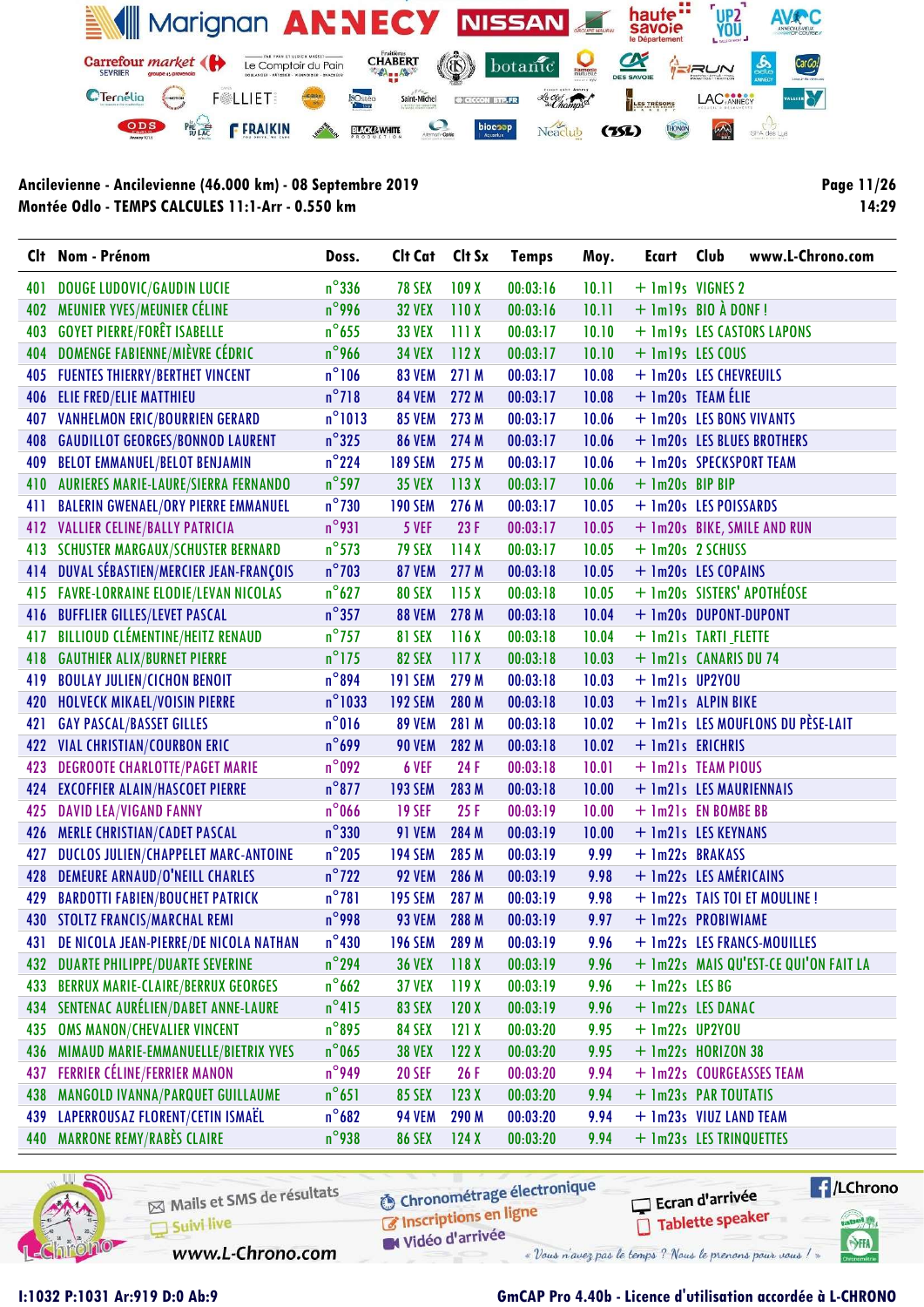

Page 12/26 14:29

|     | Clt Nom - Prénom                              | Doss.            | Cit Cat Cit Sx |                  | <b>Temps</b> | Moy. | Ecart                    | Club | www.L-Chrono.com                 |
|-----|-----------------------------------------------|------------------|----------------|------------------|--------------|------|--------------------------|------|----------------------------------|
| 441 | <b>CHARLIN MATTHIEU/LOGEROT ANTHONY</b>       | $n^{\circ}$ 709  | <b>197 SEM</b> | 291 M            | 00:03:20     | 9.93 | + 1m23s CPB ORIGINAL     |      |                                  |
| 442 | <b>SCHOTT OLIVIER/SAULZE PIERRE</b>           | $n^{\circ}$ 333  | <b>95 VEM</b>  | 292 M            | 00:03:20     | 9.93 | + 1m23s PINK REDS        |      |                                  |
| 443 | POCHARD OLIVIER/COPPEL STEPHANE               | $n^{\circ}$ 796  | <b>96 VEM</b>  | 293 M            | 00:03:20     | 9.93 | + 1m23s WARRIORS         |      |                                  |
| 444 | WOJCIECHOWSKI WILLY/GOTTELAND TOM             | $n^{\circ}316$   | <b>198 SEM</b> | 294 M            | 00:03:20     | 9.92 |                          |      | + 1m23s PROBIWIAME TEAM          |
| 445 | RISPE CLAIRE/HASSLACHER CHARLOTTE             | $n^{\circ}$ 788  | 7 VEF          | 27F              | 00:03:20     | 9.92 |                          |      | + 1m23s SECOND TIME LUCKY        |
| 446 | CHAMPEIL ALEXANDRE/DESCAMPS ANGÉLIQUE         | $n^{\circ}$ 794  | <b>39 VEX</b>  | 125X             | 00:03:20     | 9.91 |                          |      | + 1m23s LES PETITS AVENTURIERS   |
| 447 | <b>TRUDELLE ADRIEN/CONSTANS MAXIME</b>        | $n^{\circ}$ 579  | <b>199 SEM</b> | 295 M            | 00:03:20     | 9.91 | + 1m23s LES PÉRUVIENS    |      |                                  |
| 448 | RICHARD GILLES/DENEL MARION                   | $n^{\circ}383$   | <b>87 SEX</b>  | 126X             | 00:03:20     | 9.91 | + 1m23s LES WARRIORS     |      |                                  |
| 449 | <b>TERRIER PATRICK/TERRIER JIMMY</b>          | $n^{\circ}098$   | <b>200 SEM</b> | 296 M            | 00:03:21     | 9.90 | $+$ 1m23s PATCO          |      |                                  |
| 450 | <b>BURIGOTTO SEBASTIEN/LARREDE PASCAL</b>     | $n^{\circ}$ 879  | <b>97 VEM</b>  | 297 M            | 00:03:21     | 9.89 | + 1m23s PASSE LE VÉLO !  |      |                                  |
| 451 | <b>DENAMBRIDE NICOLAS/DENAMBRIDE JULIE</b>    | $n^{\circ}$ 407  | <b>88 SEX</b>  | 127X             | 00:03:21     | 9.89 | + 1m24s LES 2 NAMBRIDE   |      |                                  |
| 452 | <b>BERRUX CATHERINE/BERRUX CHARLOTTE</b>      | $n^{\circ}$ 039  | <b>21 SEF</b>  | 28F              | 00:03:21     | 9.89 | + 1m24s CHACHACAT        |      |                                  |
| 453 | <b>DELLI ZARROUG/GONZALEZ FRANCK</b>          | $n^{\circ}$ 198  | <b>98 VEM</b>  | 298 M            | 00:03:21     | 9.88 | + 1m24s CAUCHEMAR        |      |                                  |
| 454 | <b>CHAMOUTON MARGAUX/MARGUERON LISE</b>       | $n^{\circ}638$   | <b>22 SEF</b>  | 29F              | 00:03:21     | 9.88 | + 1m24s MARMOUT TEAM     |      |                                  |
| 455 | <b>BONA ERIC/BENETTI HERVÉ</b>                | $n^{\circ}$ 269  | <b>99 VEM</b>  | 299 M            | 00:03:21     | 9.87 | + 1m24s LA DIANGETEAM    |      |                                  |
| 456 | <b>CHAUCHEPRAT STANISLAS/SALOT FLORENT</b>    | $n^{\circ}$ 972  | <b>100 VEM</b> | 300 M            | 00:03:21     | 9.87 | + 1m24s LES PEPERES      |      |                                  |
| 457 | <b>CHARRIER JEAN-GUILLAUME/ARBY CHARLOTTE</b> | $n^{\circ}$ 468  | 89 SEX         | 128X             | 00:03:21     | 9.87 | + 1m24s TEAM GOMERA      |      |                                  |
| 458 | ACCAMBRAY JEAN-PIERRE/LASCKOWIEZ DAVID        | $n^{\circ}$ 324  | <b>101 VEM</b> | 301 M            | 00:03:21     | 9.87 | + 1m24s TEAM JARDIN      |      |                                  |
| 459 | SCOTTON PASCAL/HADJIKRIKORIAN GREGOIRE        | $n^{\circ}327$   | <b>201 SEM</b> | 302 M            | 00:03:21     | 9.87 | + 1m24s RICK ET NEGAN    |      |                                  |
| 460 | SIAME AURELIA/PRUD'HOMME VIRGINIE             | $n^{\circ}$ 532  | <b>23 SEF</b>  | 30 F             | 00:03:21     | 9.87 | + 1m24s VINILIA          |      |                                  |
| 461 | LEPRETRE ERIC/CAILLAU ELODIE                  | $n^{\circ}$ 947  | <b>90 SEX</b>  | 129X             | 00:03:21     | 9.86 | + 1m24s MONTAGNETTE      |      |                                  |
|     | 462 BONNET-LIGEON NATHAN/BROUARD MARIE        | $n^{\circ}$ 235  | <b>91 SEX</b>  | 130X             | 00:03:21     | 9.86 | + 1m24s RUNLOVE          |      |                                  |
| 463 | LENOIR SÉBASTIEN/LENOIR KARINE                | $n^{\circ}$ 218  | <b>40 VEX</b>  | 131X             | 00:03:21     | 9.86 | + 1m24s THE BLACK        |      |                                  |
| 464 | <b>FRANCK MARIN/ERIC OTTE</b>                 | $n^{\circ}897$   | <b>102 VEM</b> | 303 M            | 00:03:21     | 9.85 | + 1m24s LES AMBITIEUX    |      |                                  |
| 465 | <b>JAGER STEPHAN/TRIPARD EMMANUEL</b>         | $n^{\circ}$ 125  | <b>103 VEM</b> | 304 M            | 00:03:21     | 9.85 | + 1m24s 4FROMAGES        |      |                                  |
| 466 | <b>QUEVAL MARC/HENRY SOLENNE</b>              | $n^{\circ}$ 538  | 92 SEX         | 132X             | 00:03:22     | 9.84 | + 1m25s ESL MIXTE 1      |      |                                  |
| 467 | <b>MAZUIR THIBAUT/BUTHOD MICHAEL</b>          | $n^{\circ}$ 123  | <b>202 SEM</b> | 305 M            | 00:03:22     | 9.83 | + 1m25s LACHE RIEN       |      |                                  |
| 468 | <b>BONIFACE CHARLOTTE/BONIFACE OLIVIER</b>    | $n^{\circ}$ 334  | <b>41 VEX</b>  | 133X             | 00:03:22     | 9.83 | $+$ 1m25s BONIOS         |      |                                  |
| 469 | PICHON CECILE/CAVORET TEDDY                   | $n^{\circ}$ 580  | <b>93 SEX</b>  | 134X             | 00:03:22     | 9.83 | + 1m25s CAVONICHON       |      |                                  |
|     | 470 JOUSSELIN ALEXIS/BASTAT CAMILLE           | $n^{\circ}$ 443  | <b>94 SEX</b>  | 135X             | 00:03:22     | 9.83 | + 1m25s TEAM CAMALEX     |      |                                  |
| 471 | <b>TERNISIEN JULIEN/TAFFOURAUD ROMAIN</b>     | $n^{\circ}$ 358  | <b>104 VEM</b> | 306 M            | 00:03:22     | 9.83 | $+$ 1m25s AGJU           |      |                                  |
| 472 | <b>BARBOT CHRISTOPHE/BOUILLARD DIDIER</b>     | $n^{\circ}869$   | <b>105 VEM</b> | 307 M            | 00:03:22     | 9.83 | + 1m25s 737 RUNNERS      |      |                                  |
| 473 | <b>SAFANJON ERIC/DEMEURE MARIE-LAURE</b>      | $n^{\circ}$ 158  | <b>95 SEX</b>  | 136X             | 00:03:22     | 9.83 | $+$ 1m25s LES DOUD'S     |      |                                  |
| 474 | <b>CASON STÉPHANE/CASON VALENTIN</b>          | $n^{\circ}$ 200  | <b>203 SEM</b> | 308 M            | 00:03:22     | 9.82 | + 1m25s LES GRAS DU BIDE |      |                                  |
| 475 | <b>LOURDELLE FABIENNE/CHAUQUET ROMAIN</b>     | $n^{\circ}$ 233  | <b>42 VEX</b>  | 137 <sub>X</sub> | 00:03:22     | 9.81 |                          |      | + 1m25s LA FIÈVRE DU SAMEDI SOIR |
| 476 | <b>GILLET MATHIEU/LAURENT XAVIER</b>          | $n^{\circ}$ 775  | <b>204 SEM</b> | 309 M            | 00:03:23     | 9.80 | $+$ 1m25s LA TEAM 73     |      |                                  |
| 477 | <b>GIRARD ALEXIS/GRANGER ANTHONY</b>          | $n^{\circ}$ 778  | <b>205 SEM</b> | 310 M            | 00:03:23     | 9.78 | + 1m26s CHABERT1         |      |                                  |
| 478 | <b>GRALL GWENAELLE/BADEA CRISTINA</b>         | $n^{\circ}$ 1027 | <b>24 SEF</b>  | 31F              | 00:03:23     | 9.78 | + 1m26s LES IMPROVISÉES  |      |                                  |
| 479 | LUCCHESI CHARLINE/PERRON LISA                 | $n^{\circ}$ 577  | <b>25 SEF</b>  | 32F              | 00:03:23     | 9.78 | + 1m26s LES LILIS        |      |                                  |
| 480 | <b>GRIMAUD NICOLAS/ROYER FRANCOIS</b>         | $n^{\circ}$ 253  | <b>206 SEM</b> | 311 M            | 00:03:23     | 9.78 | + 1m26s POMPEAVELAO      |      |                                  |



Mails et SMS de résultats Suivi live

**6** Chronométrage électronique C Inscriptions en ligne

W Vidéo d'arrivée

Ecran d'arrivée Tablette speaker



www.L-Chrono.com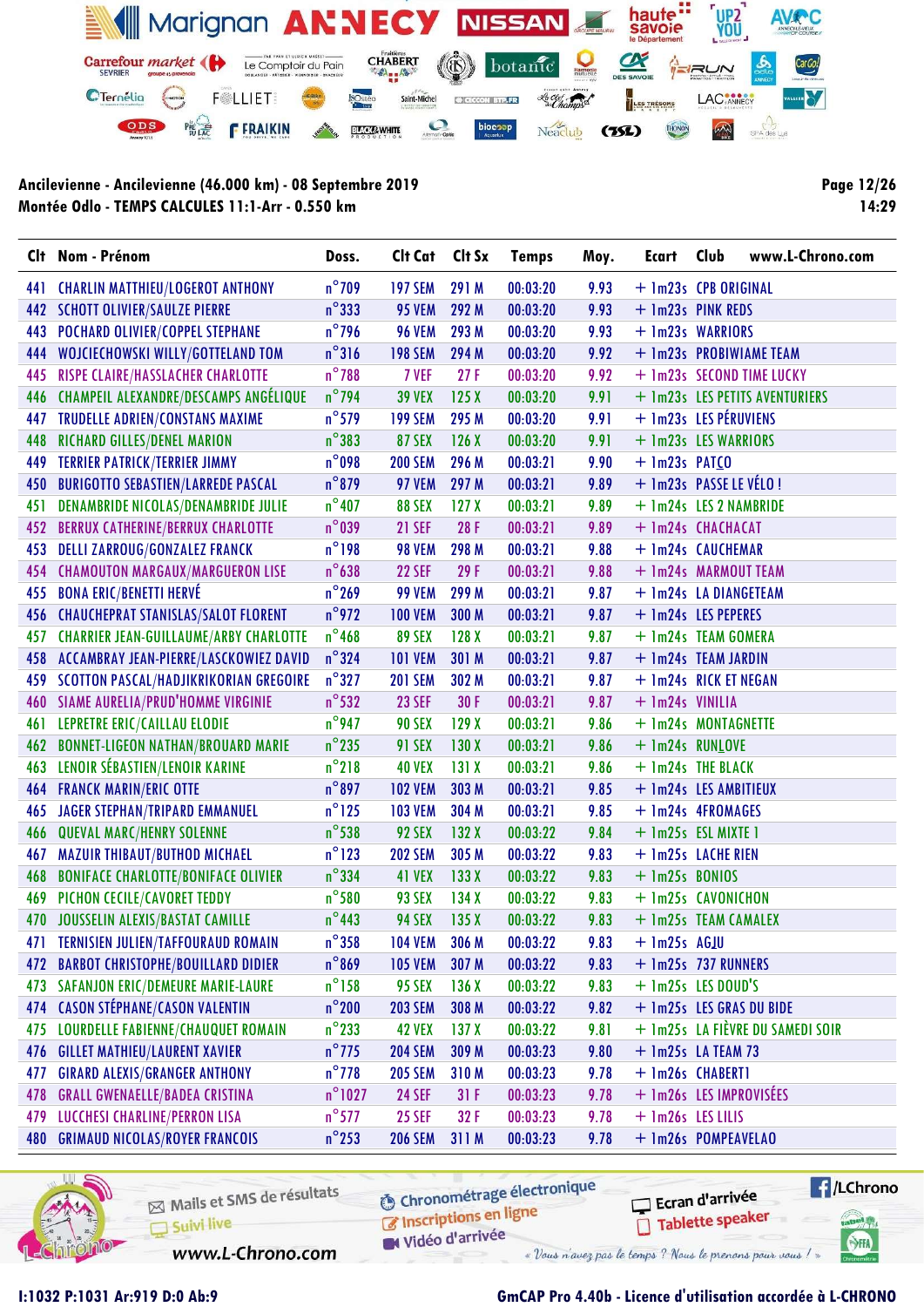

Page 13/26 14:29

|     | Clt Nom - Prénom                            | Doss.            | Clt Cat             | Clt Sx           | <b>Temps</b> | Moy. | Ecart                     | Club | www.L-Chrono.com             |
|-----|---------------------------------------------|------------------|---------------------|------------------|--------------|------|---------------------------|------|------------------------------|
| 481 | <b>GONON JULIE/DOREL STÉPHANE</b>           | $n^{\circ}$ 286  | <b>96 SEX</b>       | 138 X            | 00:03:23     | 9.78 | + 1m26s LES TONTINOUS     |      |                              |
| 482 | PIGNOL ERIC/PIGNOL LAURENCE                 | $n^{\circ}$ 582  | <b>43 VEX</b>       | 139X             | 00:03:23     | 9.77 | + 1m26s LOLO ET ERIC      |      |                              |
| 483 | <b>COLLET GABRIELLA/RIBEYRE MAXIME</b>      | $n^{\circ}$ 932  | <b>97 SEX</b>       | 140X             | 00:03:23     | 9.76 | + 1m26s TEAM MERGUEZ 2    |      |                              |
| 484 | MOREL LAURENT/CLAY MARJORIE                 | $n^{\circ}$ 428  | <b>98 SEX</b>       | 141X             | 00:03:23     | 9.76 | + 1m26s MACLAMOLO         |      |                              |
| 485 | <b>BARBIER LAURENT/BORDIGNON BENOIT</b>     | $n^{\circ}$ 690  | <b>106 VEM</b>      | 312 M            | 00:03:23     | 9.76 | + 1m26s BENOIT_LAURENT    |      |                              |
| 486 | <b>ALTER MARION/LAUNAY CAMILLE</b>          | $n^{\circ}832$   | <b>26 SEF</b>       | 33 F             | 00:03:24     | 9.75 | + 1m26s LES CHOUQUETTES   |      |                              |
| 487 | TROCCAZ MYRIAM/TEILLERIE LORAN              | $n^{\circ}$ 743  | <b>44 VEX</b>       | 142X             | 00:03:24     | 9.75 | + 1m26s KABAN             |      |                              |
| 488 | <b>MAROC MICHAEL/KUHN MICKAEL</b>           | $n^{\circ}$ 930  | <b>207 SEM</b>      | 313M             | 00:03:24     | 9.74 | + 1m27s ME AND MICHAEL    |      |                              |
| 489 | <b>COUSSOUNEAU CLEMENCE/BELOUNISS SONIA</b> | $n^{\circ}$ 586  | 8 VEF               | 34 F             | 00:03:24     | 9.74 |                           |      | + 1m27s LES MERY BELLES OIES |
| 490 | <b>CHATELARD JEREMY/REPENTIN MYRIAM</b>     | $n^{\circ}311$   | 99 SEX              | 143X             | 00:03:24     | 9.74 | + 1m27s LA TEAM FAMILY    |      |                              |
| 491 | <b>BABAZ MATHIEU/BABAZ PASCAL</b>           | $n^{\circ}$ 988  | <b>208 SEM</b>      | 314 M            | 00:03:24     | 9.73 | $+$ 1m27s BAB'Z           |      |                              |
| 492 | <b>BATISTA STEPHANE/BATISTA PATRICE</b>     | $n^{\circ}$ 526  | <b>107 VEM</b>      | 315 M            | 00:03:24     | 9.73 | + 1m27s LES PICCOLOS      |      |                              |
| 493 | <b>BONNEVILLLE PHILIPPE/COMBES FRÉDÉRIC</b> | $n^{\circ}$ 288  | <b>108 VEM</b>      | 316 M            | 00:03:24     | 9.73 |                           |      | + 1m27s ATSCAF DES SAVOIE    |
| 494 | OCAMPO ALPHONSE/GAY-PERRET JOËL             | $n^{\circ}$ 223  | <b>109 VEM</b>      | 317 M            | 00:03:24     | 9.73 |                           |      | + 1m27s REBLOCHON FERMIER    |
| 495 | <b>SCHREIER AIGOUL/HENRI ROBIN</b>          | $n^{\circ}$ 726  | <b>100 SEX</b>      | 144X             | 00:03:24     | 9.73 | + 1m27s DEBILOS           |      |                              |
| 496 | <b>MASSE FREDERIC/GINES SERGE</b>           | $n^{\circ}$ 186  | <b>110 VEM</b>      | 318 M            | 00:03:24     | 9.72 | + 1m27s LES WINNERS       |      |                              |
| 497 | SAUBIN GÉRARD/MARTOS JEROME                 | $n^{\circ}$ 285  | 111 VEM             | 319 M            | 00:03:24     | 9.72 | + 1m27s LES BRONZ'AMIS    |      |                              |
| 498 | <b>BERGER PASCAL/BERGER CÉCILE</b>          | $n^{\circ}$ 145  | <b>45 VEX</b>       | 145X             | 00:03:24     | 9.71 | + 1m27s LES BERGER        |      |                              |
| 499 | <b>SEVAMY NELLY/VALTON SOLENE</b>           | $n^{\circ}491$   | <b>27 SEF</b>       | 35F              | 00:03:24     | 9.71 | + 1m27s SOLEXIS           |      |                              |
|     | 500 LECOINTRE BENJAMIN/LOY DAVID            | $n^{\circ}671$   | <b>112 VEM</b>      | 320 M            | 00:03:24     | 9.71 | + 1m27s TEAM DE LA BATH   |      |                              |
| 501 | <b>TORION FRANÇOIS/BRUNET GUILLAUME</b>     | $n^{\circ}$ 167  | <b>209 SEM</b>      | 321 M            | 00:03:24     | 9.71 |                           |      | + 1m27s LES CAMPEURS OHOHOH  |
| 502 | <b>DIETRICH GUIDO/DAUBANTON ODILE</b>       | $n^{\circ}$ 527  | <b>46 VEX</b>       | 146X             | 00:03:25     | 9.70 | + 1m27s GUIDODILE         |      |                              |
| 503 | ROUSSIN-MOYNIER AURÉLIE/LEGRAND JULIEN      | $n^{\circ}892$   | <b>101 SEX</b>      | 147 <sub>X</sub> | 00:03:25     | 9.70 | + 1m27s TEAMCOOKIE        |      |                              |
| 504 | <b>BELLO RUI/BOUCHETIBAT SAMIR</b>          | $n^{\circ}$ 968  | <b>113 VEM</b>      | 322 M            | 00:03:25     | 9.70 |                           |      | + 1m27s LA CARPE ET LE LAPIN |
| 505 | <b>SORLUT GAEL/GASSE JULIEN</b>             | $n^{\circ}$ 758  | <b>210 SEM</b>      | 323 M            | 00:03:25     | 9.70 | + 1m27s LAUREL HARDY      |      |                              |
| 506 | <b>FEYEUX HERVE/FEYEUX LAURENCE</b>         | $n^{\circ}$ 070  | <b>47 VEX</b>       | 148X             | 00:03:25     | 9.69 | + 1m28s LOVE TEAM         |      |                              |
| 507 | LE BOETTE QUENTIN/OGIER MATHIAS             | $n^{\circ}$ 356  | <b>211 SEM</b>      | 324 M            | 00:03:25     | 9.69 | + 1m28s LA FAM'           |      |                              |
| 508 | LE BERVET THOMAS/CAUQUOZ ELISA              | $n^{\circ}$ 1005 | <b>102 SEX</b>      | 149X             | 00:03:25     | 9.68 | + 1m28s LES LOULOU        |      |                              |
| 509 | <b>FIORE FABIENNE/SIMEON MICHAEL</b>        | $n^{\circ}$ 500  | <b>48 VEX</b>       | 150X             | 00:03:25     | 9.68 | + 1m28s RABBITSHAMBLES    |      |                              |
| 510 | <b>MANNAZ VICTORIEN/CHABRAND PAULINE</b>    | $n^{\circ}328$   | <b>103 SEX</b>      | 151X             | 00:03:25     | 9.68 | + 1m28s LES GY0ZS         |      |                              |
|     | 511 CHEVALLEY SÉVERINE/CHEVALLEY FLORIAN    |                  | n°359 104 SEX 152 X |                  | 00:03:25     |      | $9.68 + 1m28s$ LES CHVLLY |      |                              |
| 512 | <b>DELAURAT FRANÇOIS/ALBRECHT MARC</b>      | $n^{\circ}$ 193  | <b>212 SEM</b>      | 325 M            | 00:03:25     | 9.68 | + 1m28s METRIX            |      |                              |
| 513 | <b>ANTRAYGUES ASTRID/PIAU CORINNE</b>       | $n^{\circ}$ 035  | 9 VEF               | 36 F             | 00:03:25     | 9.67 | + 1m28s FOXY BIKERS       |      |                              |
| 514 | TATU SÉBASTIEN/REDOUTEY SYLVAIN             | $n^{\circ}$ 213  | <b>213 SEM</b>      | 326 M            | 00:03:25     | 9.66 | + 1m28s LES PADAWANS      |      |                              |
| 515 | PERRILLAT LUCIE/PERRILLAT YVES              | $n^{\circ}$ 409  | <b>105 SEX</b>      | 153X             | 00:03:26     | 9.64 | + 1m29s TEAM FAMILY       |      |                              |
| 516 | <b>GROSS STEPHANIE/GUILLAUMIN CAROLE</b>    | $n^{\circ}371$   | <b>10 VEF</b>       | 37F              | 00:03:26     | 9.62 | + 1m29s LES CPN'S GIRLS   |      |                              |
| 517 | <b>DECOURT MICHAEL/DECOURT YOANN</b>        | $n^{\circ}$ 141  | <b>214 SEM</b>      | 327 M            | 00:03:26     | 9.61 | + 1m29s DECOURT           |      |                              |
| 518 | PERROCHAUD ALIDA/VERDIER URIELLE            | $n^{\circ}$ 083  | <b>28 SEF</b>       | 38F              | 00:03:27     | 9.61 | + 1m29s LES ABEILLES      |      |                              |
| 519 | <b>DESTENAY LAURA/CHATEL KEVIN</b>          | $n^{\circ}$ 284  | <b>106 SEX</b>      | 154X             | 00:03:27     | 9.60 | + 1m29s LES COCODRILOS    |      |                              |
|     | 520 LAPERROUSAZ ANOUK/NORMAND LOUIS         | $n^{\circ}372$   | <b>107 SEX</b>      | 155X             | 00:03:27     | 9.60 | + 1m29s TEAM RALOUTE      |      |                              |



Mails et SMS de résultats Suivi live

**6** Chronométrage électronique Inscriptions en ligne

www.L-Chrono.com

Vidéo d'arrivée

Tablette speaker « Vous n'avez pas le temps ? Nous le prenons pour vous !

 $\sqrt{1}$ /LChrono cation<sub>()</sub>

SHA

Ecran d'arrivée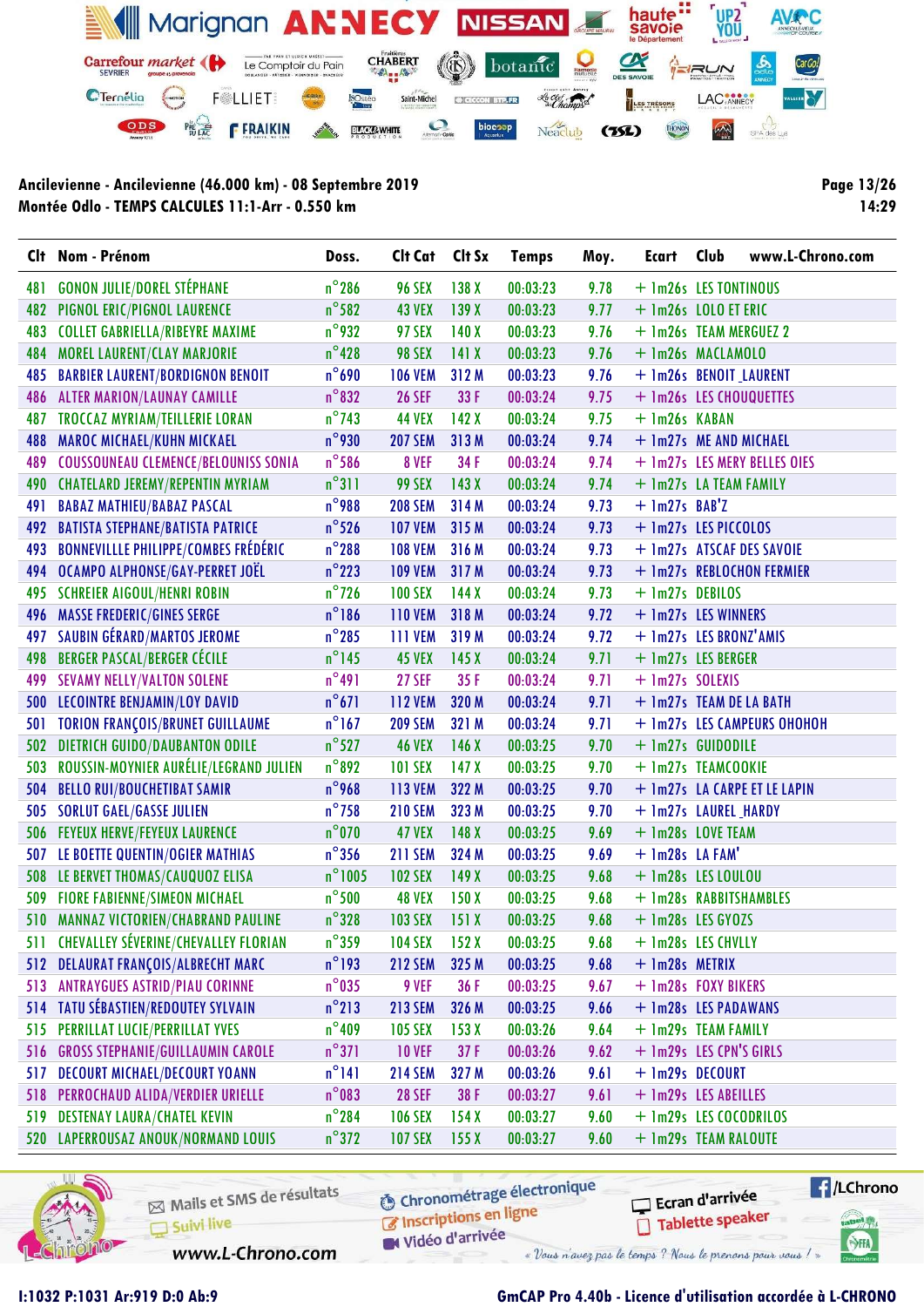

Page 14/26 14:29

|     | Clt Nom - Prénom                            | Doss.            | Clt Cat        | Clt Sx           | <b>Temps</b> | Moy. | <b>Ecart</b>             | Club | www.L-Chrono.com             |
|-----|---------------------------------------------|------------------|----------------|------------------|--------------|------|--------------------------|------|------------------------------|
| 521 | <b>MOREL PAUL/CONTET OLIVIER</b>            | $n^{\circ}$ 025  | <b>215 SEM</b> | 328 M            | 00:03:27     | 9.60 |                          |      | + 1m29s LES FROMAGES FONDUS  |
| 522 | <b>SAMPAIO JOSÉ/NANTY PHILIPPE</b>          | $n^{\circ}$ 215  | <b>114 VEM</b> | 329 M            | 00:03:27     | 9.60 | + 1m29s AVALANCHE4       |      |                              |
| 523 | MISTOUFLET CYRILLE/LINET CELINE             | $n^{\circ}$ 097  | <b>49 VEX</b>  | 156X             | 00:03:27     | 9.60 | + 1m30s LES MISTOTIE     |      |                              |
| 524 | <b>SERGENT KATHLEEN/FRETUN SYLVAIN</b>      | $n^{\circ}$ 154  | <b>108 SEX</b> | 157X             | 00:03:27     | 9.60 |                          |      | + 1m30s PROBIWIAME TEAM      |
| 525 | <b>TEISSERENC MARION/LENGLET ARNAUD</b>     | $n^{\circ}$ 857  | <b>50 VEX</b>  | 158X             | 00:03:27     | 9.59 |                          |      | + 1m30s CATCH ME IF YOU RUN  |
| 526 | <b>MATZ PASCAL/ANTZ MAUDE</b>               | $n^{\circ}$ 904  | <b>109 SEX</b> | 159X             | 00:03:27     | 9.59 | + 1m30s LES MANTZ        |      |                              |
| 527 | YETERIAN PHILIPPE/DE PIERREFEU AMICIE       | $n^{\circ}$ 714  | <b>110 SEX</b> | 160X             | 00:03:27     | 9.59 | + 1m30s PHILIMICIE       |      |                              |
| 528 | <b>TRIEU TAM/HUYNH CHRISTOPHE</b>           | $n^{\circ}$ 749  | <b>115 VEM</b> | 330 M            | 00:03:27     | 9.58 | + 1m30s LATRIBUE         |      |                              |
| 529 | <b>FANTIN SABRINA/TAPIAS DAVY</b>           | $n^{\circ}818$   | 111 SEX        | 161X             | 00:03:27     | 9.57 | + 1m30s ELISE            |      |                              |
| 530 | PINOT JEAN-PIERRE/PINOT FRANÇOIS            | $n^{\circ}$ 338  | <b>116 VEM</b> | 331 M            | 00:03:27     | 9.57 |                          |      | + 1m30s FAUT TY BOURDER ?    |
| 531 | <b>BETI BENOIT/VAN HERREWGHE CHRISTOPHE</b> | $n^{\circ}$ 079  | <b>117 VEM</b> | 332 M            | 00:03:27     | 9.57 | $+$ 1m30s VAN BÉTI       |      |                              |
| 532 | MEILLEUR LAURINE/MOLLIER ALEXIS             | $n^{\circ}$ 995  | 112 SEX        | 162X             | 00:03:27     | 9.57 | + 1m30s GATEAU SEC       |      |                              |
| 533 | LEZENVEN THIERRY/LEZENVEN YANN              | $n^{\circ}824$   | <b>216 SEM</b> | 333 M            | 00:03:28     | 9.56 | + 1m30s LEVANTYS         |      |                              |
| 534 | PAVERO GUILLAUME/BORTOLOTTI RAPHAEL         | $n^{\circ}$ 668  | <b>217 SEM</b> | 334 M            | 00:03:28     | 9.56 | + 1m30s LES EXPLOSIBLES  |      |                              |
| 535 | <b>VULLIET DACIANA/CHÉDIN SYLVIE</b>        | $n^{\circ}$ 589  | <b>11 VEF</b>  | 39 F             | 00:03:28     | 9.56 |                          |      | + 1m30s ETERNELLE FÉMININ    |
| 536 | <b>SAVEL YANN/HALLOUI HENRI</b>             | $n^{\circ}$ 581  | <b>118 VEM</b> | 335 M            | 00:03:28     | 9.56 | + 1m30s FAT AND CURIOUS  |      |                              |
| 537 | DUPERRET JEAN-CHARLES/DUPERRET SEBASTIEN    | $n^{\circ}011$   | <b>218 SEM</b> | 336 M            | 00:03:28     | 9.55 | + 1m31s LES VALGAUX      |      |                              |
| 538 | <b>TORELLE STEVE/DUFOND ADRIEN</b>          | $n^{\circ}$ 436  | <b>219 SEM</b> | 337 M            | 00:03:28     | 9.54 | + 1m31s LES CLAIRSEMÉS   |      |                              |
| 539 | DIEBOLT JOCELYN/D'HALLUIN ARNAUD            | $n^{\circ}$ 760  | <b>119 VEM</b> | 338 M            | 00:03:28     | 9.53 |                          |      | + 1m31s LES CANARDS BOITEUX  |
| 540 | <b>BOUILLARD PHILIPPE/GOY JEAN-MICHEL</b>   | $n^{\circ}884$   | <b>120 VEM</b> | 339 M            | 00:03:28     | 9.53 |                          |      | + 1m31s LES TOUJOURS PLUS    |
| 541 | MEUNIER JENNIFER/MEUNIER CEDRIC             | $n^{\circ}$ 144  | 113 SEX        | 163X             | 00:03:28     | 9.52 | + 1m31s TEAM VML         |      |                              |
| 542 | <b>RAMPANT ESTELLE/MEUNIER THEOPHILE</b>    | $n^{\circ}911$   | 114 SEX        | 164X             | 00:03:29     | 9.52 | + 1m31s TEAM BUBBLE BAR  |      |                              |
| 543 | <b>HABRAN MATHIEU/JUHEL SIMON</b>           | $n^{\circ}1012$  | <b>220 SEM</b> | 340 M            | 00:03:29     | 9.51 | + 1m31s 2 FAST 2 RISTS   |      |                              |
| 544 | <b>BLANCHARD CHRISTOPHE/BLANCHARD MARIE</b> | $n^{\circ}$ 247  | <b>51 VEX</b>  | 165X             | 00:03:29     | 9.51 | + 1m32s FAT IS LIFE      |      |                              |
| 545 | <b>BROISSAND CORENTIN/JALLABERT ANNE</b>    | $n^{\circ}$ 509  | <b>52 VEX</b>  | 166X             | 00:03:29     | 9.50 | $+$ 1m32s OH POPEYE!     |      |                              |
| 546 | REMILLON DAMIEN/GASPERINI SABRINA           | $n^{\circ}$ 595  | 115 SEX        | 167 <sub>X</sub> | 00:03:29     | 9.50 | + 1m32s GROISY BEACH     |      |                              |
| 547 | <b>OGIER NATHALIE/CASALIN DOROTHÉE</b>      | $n^{\circ}$ 765  | <b>29 SEF</b>  | 40F              | 00:03:29     | 9.49 | + 1m32s CHOUM TEAM       |      |                              |
| 548 | <b>BOURGEAIS MICHEL/BIZE NATHALIE</b>       | $n^{\circ}$ 276  | <b>53 VEX</b>  | 168 <sub>X</sub> | 00:03:29     | 9.48 |                          |      | + 1m32s LES ZAMOURS TOUJOURS |
| 549 | LAPLACE D'OLONDE PATRICK/PERRET BÉATRICE    | $n^{\circ}$ 649  | <b>54 VEX</b>  | 169X             | 00:03:30     | 9.47 | $+$ 1m32s GGB ATR 2      |      |                              |
| 550 | <b>BETEMPS LAURENCE/CHARRIER FABIENNE</b>   | $n^{\circ}061$   | <b>12 VEF</b>  | 41 F             | 00:03:30     | 9.47 | + 1m33s FABY LOLOTTE     |      |                              |
| 551 | <b>DAVID REMY/DUBOUT MARION</b>             | $n^{\circ}$ 669  | <b>116 SEX</b> | 170X             | 00:03:30     | 9.46 | + 1m33s WAKE TEAM        |      |                              |
|     | 552 LEULIET FREDERIC/LEULIET VÉRONIQUE      | $n^{\circ}$ 693  | <b>55 VEX</b>  | 171X             | 00:03:30     | 9.45 | + 1m33s LES LEULEUS      |      |                              |
| 553 | <b>GALLOIS SARAH/GALLOIS CORENTIN</b>       | $n^{\circ}$ 766  | 117 SEX        | 172X             | 00:03:30     | 9.45 | + 1m33s CHABERT7         |      |                              |
| 554 | POLIDORI VALÉRIE/DURAND GAELLE              | $n^{\circ}512$   | <b>13 VEF</b>  | 42F              | 00:03:30     | 9.44 | + 1m33s ALLEZ LES FILLES |      |                              |
| 555 | ARQUIZAN CLARA/ARQUIZAN ROMAIN              | $n^{\circ}$ 484  | 118 SEX        | 173X             | 00:03:30     | 9.44 | + 1m33s ARQUIZAN         |      |                              |
| 556 | QUINTRIC GAËLLE/CHAUVIN MAUD                | $n^{\circ}$ 975  | <b>30 SEF</b>  | 43F              | 00:03:30     | 9.43 | $+$ 1m33s $GAMA$         |      |                              |
| 557 | LACROIX ANTOINE/HAMEL LACROIX ANNE          | $n^{\circ}1001$  | <b>56 VEX</b>  | 174X             | 00:03:31     | 9.42 | + 1m33s DE LA CRUZ       |      |                              |
| 558 | <b>COURANT LÉA/PONT CARLA</b>               | $n^{\circ}$ 728  | <b>31 SEF</b>  | 44 F             | 00:03:31     | 9.42 |                          |      | + 1m33s LES PETITES MOUSSES  |
| 559 | <b>DELESCLUSE ANAIS/DAUTEUILLE YVES</b>     | $n^{\circ}$ 1034 | 119 SEX        | 175X             | 00:03:31     | 9.42 |                          |      | + 1m34s LES RUNNING LOUTRES  |
|     | 560 COL JEAN-MICHEL/DEHON NADEGE            | $n^{\circ}$ 776  | <b>57 VEX</b>  | 176X             | 00:03:31     | 9.41 | + 1m34s SUPER COL        |      |                              |



Mails et SMS de résultats Suivi live

www.L-Chrono.com

**6** Chronométrage électronique C Inscriptions en ligne

W Vidéo d'arrivée

Ecran d'arrivée Tablette speaker

 $\sqrt{1}$ /LChrono tabel<sub>()</sub>

SHA

### I:1032 P:1031 Ar:919 D:0 Ab:9 GmCAP Pro 4.40b - Licence d'utilisation accordée à L-CHRONO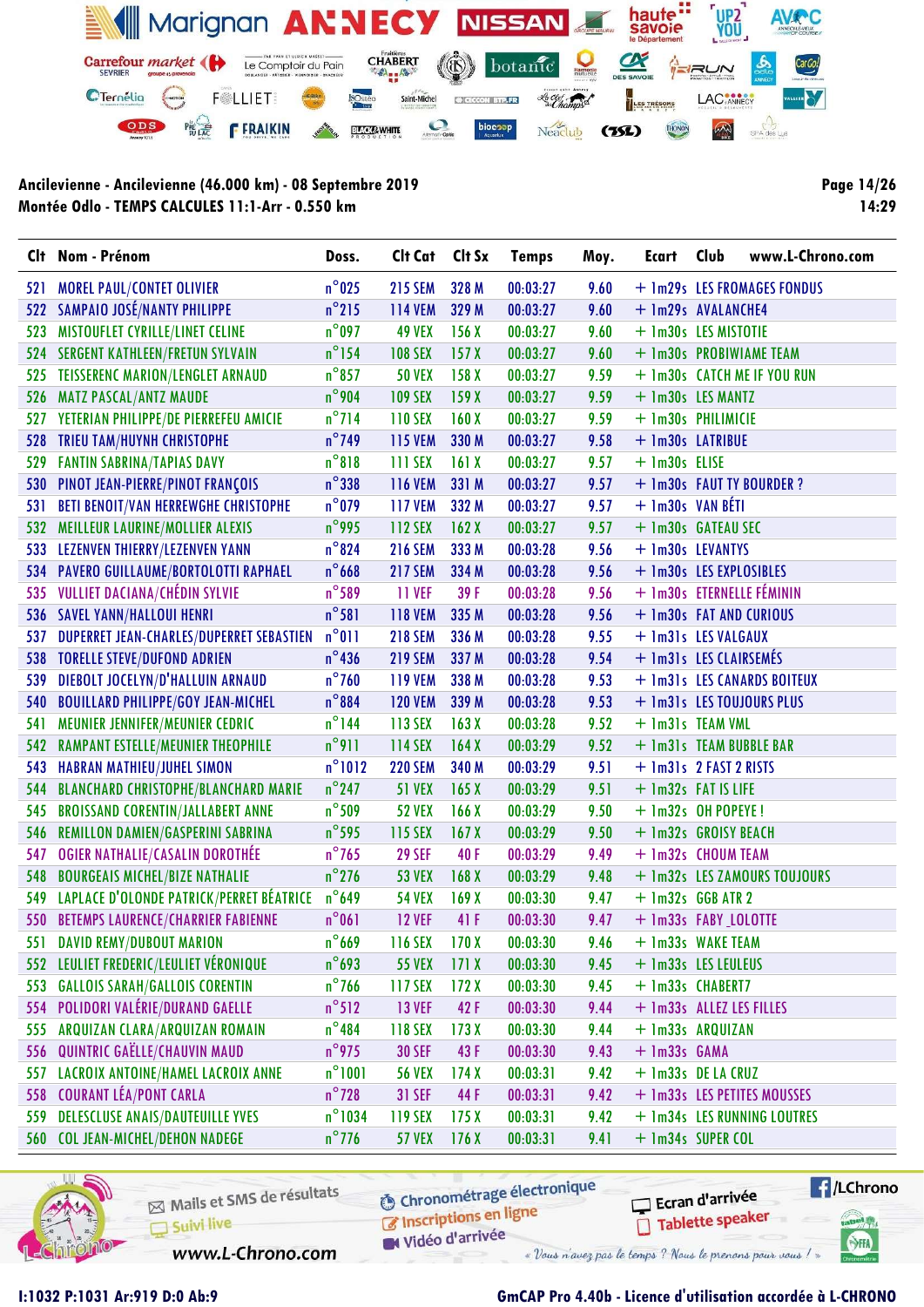

Page 15/26 14:29

|      | Clt Nom - Prénom                               | Doss.           | Clt Cat        | Clt Sx           | <b>Temps</b> | Moy. | Ecart                   | Club | www.L-Chrono.com                      |
|------|------------------------------------------------|-----------------|----------------|------------------|--------------|------|-------------------------|------|---------------------------------------|
| 56 I | PROVENCHERES CHRISTOPHE/NICOLLIN FANETTE n°313 |                 | <b>120 SEX</b> | 177 <sub>X</sub> | 00:03:31     | 9.41 | + 1m34s TEAM JULES      |      |                                       |
| 562  | RICHARD JEAN-PATRICE/CADET MAÏLIS              | $n^{\circ}$ 240 | <b>121 SEX</b> | 178X             | 00:03:31     | 9.40 |                         |      | + 1m34s CHAMOIS ET HIPPOPOTAME        |
| 563  | THOREAU LIONEL/PEYRAT PHILIPPE                 | $n^{\circ}$ 206 | <b>121 VEM</b> | 341 M            | 00:03:31     | 9.40 | + 1m34s VTT ARAVIS      |      |                                       |
| 564  | <b>MERIEUX BENOIT/MERIEUX CHARLOTTE</b>        | $n^{\circ}$ 878 | <b>122 SEX</b> | 179X             | 00:03:31     | 9.40 |                         |      | + 1m34s TEAM CHACHA 2019              |
| 565  | REME CAROLINE/SCHMITT CHRISTOPHE               | $n^{\circ}$ 564 | <b>58 VEX</b>  | 180X             | 00:03:31     | 9.40 | + 1m34s CARO-CHRIS      |      |                                       |
| 566  | PINEAULT JEAN CHRISTOPHE/MADELPUECH CARM n°173 |                 | <b>123 SEX</b> | 181 X            | 00:03:31     | 9.40 | + 1m34s LES WINNERS     |      |                                       |
| 567  | <b>EICHHOLTZER DAVID/BORNAND ALEXANDRE</b>     | $n^{\circ}$ 993 | <b>122 VEM</b> | 342 M            | 00:03:31     | 9.39 | + 1m34s LES BEAUXBRO    |      |                                       |
| 568  | VEYRAT-DUREBEX FRANÇOIS/MAISONHAUTE LORÈ n°772 |                 | <b>124 SEX</b> | 182X             | 00:03:31     | 9.39 | + 1m34s LES CREVETTES   |      |                                       |
| 569  | <b>MOKHTARI JAOUAD/FRENAIS GAUTIER</b>         | $n^{\circ}$ 606 | <b>221 SEM</b> | 343 M            | 00:03:32     | 9.38 |                         |      | + 1m34s PROBIWIAME TEAM               |
| 570  | LE GLON JEAN-MARIE/MALINGE DAVID               | $n^{\circ}624$  | <b>123 VEM</b> | 344 M            | 00:03:32     | 9.37 | + 1m35s YAKOLO          |      |                                       |
| 571  | VANSPEYBROCK YOANN/LEDOUX JOËL                 | $n^{\circ}$ 239 | <b>222 SEM</b> | 345 M            | 00:03:32     | 9.37 | + 1m35s LES GORILLES    |      |                                       |
| 572  | <b>OLIVIER VICTOR/OLIVIER GILLES</b>           | $n^{\circ}$ 991 | <b>223 SEM</b> | 346 M            | 00:03:32     | 9.36 |                         |      | + 1m35s PROVENCIA TEAM 1              |
| 573  | <b>KOLIFRATH MARTINE/RUCH JACKY</b>            | $n^{\circ}189$  | <b>59 VEX</b>  | 183 X            | 00:03:32     | 9.36 | + 1m35s LES PIVOINES    |      |                                       |
| 574  | <b>GUILBAUD ALINE/AMBLARD REGIS</b>            | $n^{\circ}$ 219 | <b>60 VEX</b>  | 184X             | 00:03:32     | 9.36 | + 1m35s TWO TEAM        |      |                                       |
| 575  | ROBILLARD DAMIEN/COQUAZ ELISABETH              | $n^{\circ}$ 129 | <b>125 SEX</b> | 185X             | 00:03:32     | 9.35 | + 1m35s DAMABAB         |      |                                       |
| 576  | <b>BOURQUENOUD AURELIEN/BILARDI DAVID</b>      | $n^{\circ}483$  | <b>224 SEM</b> | 347 M            | 00:03:32     | 9.35 | + 1m35s TIC ET TAC      |      |                                       |
| 577  | <b>WIAME HERVE/BETTENS SEBASTIEN</b>           | $n^{\circ}$ 541 | <b>124 VEM</b> | 348 M            | 00:03:32     | 9.34 |                         |      | + 1m35s PROBIWIAME TEAM               |
| 578  | <b>FETIG FLAVIEN/THIERRY LAURENT</b>           | $n^{\circ}$ 712 | <b>225 SEM</b> | 349 M            | 00:03:33     | 9.33 |                         |      | + 1m35s VITTEL ET CHOUFFE             |
| 579  | HUYGHE LAURA/VUILLEREZ PAUL                    | $n^{\circ}$ 643 | <b>126 SEX</b> | 186 X            | 00:03:33     | 9.33 | + 1m35s SAPASSOUSAKASS  |      |                                       |
| 580  | <b>ROGER BENJAMIN/BRUN ÉLODIE</b>              | $n^{\circ}$ 064 | <b>127 SEX</b> | 187X             | 00:03:33     | 9.33 | + 1m36s TEAM BALOU      |      |                                       |
| 581  | <b>REYBIER PIERRICK/REYBIER MARIE</b>          | $n^{\circ}482$  | <b>128 SEX</b> | 188 X            | 00:03:33     | 9.31 | + 1m36s LES REYBIER     |      |                                       |
|      | 582 PETTEX ANAÏS/MOREL ANTHONY                 | $n^{\circ}$ 941 | <b>129 SEX</b> | 189 X            | 00:03:33     | 9.31 | + 1m36s PAKITA'S TEAM   |      |                                       |
| 583  | LE COQ YANNICK/LE COQ CÉLINE                   | $n^{\circ}$ 122 | 61 VEX         | 190X             | 00:03:33     | 9.31 | $+$ 1m36s LES COQS      |      |                                       |
|      | 584 FYOT ISABELLE/PERSOUD RICHARD              | $n^{\circ}303$  | <b>62 VEX</b>  | 191X             | 00:03:33     | 9.31 | + 1m36s MAMOUR'S        |      |                                       |
| 585  | <b>GRIVEL NATHALIE/CHAUVIN ISABELLE</b>        | $n^{\circ}838$  | <b>14 VEF</b>  | 45F              | 00:03:33     | 9.31 | + 1m36s NATISA          |      |                                       |
| 586  | TERRIER JÉRÔME/TERRIER SANDRINE                | $n^{\circ}$ 769 | <b>63 VEX</b>  | 192X             | 00:03:33     | 9.30 | + 1m36s CHABERT4        |      |                                       |
| 587  | <b>CHARRIÉ GAELLE/BORNATICO ROMAIN</b>         | $n^{\circ}$ 738 | <b>64 VEX</b>  | 193X             | 00:03:33     | 9.30 |                         |      | + 1m36s TEAMDE L'ABBAYE DE LA CIVAUDE |
|      | 588 SIMON CLAIRE/SIMON JÉRÔME                  | $n^{\circ}$ 060 | <b>130 SEX</b> | 194X             | 00:03:33     | 9.30 | + 1m36s LES CHOUCHOUS   |      |                                       |
| 589  | <b>VULLIET ETIENNE/VULLIET TIPHAINE</b>        | $n^{\circ}367$  | <b>65 VEX</b>  | 195X             | 00:03:33     | 9.30 | + 1m36s TANGUY          |      |                                       |
|      | 590 CHALMANDRIER AURÉLIE/POLLIAND NADIA        | $n^{\circ}390$  | <b>15 VEF</b>  | 46 F             | 00:03:34     | 9.28 | + 1m37s LES PIPE LETTES |      |                                       |
|      | <b>DELAREUX VINCENT/TANCREZ STEPHANE</b>       | $n^{\circ}451$  | <b>226 SEM</b> | 350 M            | 00:03:34     | 9.28 |                         |      | + 1m37s PROBIWIAME TEAM               |
| 592  | <b>VIALON LAURENCE/ROCHET SOPHIE</b>           | $n^{\circ}518$  | <b>16 VEF</b>  | 47 F             | 00:03:34     | 9.27 | $+$ 1m37s SOLO          |      |                                       |
| 593  | LEGON SÉBASTIEN/LEGON GREGORY                  | $n^{\circ}$ 426 | <b>227 SEM</b> | 351 M            | 00:03:34     | 9.27 | + 1m37s LES FRÉROTS     |      |                                       |
| 594  | <b>ZERVOS ANNA/NOTTET AUDE</b>                 | $n^{\circ}$ 259 | <b>32 SEF</b>  | 48 F             | 00:03:34     | 9.27 |                         |      | + 1m37s LES BELLES GROSSES            |
| 595  | <b>AUBRY THIBAULT/COLLOMBAT ELODIE</b>         | $n^{\circ}$ 729 | <b>66 VEX</b>  | 196X             | 00:03:34     | 9.27 | + 1m37s LES ROBLOCHES   |      |                                       |
| 596  | <b>BRUNET PASCAL/DUTILLEUL FREDERIC</b>        | $n^{\circ}$ 309 | <b>125 VEM</b> | 352 M            | 00:03:34     | 9.26 |                         |      | + 1m37s LES SUPER GUEULES A FIOUL     |
| 597  | <b>JANUEL ETIENNE/FARINEAUX ALINE</b>          | $n^{\circ}101$  | <b>131 SEX</b> | 197X             | 00:03:34     | 9.26 | + 1m37s #CRAMPES        |      |                                       |
| 598  | <b>CHAMBOUVET GUILLAUME/VIDAL VALERY</b>       | $n^{\circ}610$  | <b>228 SEM</b> | 353 M            | 00:03:34     | 9.26 | + 1m37s 43 MON AMOUR    |      |                                       |
| 599  | <b>TAVOLA ANDREA/FURNON NEIL</b>               | $n^{\circ}$ 277 | <b>229 SEM</b> | 354 M            | 00:03:35     | 9.25 | + 1m37s THE TWINS       |      |                                       |
|      | <b>600 CALVET DOMINIQUE/LEHUIC LAURE</b>       | $n^{\circ}$ 044 | <b>67 VEX</b>  | 198X             | 00:03:35     | 9.25 | + 1m37s NATHERIN        |      |                                       |



Mails et SMS de résultats Suivi live

**6** Chronométrage électronique

 $\sqrt{1}$ /LChrono Ecran d'arrivée Tablette speaker

cation<sub>()</sub>

SHA

Inscriptions en ligne Vidéo d'arrivée

www.L-Chrono.com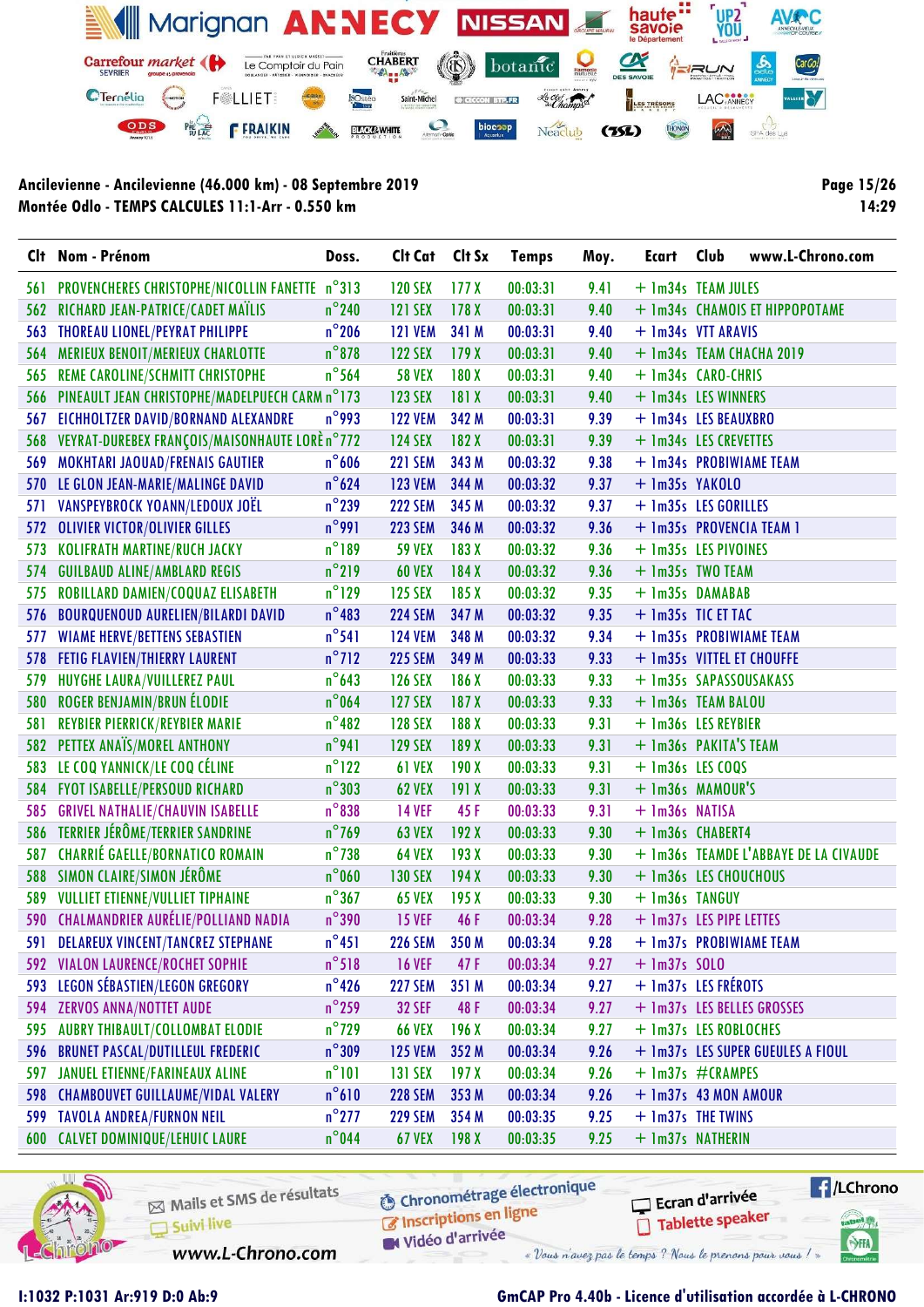

Page 16/26 14:29

| Clt | Nom - Prénom                                         | Doss.            | Clt Cat Clt Sx |       | <b>Temps</b> | Moy. | Ecart                    | Club | www.L-Chrono.com                             |
|-----|------------------------------------------------------|------------------|----------------|-------|--------------|------|--------------------------|------|----------------------------------------------|
| 601 | <b>GODARD ERWAN/REYMANN JÉRÔME</b>                   | $n^{\circ}863$   | <b>230 SEM</b> | 355 M | 00:03:35     | 9.25 | + 1m37s CHICAMOCHA       |      |                                              |
| 602 | <b>CORBIER GUILLAUME/GIRARD BENJAMIN</b>             | $n^{\circ}378$   | <b>231 SEM</b> | 356 M | 00:03:35     | 9.23 | + 1m38s GUIBEN           |      |                                              |
| 603 | JOUBERT MAËLLE/DRUESNE FLORIAN                       | $n^{\circ}$ 230  | <b>132 SEX</b> | 199X  | 00:03:35     | 9.23 | + 1m38s LES MOKA         |      |                                              |
| 604 | <b>GARINO THIERRY/CHAUVINEAU MARC</b>                | $n^{\circ}819$   | <b>126 VEM</b> | 357 M | 00:03:35     | 9.23 |                          |      | + 1m38s LES MARINS DU LAC                    |
| 605 | <b>BERTHIER CHARLES/PAILLARD MORGANE</b>             | $n^{\circ}$ 076  | 133 SEX        | 200X  | 00:03:35     | 9.23 | + 1m38s LES LOULOUS      |      |                                              |
| 606 | <b>CLAVEL ADRIEN/THÉO ROY</b>                        | $n^{\circ}$ 1023 | <b>232 SEM</b> | 358 M | 00:03:35     | 9.22 |                          |      | + 1m38s GRAND CHELEM 8.6                     |
| 607 | LEMARCHAND PHILIPPE/LEMARCHAND LESLIE                | $n^{\circ}$ 634  | <b>134 SEX</b> | 201 X | 00:03:35     | 9.22 | $+$ 1m38s FILEZ 6030     |      |                                              |
| 608 | SIRVEN PIERRE/CHANEL JÉRÔME                          | $n^{\circ}$ 299  | <b>127 VEM</b> | 359 M | 00:03:35     | 9.21 | + 1m38s THE DREAM TEAM   |      |                                              |
| 609 | <b>DESFONTAINES LUC/ALIX ANTOINE</b>                 | $n^{\circ}$ 114  | <b>233 SEM</b> | 360 M | 00:03:36     | 9.21 |                          |      | + 1m38s LES COYOTES DE L'OUEST               |
| 610 | <b>GONZALEZ HEPBURN DELOUF KATHERINE/VERANTn°139</b> |                  | <b>33 SEF</b>  | 49 F  | 00:03:36     | 9.20 | + 1m38s PANACOMTOISE     |      |                                              |
| 611 | <b>GAY MATTHIEU/GAY CHARLINE</b>                     | $n^{\circ}$ 674  | 135 SEX        | 202X  | 00:03:36     | 9.19 | $+$ 1m39s MCG 73         |      |                                              |
| 612 | SIMON JULIETTE/GRABOWSKI YOANN                       | $n^{\circ}$ 376  | <b>136 SEX</b> | 203X  | 00:03:36     | 9.18 | + 1m39s TEAM CHATON      |      |                                              |
| 613 | <b>PASQUIER MATHIEU/LUCCHINI SÉBASTIEN</b>           | $n^{\circ}346$   | <b>234 SEM</b> | 361 M | 00:03:36     | 9.18 |                          |      | + 1m39s CHAV'ENGERS (FRANCHEMENT C'EST BIENO |
| 614 | <b>COAN THOMAS/COAN MARC</b>                         | $n^{\circ}321$   | <b>128 VEM</b> | 362 M | 00:03:36     | 9.17 | + 1m39s LES COINS-COINS  |      |                                              |
| 615 | <b>CHARLES STEPHANE/ROUSSET ALEXIS</b>               | $n^{\circ}$ 780  | <b>235 SEM</b> | 363 M | 00:03:36     | 9.17 | + 1m39s LUTINS MALINS    |      |                                              |
| 616 | <b>ROSSI SANDRO/CLEMENCET JULES</b>                  | $n^{\circ}$ 498  | <b>236 SEM</b> | 364 M | 00:03:36     | 9.17 | + 1m39s LES SANS JUS     |      |                                              |
| 617 | MOREL STEPHANE/CAILLAT MATTHIEU                      | $n^{\circ}$ 632  | <b>129 VEM</b> | 365 M | 00:03:37     | 9.16 | + 1m39s DREAM TEAM       |      |                                              |
| 618 | DE ZORDI RODOLPHE/BREYSSE FLORINE                    | $n^{\circ}$ 195  | <b>137 SEX</b> | 204X  | 00:03:37     | 9.13 | + 1m40s NEWTEAMBACK      |      |                                              |
| 619 | <b>VARNET FANNY/BLIN CLEMENT</b>                     | $n^{\circ}$ 029  | <b>138 SEX</b> | 205 X | 00:03:37     | 9.13 |                          |      | + 1m40s LES PETITS NEUTRONS                  |
| 620 | <b>CARON CHRISTOPHE/STEININGER BERTRAND</b>          | $n^{\circ}119$   | <b>130 VEM</b> | 366 M | 00:03:38     | 9.12 | + 1m40s HOPLA TEAM       |      |                                              |
| 621 | SARNEL GUILLAUME/GILSON CÉCILE                       | $n^{\circ}041$   | <b>139 SEX</b> | 206 X | 00:03:38     | 9.12 | + 1m40s LA BELLE ÉTOILE  |      |                                              |
| 622 | ZABOTTO JULIE/DUFFAUD ROXANE                         | $n^{\circ}$ 562  | <b>34 SEF</b>  | 50 F  | 00:03:38     | 9.12 | + 1m41s LA CHENILLE      |      |                                              |
| 623 | <b>BOULITROP CELIA/METTAIS CARTIER OLIVIER</b>       | $n^{\circ}$ 873  | <b>140 SEX</b> | 207 X | 00:03:38     | 9.10 |                          |      | + 1m41s DRAGON PÂQUERETTE                    |
| 624 | DUCHOSAL JULIEN/DIGEON MATTHIEU                      | $n^{\circ}389$   | <b>237 SEM</b> | 367 M | 00:03:38     | 9.09 | + 1m41s LES DUDI'S       |      |                                              |
| 625 | <b>FABRIS LUDOVIC/SUCHET PATRICK</b>                 | $n^{\circ}$ 574  | <b>238 SEM</b> | 368 M | 00:03:38     | 9.09 |                          |      | + 1m41s TÉMOIN JUSQU'AU BOUT                 |
| 626 | <b>KERAMBRUN VINCENT/DRUZ JOHANN</b>                 | $n^{\circ}$ 226  | <b>239 SEM</b> | 369 M | 00:03:38     | 9.09 | + 1m41s KD ROUES SELLE   |      |                                              |
| 627 | <b>DREYFUS XAVIER/DREYFUS HELENE</b>                 | $n^{\circ}$ 1030 | <b>68 VEX</b>  | 208 X | 00:03:38     | 9.09 | + 1m41s ROULMABOULE      |      |                                              |
| 628 | <b>BULTEL ETIENNE/BALLESTO LUCAS</b>                 | $n^{\circ}$ 987  | <b>240 SEM</b> | 370 M | 00:03:38     | 9.08 | + 1m41s LES BROUETTES    |      |                                              |
| 629 | <b>BERTOIN JULIE/BERTOIN OLIVIER</b>                 | $n^{\circ}$ 457  | <b>141 SEX</b> | 209X  | 00:03:39     | 9.06 | $+$ 1m42s JOHZT          |      |                                              |
| 630 | <b>GROUT LAURENT/GROUT MATHIAS</b>                   | $n^{\circ}$ 405  | <b>241 SEM</b> | 371 M | 00:03:39     | 9.06 | + 1m42s SHARK ARAVIS     |      |                                              |
|     | <b>631 PALMIER ERIC/DAMERON LIONEL</b>               | $n^{\circ}522$   | 131 VEM 372 M  |       | 00:03:39     | 9.04 | + 1m42s POUR LE MEILLEUR |      |                                              |
| 632 | DUROYON FRANÇOIS-XAVIER/DUAUX STÉPHAN                | $n^{\circ}831$   | <b>242 SEM</b> | 373 M | 00:03:40     | 9.03 |                          |      | + 1m43s COURS TOUJOURS TU M'INTERESSES       |
| 633 | <b>NAULIN VINCENT/CHARLES RÉMI</b>                   | $n^{\circ}439$   | <b>243 SEM</b> | 374 M | 00:03:40     | 9.03 |                          |      | + 1m43s LE RETOUR DES FILS                   |
| 634 | <b>CHEN CAROLE/JACQUEMOUD CORINNE</b>                | $n^{\circ}$ 793  | <b>35 SEF</b>  | 51 F  | 00:03:40     | 9.03 |                          |      | + 1m43s ENCORE ET TOUJOURS                   |
| 635 | PIZON ALAIN/CORCELLA AUDREY                          | $n^{\circ}$ 677  | <b>69 VEX</b>  | 210X  | 00:03:40     | 9.03 |                          |      | + 1m43s LES CAT'ASTROPHES                    |
| 636 | <b>THUBERT FLORENT/DEHAIS BRUNO</b>                  | $n^{\circ}731$   | <b>132 VEM</b> | 375 M | 00:03:40     | 9.02 | + 1m43s LINDEMANS TEAM   |      |                                              |
| 637 | RODRIGUEZ ETIENNE/RODRIGUEZ SANDRA                   | $n^{\circ}103$   | <b>70 VEX</b>  | 211 X | 00:03:40     | 9.02 | + 1m43s LES RODS         |      |                                              |
| 638 | BERNARDÉ AGNÈS/BERNARDÉ ANTOINE                      | $n^{\circ}805$   | <b>71 VEX</b>  | 212X  | 00:03:40     | 9.01 | + 1m43s LES BERN'        |      |                                              |
| 639 | <b>AUBIN SOPHIE/BILAS CAROLINE</b>                   | $n^{\circ}1010$  | <b>36 SEF</b>  | 52F   | 00:03:40     | 9.00 | + 1m43s SOFISOF          |      |                                              |
| 640 | DALL'AGNOL ALAIN/DEVILLE DUC MIKAEL                  | $n^{\circ}$ 828  | <b>133 VEM</b> | 376 M | 00:03:40     | 9.00 | + 1m43s MECADA'S         |      |                                              |
|     |                                                      |                  |                |       |              |      |                          |      |                                              |



Mails et SMS de résultats Suivi live

**6** Chronométrage électronique

 $\sqrt{1}$ /LChrono Ecran d'arrivée Tablette speaker

cation<sub>()</sub>

SHA

www.L-Chrono.com

Inscriptions en ligne

Vidéo d'arrivée « Vous n'avez pas le temps ? Nous le prenons pour vous !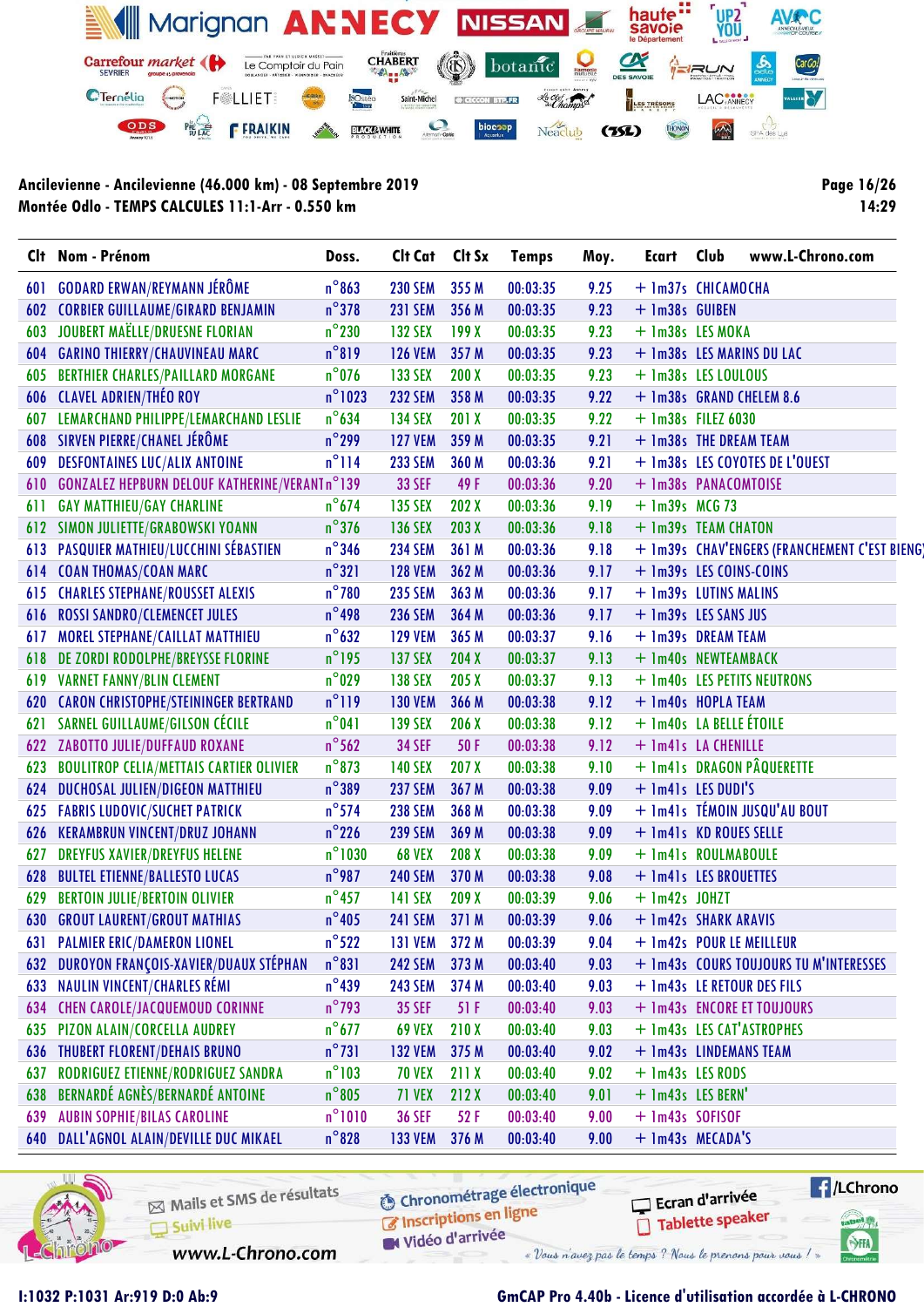

Page 17/26 14:29

|     | Clt Nom - Prénom                                    | Doss.           | Clt Cat             | Clt Sx | <b>Temps</b> | Moy. | Ecart                    | Club | www.L-Chrono.com                     |
|-----|-----------------------------------------------------|-----------------|---------------------|--------|--------------|------|--------------------------|------|--------------------------------------|
| 641 | WALLE CLÉMENT/MIREK-ROUGEAUX JULIEN                 | $n^{\circ}804$  | <b>244 SEM</b>      | 377 M  | 00:03:41     | 8.99 |                          |      | + 1m44s DEUX ENTRAÎNEMENTS GRAND MAX |
| 642 | <b>BLOND MARIE/MARIN LAMELLET STÉPHANIE</b>         | $n^{\circ}$ 600 | <b>17 VEF</b>       | 53F    | 00:03:41     | 8.99 | + 1m44s SCRAKO           |      |                                      |
| 643 | <b>GENIN ANTOINE/GENIN CHARLOTTE</b>                | $n^{\circ}362$  | <b>72 VEX</b>       | 213X   | 00:03:42     | 8.95 | + 1m44s GENIUS           |      |                                      |
| 644 | PLISSONNIER-GENERET BASTIEN/BOSTVIRONNOIS n°561     |                 | <b>142 SEX</b>      | 214X   | 00:03:42     | 8.95 | + 1m45s LES MABABIKE     |      |                                      |
| 645 | <b>DELOUCHE CAROLE/DELOULME CAROLE</b>              | $n^{\circ}$ 052 | <b>18 VEF</b>       | 54 F   | 00:03:42     | 8.95 | + 1m45s CAROL'TEAM       |      |                                      |
| 646 | LECLERCQ DANIEL/LEPAPE AGNES                        | $n^{\circ}080$  | <b>73 VEX</b>       | 215X   | 00:03:42     | 8.94 | + 1m45s PLOUF PLOUF      |      |                                      |
| 647 | NICOLAS JOEL/BAGNON MICHEL                          | $n^{\circ}$ 265 | <b>134 VEM</b>      | 378 M  | 00:03:42     | 8.94 | + 1m45s VALEO WARRIORS   |      |                                      |
| 648 | <b>CURIEN MAELENN/COLIN FABIEN</b>                  | $n^{\circ}$ 199 | <b>143 SEX</b>      | 216X   | 00:03:42     | 8.93 | + 1m45s AVENTURE 1       |      |                                      |
| 649 | HOUDRY GILLES/HOUDRY LOTC                           | $n^{\circ}488$  | <b>245 SEM</b>      | 379 M  | 00:03:42     | 8.93 | + 1m45s FITZROY          |      |                                      |
| 650 | <b>GAILLARD EMMANUEL/CHIROSSEL GREGORY</b>          | $n^{\circ}$ 343 | <b>135 VEM</b>      | 380 M  | 00:03:42     | 8.93 | + 1m45s BEN_NUTS         |      |                                      |
| 651 | <b>WAINER BARBARA/LAURENT VIVIEN</b>                | $n^{\circ}$ 678 | <b>144 SEX</b>      | 217X   | 00:03:43     | 8.92 | + 1m45s TIP AND TOP      |      |                                      |
| 652 | <b>FOURNERIE REMI/FOURNERIE PATRICIA</b>            | $n^{\circ}$ 054 | <b>145 SEX</b>      | 218 X  | 00:03:43     | 8.92 | + 1m45s NÉNA TEAM        |      |                                      |
| 653 | JACQUIER PATRICK/CHESSEL JEAN PHILIPPE              | $n^{\circ}$ 157 | <b>136 VEM</b>      | 381 M  | 00:03:43     | 8.92 | + 1m45s PATJACKBOB       |      |                                      |
| 654 | <b>DANESSE CHRISTOPHE/DEVELAY ROMAIN</b>            | $n^{\circ}$ 434 | <b>246 SEM</b>      | 382 M  | 00:03:43     | 8.91 | + 1m45s LES BEAUFS       |      |                                      |
| 655 | <b>DAGBERT BENOIT/VIDANA JULIEN</b>                 | $n^{\circ}$ 720 | <b>247 SEM</b>      | 383 M  | 00:03:43     | 8.91 | + 1m46s ALAMBIKE POWER   |      |                                      |
| 656 | ROCIPON VIRGINIE/FAURE-BRAC SÉVERINE                | $n^{\circ}$ 739 | <b>37 SEF</b>       | 55F    | 00:03:43     | 8.90 |                          |      | + 1m46s LA TEAM GUENILLES            |
| 657 | BRUGUIER OLIVIER/THIBAUD JEAN FRANÇOIS              | $n^{\circ}$ 936 | <b>248 SEM</b>      | 384 M  | 00:03:43     | 8.90 | + 1m46s SOUTHSIDERS      |      |                                      |
| 658 | LUCARAIN CLÉMENT/PIEMONTESE MAXIME                  | $n^{\circ}$ 523 | <b>249 SEM</b>      | 385 M  | 00:03:43     | 8.90 | $+$ 1m46s ISS MEN        |      |                                      |
| 659 | <b>JANIAUD FRANCK/JANIAUD ALEXIS</b>                | $n^{\circ}$ 578 | <b>250 SEM</b>      | 386 M  | 00:03:43     | 8.88 | + 1m46s JAJA TEAM        |      |                                      |
| 660 | LEONGUE PHILIPPE/GUIRCHOUNE SAMY                    | $n^{\circ}$ 368 | <b>137 VEM</b>      | 387 M  | 00:03:43     | 8.88 | + 1m46s LES SENS UNIQUES |      |                                      |
| 661 | <b>BARBERI WILLIAM/RONCATO FARES</b>                | $n^{\circ}$ 727 | <b>251 SEM</b>      | 388 M  | 00:03:44     | 8.86 | + 1m47s LES FARWEST      |      |                                      |
| 662 | <b>CHEVARIN GUY/CHEREL LOIC</b>                     | $n^{\circ}$ 208 | <b>138 VEM</b>      | 389 M  | 00:03:44     | 8.85 | + 1m47s MASSON           |      |                                      |
| 663 | VANTOURNHOUDT ALBANE/VANTOURNHOUDT THIn°929         |                 | <b>146 SEX</b>      | 219X   | 00:03:45     | 8.83 |                          |      | + 1m48s LA TOURNHOUDT TEAM           |
| 664 | <b>GARIN ADELINE/GARIN MAEL</b>                     | $n^{\circ}$ 549 | <b>147 SEX</b>      | 220X   | 00:03:45     | 8.82 | + 1m48s TEAM VML         |      |                                      |
| 665 | <b>GILES MANUEL/GILES JÉRÉMY</b>                    | $n^{\circ}$ 856 | <b>252 SEM</b>      | 390 M  | 00:03:45     | 8.81 |                          |      | + 1m48s FRICADELLE RUNNING CREW      |
| 666 | DUPONT MICKAEL/ROLLAND FANNY                        | $n^{\circ}$ 505 | <b>148 SEX</b>      | 221X   | 00:03:45     | 8.81 | + 1m48s DUSTIN'S BITCHES |      |                                      |
| 667 | <b>EGLIZOT BRICE/BORRON LYDIE</b>                   | $n^{\circ}$ 637 | <b>149 SEX</b>      | 222X   | 00:03:45     | 8.80 | + 1m48s LES CHAMPIS      |      |                                      |
| 668 | <b>MORO MATHILDE/DUTRO PERRINE</b>                  | $n^{\circ}$ 168 | <b>38 SEF</b>       | 56 F   | 00:03:45     | 8.80 | + 1m48s LES FONDUES      |      |                                      |
| 669 | VALYNSEELE ERIC/VALYNSEELE ANNE                     | $n^{\circ}$ 214 | <b>74 VEX</b>       | 223 X  | 00:03:46     | 8.80 | + 1m48s VALYNS'TEAM      |      |                                      |
| 670 | <b>GRANDJEAN JEAN PAUL/GRANDJEAN FLORIANE</b> n°227 |                 | <b>150 SEX</b>      | 224X   | 00:03:46     | 8.80 |                          |      | + 1m48s SPECKSPORT TEAM              |
| 671 | <b>GRILLOT THIBAUD/BERTHIER JEAN FRANÇOIS</b>       |                 | n°882 253 SEM 391 M |        | 00:03:46     |      | $8.79 + 1m48s$ LES BOSSS |      |                                      |
| 672 | <b>DEUX PLANTE VICTOR/NOZIERE VICTOR</b>            | $n^{\circ}$ 347 | <b>254 SEM</b>      | 392 M  | 00:03:46     | 8.79 | + 1m49s LES VICTORS      |      |                                      |
| 673 | <b>VERBEKE BETTY/CALLENDRIER PERRINE</b>            | $n^{\circ}858$  | <b>39 SEF</b>       | 57 F   | 00:03:46     | 8.78 | + 1m49s LES BLEUES       |      |                                      |
| 674 | <b>CROMBEZ SANDRA/CROMBEZ HUGO</b>                  | $n^{\circ}$ 296 | <b>151 SEX</b>      | 225X   | 00:03:46     | 8.77 | + 1m49s TEAM CROMB       |      |                                      |
| 675 | MEGDAD RAISSA/MAHIEUX STÉPHANIE                     | $n^{\circ}617$  | <b>40 SEF</b>       | 58 F   | 00:03:46     | 8.77 |                          |      | + 1m49s LE COMBAT D'ELÉNA            |
| 676 | ATCHAMA GREGORY/CAILLEUX FAUSTINE                   | $n^{\circ}109$  | <b>152 SEX</b>      | 226X   | 00:03:46     | 8.77 | + 1m49s PEACE CRACKER    |      |                                      |
| 677 | <b>ANSQUER HERVE/MOREL JEROME</b>                   | $n^{\circ}837$  | <b>139 VEM</b>      | 393 M  | 00:03:46     | 8.77 | + 1m49s LES CLODOS       |      |                                      |
| 678 | MESNIER LUC/BÖHM SABRINA                            | $n^{\circ}$ 178 | <b>75 VEX</b>       | 227X   | 00:03:46     | 8.76 | + 1m49s ARABAV           |      |                                      |
| 679 | MONDHER LAURANE/PHILIPPE LAURE                      | $n^{\circ}$ 633 | 41 SEF              | 59 F   | 00:03:47     | 8.75 | + 1m50s SANG DOULAUR'    |      |                                      |
| 680 | <b>CLEMENT STEPHANE/DAVILLERD MURIEL</b>            | $n^{\circ}291$  | <b>76 VEX</b>       | 228 X  | 00:03:47     | 8.75 | + 1m50s MUST             |      |                                      |



Mails et SMS de résultats Suivi live

**6** Chronométrage électronique

www.L-Chrono.com

Inscriptions en ligne Vidéo d'arrivée

Ecran d'arrivée

« Vous n'avez pas le temps ? Nous le prenons pour vous !

Tablette speaker

 $\sqrt{1}$ /LChrono

cation<sub>()</sub>

SHA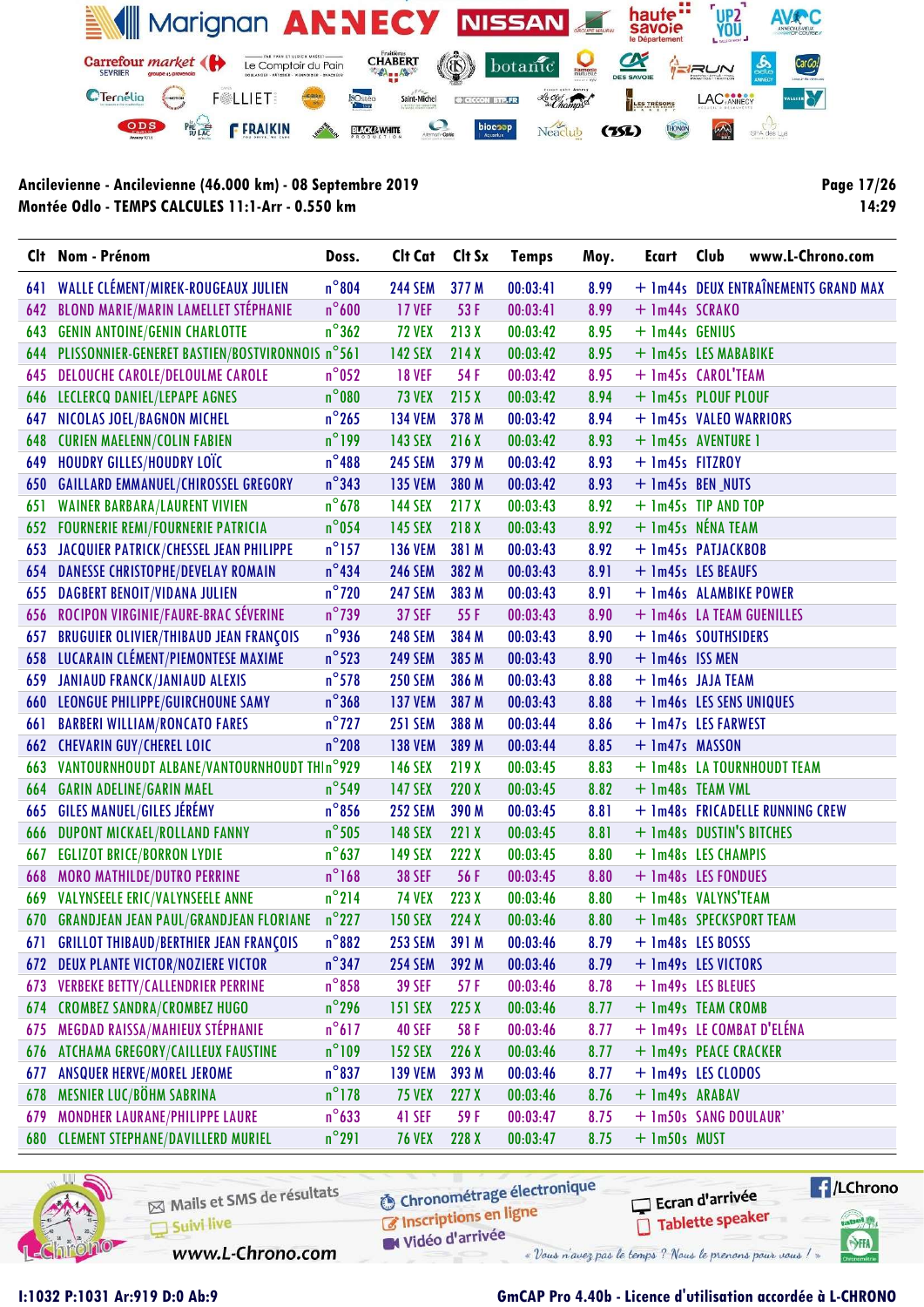

Page 18/26 14:29

|     | Clt Nom - Prénom                          | Doss.            | Clt Cat        | Clt Sx | <b>Temps</b> | Moy. | Ecart                    | Club | www.L-Chrono.com               |
|-----|-------------------------------------------|------------------|----------------|--------|--------------|------|--------------------------|------|--------------------------------|
| 681 | VERRECCHIA KRISTEL/FRATTALI AXELLE        | $n^{\circ}$ 799  | <b>19 VEF</b>  | 60F    | 00:03:47     | 8.75 |                          |      | + 1m50s BELLES ET REBELLES     |
| 682 | <b>RAVOIRE PIERRIC/RAVOIRE LUCAS</b>      | $n^{\circ}$ 448  | <b>255 SEM</b> | 394 M  | 00:03:47     | 8.73 | + 1m50s LES-BORE-LA-FATE |      |                                |
| 683 | MELIARD JÉRÉMY/FORAY TANGUY               | $n^{\circ}$ 912  | <b>256 SEM</b> | 395 M  | 00:03:48     | 8.72 | + 1m50s BOUNTY TEAM      |      |                                |
| 684 | PATRIARCA LEO/NERI BENJAMIN               | $n^{\circ}$ 958  | <b>257 SEM</b> | 396 M  | 00:03:48     | 8.71 |                          |      | + 1m51s LES BABOUCHES MEN      |
| 685 | <b>MORICE MARTIN/DUBOULOZ LISE</b>        | $n^{\circ}391$   | <b>153 SEX</b> | 229 X  | 00:03:48     | 8.70 | + 1m51s PROF D'EPS 2.0   |      |                                |
| 686 | JOGUET JEAN-PIERRE/JOGUET ELODIE          | $n^{\circ}$ 126  | <b>154 SEX</b> | 230 X  | 00:03:48     | 8.69 | + 1m51s LES JOG'EURS     |      |                                |
| 687 | <b>GOMES ELISA/GOMES PASCAL</b>           | $n^{\circ}$ 283  | <b>155 SEX</b> | 231 X  | 00:03:48     | 8.69 |                          |      | + 1m51s CLAVICULE ET VENTURIA  |
| 688 | <b>LAPLAIGE ALEXIS/GUILLOT CHANY</b>      | $n^{\circ}$ 155  | <b>156 SEX</b> | 232 X  | 00:03:49     | 8.68 |                          |      | + 1m51s PROBIWIAME TEAM        |
| 689 | PEYRARD HUBERT/PEYRARD AURÉLIE            | $n^{\circ}$ 392  | <b>157 SEX</b> | 233 X  | 00:03:49     | 8.68 |                          |      | + 1m51s GROISYLAND BEACH       |
| 690 | <b>MOREL ERIC/GOYON FABRICE</b>           | $n^{\circ}$ 452  | <b>140 VEM</b> | 397 M  | 00:03:49     | 8.68 |                          |      | + 1m52s LACHE TES BOULETS      |
| 691 | PASQUIER VINENT/BECK ANNE-SOPHIE          | $n^{\circ}$ 494  | <b>77 VEX</b>  | 234 X  | 00:03:49     | 8.67 | + 1m52s KUNG FU CHOUF    |      |                                |
| 692 | DE NALE DAVID/MARTIN ELODIE               | $n^{\circ}$ 094  | <b>158 SEX</b> | 235 X  | 00:03:49     | 8.67 |                          |      | + 1m52s LA MAFIA DE TARENTAISE |
| 693 | <b>POENCIER CYRIL/CARISEY ESTELLE</b>     | $n^{\circ}$ 049  | <b>159 SEX</b> | 236 X  | 00:03:50     | 8.64 | + 1m52s TEEAM OUISTITI   |      |                                |
| 694 | <b>FONTAINE ROLAND/FONTAINE FLORENCE</b>  | $n^{\circ}014$   | <b>78 VEX</b>  | 237 X  | 00:03:50     | 8.64 |                          |      | + 1m53s LES FLÉCHES D OZON     |
| 695 | <b>CARRUE PIERRE/LANGLADE LAURIE</b>      | $n^{\circ}$ 225  | <b>160 SEX</b> | 238 X  | 00:03:50     | 8.63 | + 1m53s LES FURETS       |      |                                |
| 696 | LAVOREL XAVIER/PIERREUSE MICHELLE         | $n^{\circ}$ 708  | <b>79 VEX</b>  | 239 X  | 00:03:50     | 8.61 | + 1m53s XAMICHE          |      |                                |
| 697 | CARLIOZ OLIVIER/JAMEUX CÉCILE             | $n^{\circ}$ 202  | <b>80 VEX</b>  | 240 X  | 00:03:50     | 8.61 | $+$ 1m53s DAIM'GO        |      |                                |
| 698 | <b>GRABIT PERRINE/UBALDINO LAURE</b>      | $n^{\circ}$ 171  | 42 SEF         | 61F    | 00:03:50     | 8.61 | + 1m53s LES GAZELLES     |      |                                |
| 699 | LEUFEN MATHIAS/LEUFEN LUCAS               | $n^{\circ}$ 978  | <b>258 SEM</b> | 398 M  | 00:03:50     | 8.61 | + 1m53s LES LEUF'S       |      |                                |
| 700 | <b>GENOUX MARJORIE/EVREUX ERIC</b>        | $n^{\circ}$ 752  | <b>161 SEX</b> | 241 X  | 00:03:51     | 8.60 | + 1m54s PIPO ET MOLO     |      |                                |
| 701 | <b>REISS BENJAMIN/REISS KARINE</b>        | $n^{\circ}412$   | <b>81 VEX</b>  | 242 X  | 00:03:51     | 8.60 | + 1m54s BIQUETT'S TEAM   |      |                                |
| 702 | <b>GRANGE PIERRE/ABOAB LUCIE</b>          | $n^{\circ}$ 717  | <b>162 SEX</b> | 243 X  | 00:03:51     | 8.60 | + 1m54s LES PETITS POIS  |      |                                |
| 703 | NIVEAU NOÉMIE/MINJOZ SÉPHORA              | $n^{\circ}$ 348  | 43 SEF         | 62F    | 00:03:51     | 8.60 | + 1m54s LES PSY          |      |                                |
| 704 | <b>GAUTIER XAVIER/MASCLE DOMINIQUE</b>    | $n^{\circ}$ 922  | <b>141 VEM</b> | 399 M  | 00:03:51     | 8.59 | + 1m54s TWENTY-FIVE      |      |                                |
| 705 | PUECH EMELINE/LORCY CLÉMENCE              | $n^{\circ}$ 898  | 44 SEF         | 63F    | 00:03:51     | 8.58 | + 1m54s RUNNING KITTENS  |      |                                |
| 706 | <b>DETOISIEN JEROME/VOGLEVETTE BENOIT</b> | $n^{\circ}$ 1024 | <b>259 SEM</b> | 400 M  | 00:03:51     | 8.58 | + 1m54s SOPRA            |      |                                |
| 707 | <b>TREMBLET AURELIE/CHABAS CHLOE</b>      | $n^{\circ}$ 585  | <b>45 SEF</b>  | 64F    | 00:03:51     | 8.58 |                          |      | + 1m54s LES PÉDALES DOUCES     |
| 708 | MIAS ALEXANDRE/MARGERIT JONATHAN          | $n^{\circ}$ 135  | <b>260 SEM</b> | 401 M  | 00:03:52     | 8.57 | + 1m54s RUN BABY RUN     |      |                                |
| 709 | <b>HERBAUT LAURENT/CHARVIN DENIS</b>      | $n^{\circ}$ 756  | <b>261 SEM</b> | 402 M  | 00:03:52     | 8.57 | + 1m54s LA DREAM TEAM    |      |                                |
| 710 | RAY SÉGOLÈNE/RAY MARION                   | $n^{\circ}981$   | <b>46 SEF</b>  | 65F    | 00:03:52     | 8.56 | + 1m55s LES INSÉPARABLES |      |                                |
|     | 711 LEROUX JACQUES/CHASTEAU PHILIPPE      | $n^{\circ}694$   | <b>142 VEM</b> | 403 M  | 00:03:53     | 8.53 |                          |      | + 1m55s LES BLUES BROTHERS     |
|     | 712 MOTTA QUENTIN/GAUTHIER PASCALE        | $n^{\circ}$ 074  | <b>163 SEX</b> | 244 X  | 00:03:53     | 8.52 | + 1m56s ADIMC3           |      |                                |
| 713 | <b>GOISOT OLIVIER/SUBRAN DAVID</b>        | $n^{\circ}$ 698  | <b>143 VEM</b> | 404 M  | 00:03:53     | 8.52 | + 1m56s LES CENT CHEVEUX |      |                                |
| 714 | <b>BELLON MARINE/BELLON MATHIEU</b>       | $n^{\circ}851$   | <b>164 SEX</b> | 245X   | 00:03:53     | 8.52 | + 1m56s POUR GUIGUI      |      |                                |
| 715 | MASSFELDER JULIE/MASSFELDER CAROLINE      | $n^{\circ}$ 335  | 47 SEF         | 66 F   | 00:03:53     | 8.51 | + 1m56s MINUS ET CORTEX  |      |                                |
| 716 | <b>GESTO JAVIER/SAIDANI MEHDI</b>         | $n^{\circ}$ 908  | <b>262 SEM</b> | 405 M  | 00:03:53     | 8.51 | + 1m56s LA JAJATOUNSS    |      |                                |
| 717 | ETIENNE NICOLAS/PESENTI STEPHANIE         | $n^{\circ}$ 916  | <b>165 SEX</b> | 246 X  | 00:03:53     | 8.51 | + 1m56s PESETIENNE       |      |                                |
| 718 | <b>GUELPA SYLVAIN/MAUSSANG SÉBASTIEN</b>  | $n^{\circ}$ 190  | <b>263 SEM</b> | 406 M  | 00:03:53     | 8.50 | + 1m56s SEBSYL           |      |                                |
| 719 | <b>BOURY MATHIAS/GENTHIAL DAVID</b>       | $n^{\circ}$ 591  | <b>144 VEM</b> | 407 M  | 00:03:54     | 8.49 | + 1m57s MATDAV           |      |                                |
|     | 720 BRETZNER MICHEL/KNAB SONIA            | $n^{\circ}$ 228  | <b>82 VEX</b>  | 247 X  | 00:03:54     | 8.48 |                          |      | + 1m57s SPECKSPORT TEAM        |



Mails et SMS de résultats Suivi live

**6** Chronométrage électronique

« Vous n'avez pas le temps ? Nous le prenons pour vous !

www.L-Chrono.com

C Inscriptions en ligne W Vidéo d'arrivée

### I:1032 P:1031 Ar:919 D:0 Ab:9 GmCAP Pro 4.40b - Licence d'utilisation accordée à L-CHRONO

Ecran d'arrivée

Tablette speaker

 $\sqrt{1}$ /LChrono

tabel<sub>()</sub>

SHA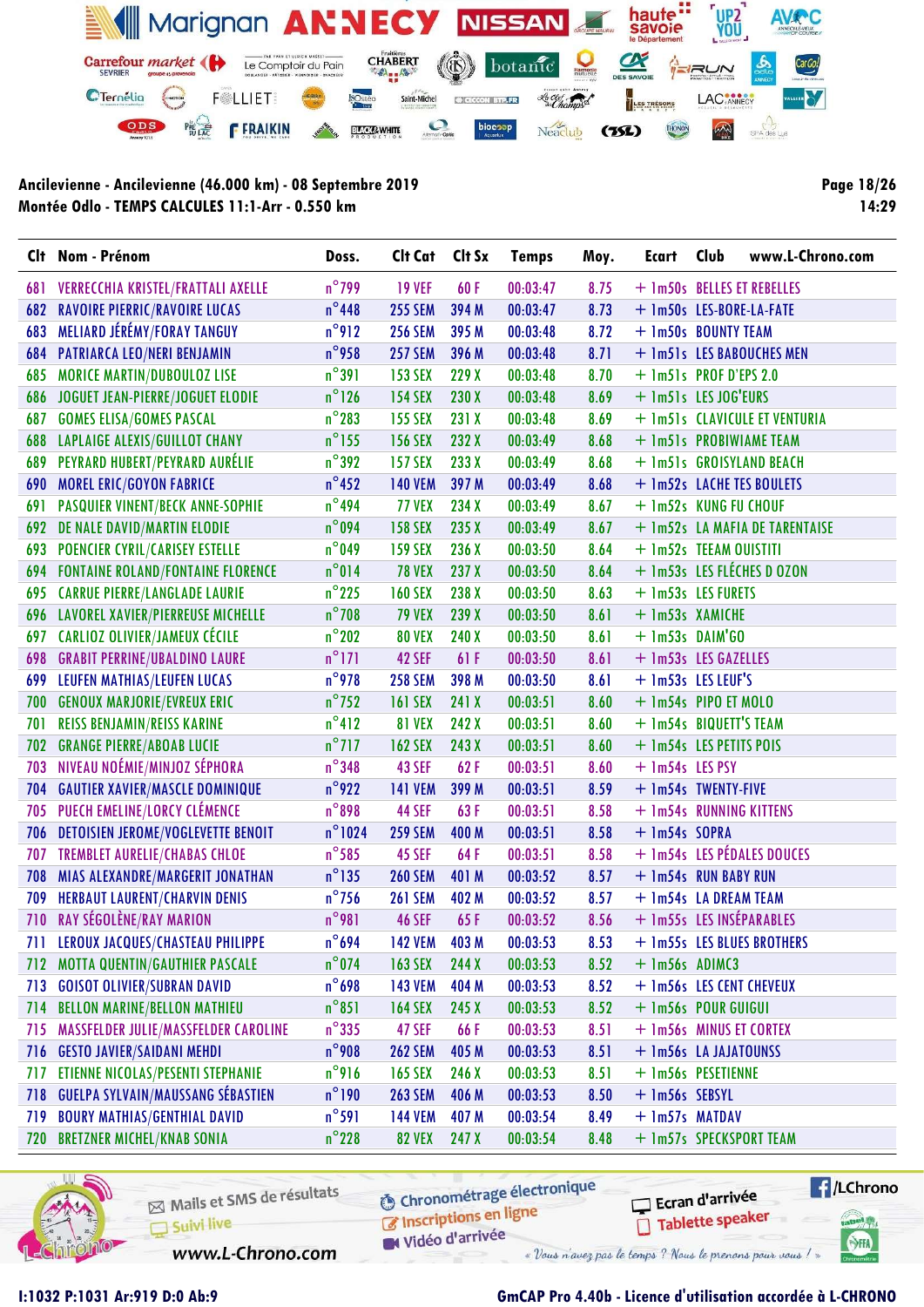

Page 19/26 14:29

|     | Clt Nom - Prénom                                | Doss.           | Clt Cat            | Clt Sx | <b>Temps</b> | Moy. | Ecart                  | Club | www.L-Chrono.com                   |
|-----|-------------------------------------------------|-----------------|--------------------|--------|--------------|------|------------------------|------|------------------------------------|
| 721 | <b>TRITSCH NATHALIE/GUYOT CECILE</b>            | $n^{\circ}$ 279 | <b>20 VEF</b>      | 67F    | 00:03:54     | 8.48 | + 1m57s CÉCILE ET NATH |      |                                    |
| 722 | <b>COCHARD ARNAUD/ROCH CAMILLE</b>              | $n^{\circ}$ 979 | <b>166 SEX</b>     | 248 X  | 00:03:54     | 8.47 | + 1m57s COCH FAMILY    |      |                                    |
| 723 | JANIN EMILIE/MARCHANKA VIKTORYIA                | $n^{\circ}$ 913 | 48 SEF             | 68F    | 00:03:54     | 8.47 | + 1m57s VIC TEAMILIE   |      |                                    |
|     | 724 LEMERAY JULIEN/LE ZAUSE GUILLAUME           | $n^{\circ}$ 919 | <b>264 SEM</b>     | 408 M  | 00:03:54     | 8.47 |                        |      | + 1m57s CHOUFFE TOUJOURS           |
| 725 | <b>HEMERY LÉA/HEMERY CHRISTOPHE</b>             | $n^{\circ}$ 623 | <b>167 SEX</b>     | 249 X  | 00:03:54     | 8.47 | $+$ 1m57s PÈRE-FILLE   |      |                                    |
| 726 | <b>MORTIER FABRICE/REY RAPHAËL</b>              | $n^{\circ}$ 237 | <b>145 VEM</b>     | 409 M  | 00:03:54     | 8.47 | + 1m57s LES MONCHUS    |      |                                    |
| 727 | <b>WEIMER CHLOÉ/STEIBEL ROMAIN</b>              | $n^{\circ}$ 495 | <b>265 SEM</b>     | 410M   | 00:03:55     | 8.45 |                        |      | + 1m58s CHLOROPHYLLE ET ROMARIN    |
| 728 | PATRUNO ANNE/DEBRA NATACHA                      | $n^{\circ}$ 496 | <b>21 VEF</b>      | 69 F   | 00:03:55     | 8.44 | + 1m58s COUBLEVITAINES |      |                                    |
| 729 | <b>CESARO CAROLE/ROUGIER GAELLE</b>             | $n^{\circ}$ 507 | 49 SEF             | 70F    | 00:03:55     | 8.44 | + 1m58s LES CAGADES    |      |                                    |
| 730 | MARTON RICQUART LUCILE/DAGHERIR STÉPHANIE n°524 |                 | <b>22 VEF</b>      | 71F    | 00:03:55     | 8.43 | + 1m58s STEFALUCE      |      |                                    |
| 731 | TROHET MANON/POITEVIN JIMMY                     | $n^{\circ}$ 159 | <b>168 SEX</b>     | 250X   | 00:03:55     | 8.43 |                        |      | + 1m58s LES FILLETTES À BICYCLETTE |
| 732 | MAURAS CÉLINE/PEDROSA MARISA                    | $n^{\circ}$ 961 | <b>50 SEF</b>      | 72F    | 00:03:55     | 8.43 | + 1m58s FUNCKYCREW     |      |                                    |
| 733 | <b>DELATTRE ALBÉRIC/DELATTRE FABIENNE</b>       | $n^{\circ}$ 516 | <b>169 SEX</b>     | 251X   | 00:03:56     | 8.42 | + 1m58s LES PAUPIETTES |      |                                    |
|     | 734 FAVRE FABRICE/MARGUERETTAZ CANDICE          | $n^{\circ}$ 009 | <b>170 SEX</b>     | 252 X  | 00:03:56     | 8.41 | + 1m59s SEMTHOR        |      |                                    |
| 735 | <b>LODIER SERGE/DUJARDIN FLORIAN</b>            | $n^{\circ}$ 654 | <b>266 SEM</b>     | 411 M  | 00:03:56     | 8.41 | + 1m59s LES CORONS 74  |      |                                    |
| 736 | PEREZ DIEGO/BERTHET ANTHONY                     | $n^{\circ}$ 089 | <b>267 SEM</b>     | 412 M  | 00:03:56     | 8.41 | + 1m59s SILLINGY       |      |                                    |
| 737 | <b>CADOUOT MATHIEU/BLANC RAPHAËL</b>            | $n^{\circ}$ 986 | <b>268 SEM</b>     | 413M   | 00:03:56     | 8.41 | + 1m59s LEROY MERLIN   |      |                                    |
| 738 | <b>TRAMEAU THIBAUT/CLAUDET SARAH</b>            | $n^{\circ}$ 545 | 171 SEX            | 253X   | 00:03:56     | 8.41 | + 1m59s CALISATI       |      |                                    |
| 739 | DUGA PIERRE-YVES/LEBRUN GUILLAUME               | $n^{\circ}$ 946 | <b>269 SEM</b>     | 414M   | 00:03:56     | 8.40 |                        |      | + 1m59s PROBIWIAME TEAM            |
|     | 740 LONG AURÉLIA/SANGARE ISSA                   | $n^{\circ}$ 875 | <b>172 SEX</b>     | 254X   | 00:03:56     | 8.40 | + 1m59s LA SOURCE      |      |                                    |
| 741 | <b>DELOGE FRANÇOIS/DUTREVE LUCIE</b>            | $n^{\circ}680$  | 173 SEX            | 255X   | 00:03:56     | 8.39 | + 1m59s LE TEAM        |      |                                    |
| 742 | <b>ROTH VERONIQUE/ROTH LAURENT</b>              | $n^{\circ}417$  | <b>83 VEX</b>      | 256 X  | 00:03:57     | 8.38 | + 1m59s LA ROTH FAMILY |      |                                    |
| 743 | <b>COTTEAUX MARGOT/METRAL HÉLOÏSE</b>           | $n^{\circ}$ 695 | <b>51 SEF</b>      | 73 F   | 00:03:57     | 8.38 | + 1m59s LES ACOLYTES   |      |                                    |
| 744 | ROUSSEL FRÉDÉRIC/ROUSSEL CÉLINE                 | $n^{\circ}$ 572 | <b>84 VEX</b>      | 257X   | 00:03:57     | 8.38 | + 2m00s LES 3 MOUSSES  |      |                                    |
| 745 | <b>MARTY CLOTILDE/LAURENT HELENE</b>            | $n^{\circ}$ 478 | <b>23 VEF</b>      | 74 F   | 00:03:57     | 8.37 |                        |      | $+$ 2m00s L'ÉQUIPE DU CŒUR 2       |
|     | 746 YETETFI NOURREDINE/AMARTI BADREDINE         | $n^{\circ}531$  | <b>146 VEM</b>     | 415 M  | 00:03:57     | 8.37 |                        |      | + 2m00s TECHNICIEN DU SPORT        |
| 747 | LE ROUX YOANN/HIRTZ THIERRY                     | $n^{\circ}$ 508 | <b>270 SEM</b>     | 416 M  | 00:03:57     | 8.36 |                        |      | + 2m00s TEAM2 ORGEMONT             |
| 748 | LUGAND DENIS/MONTAZ-ROSSET MARLÈNE              | $n^{\circ}$ 176 | <b>174 SEX</b>     | 258 X  | 00:03:57     | 8.36 | + 2m00s LES MOUSTICOS  |      |                                    |
| 749 | <b>GOMES AUDREY/LECONTE ALBANE</b>              | $n^{\circ}511$  | <b>52 SEF</b>      | 75 F   | 00:03:58     | 8.34 | + 2m01s LES POULETTES  |      |                                    |
| 750 | <b>VUARNET MARYLINE/PLESI REYNALD</b>           | $n^{\circ}$ 704 | <b>175 SEX</b>     | 259 X  | 00:03:58     | 8.34 | + 2m01s LES BARBEAUX   |      |                                    |
|     | 751 MARIN NICOLAS/MARIN LUCIE                   |                 | n°360 85 VEX 260 X |        | 00:03:58     | 8.34 | + 2m01s TEAM MARIN     |      |                                    |
| 752 | DIEBOLD JEAN-LUC/DIEBOLD CARINE                 | $n^{\circ}$ 759 | <b>86 VEX</b>      | 261X   | 00:03:58     | 8.33 | + 2m01s LES DIEB'S     |      |                                    |
| 753 | <b>FERRY OLIVIER/AIRIAU SYLVIE</b>              | $n^{\circ}305$  | <b>24 VEF</b>      | 76 F   | 00:03:58     | 8.33 | + 2m01s FERRYBAMBELLE  |      |                                    |
| 754 | LEMAIRE ROMAIN/LEMAIRE AURELIE                  | $n^{\circ}$ 900 | <b>176 SEX</b>     | 262X   | 00:03:58     | 8.33 | + 2m01s LEMAIRE        |      |                                    |
| 755 | <b>PASQUET GUILLAUME/THEET DIANE</b>            | $n^{\circ}$ 266 | <b>177 SEX</b>     | 263X   | 00:03:59     | 8.32 |                        |      | + 2m01s LES CRÊPES DE MINUIT       |
| 756 | LECOMTE BAPTISTE/BARBOT ISAURE                  | $n^{\circ}$ 386 | 178 SEX            | 264X   | 00:03:59     | 8.31 | + 2m02s LES CHAMOIS    |      |                                    |
| 757 | MIGNE PHILIPPE/DIF-TURGIS JULIEN                | $n^{\circ}373$  | <b>147 VEM</b>     | 417 M  | 00:03:59     | 8.31 | + 2m02s LES BAUJUS     |      |                                    |
| 758 | <b>BURDIN CHRISTELLE/MARTINOT PASCALE</b>       | $n^{\circ}$ 588 | <b>25 VEF</b>      | 77F    | 00:03:59     | 8.30 | + 2m02s LES QUEENS     |      |                                    |
| 759 | <b>BOLLARD JOFRAY/LAYDERNIER EMILIE</b>         | $n^{\circ}$ 459 | <b>179 SEX</b>     | 265X   | 00:03:59     | 8.30 | + 2m02s PORTO CRUZ     |      |                                    |
| 760 | MIGUEL FRANÇOIS/MIGUEL MAXIME                   | $n^{\circ}865$  | <b>271 SEM</b>     | 418 M  | 00:03:59     | 8.30 | + 2m02s LES FRAMAX     |      |                                    |



Mails et SMS de résultats Suivi live

**6** Chronométrage électronique C Inscriptions en ligne W Vidéo d'arrivée

Tablette speaker

 $\sqrt{1}$ /LChrono Ecran d'arrivée tabel<sub>()</sub>

SHA

www.L-Chrono.com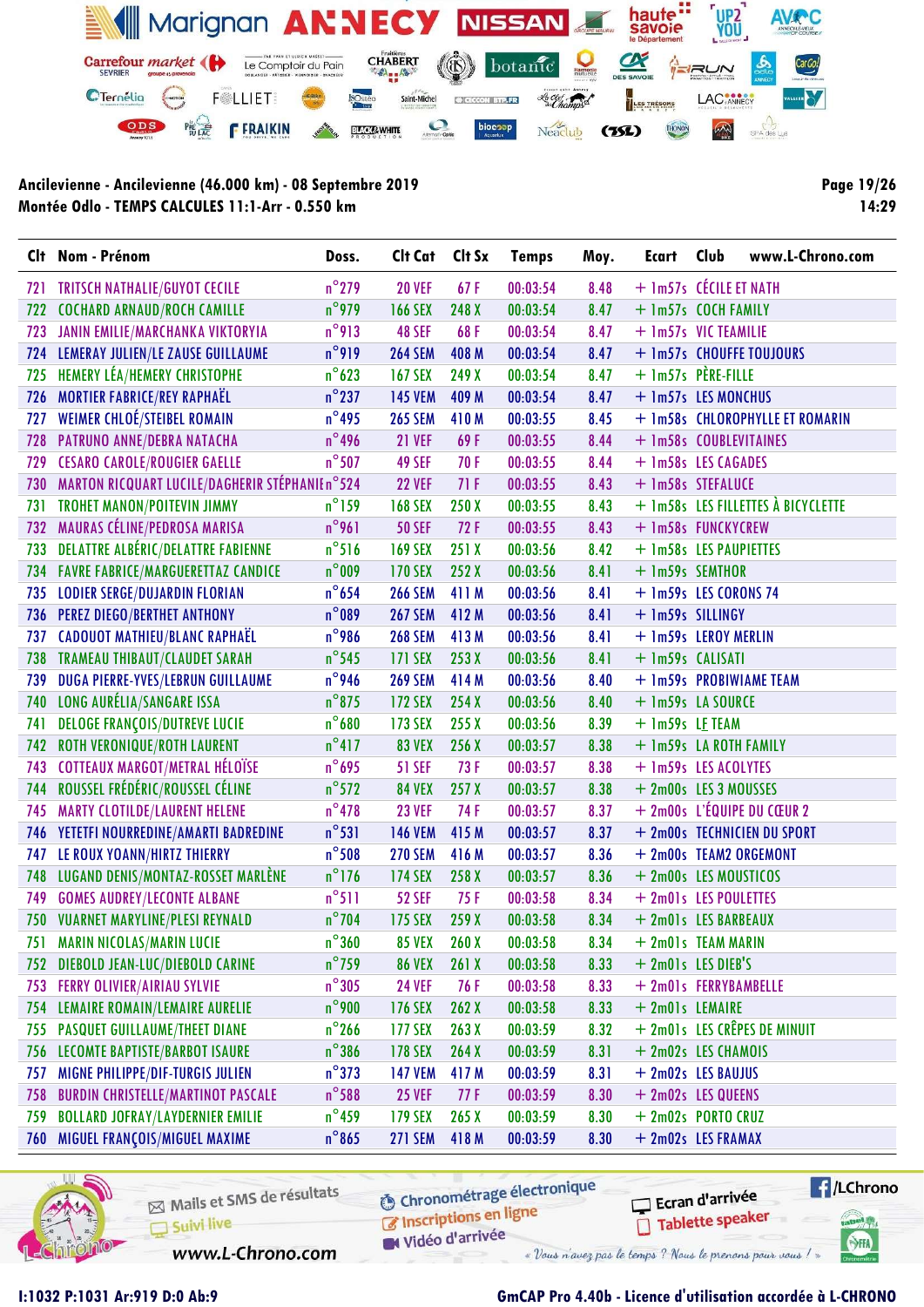

Page 20/26 14:29

|     | Clt Nom - Prénom                                | Doss.           | Clt Cat        | Clt Sx           | <b>Temps</b> | Moy. | Ecart                         | Club | www.L-Chrono.com               |
|-----|-------------------------------------------------|-----------------|----------------|------------------|--------------|------|-------------------------------|------|--------------------------------|
| 761 | <b>GIRAUD GÉRALDINE/MEDIAVILLA MARIO</b>        | $n^{\circ}$ 187 | <b>87 VEX</b>  | 266X             | 00:04:00     | 8.26 | + 2m03s LES MARGÉ             |      |                                |
| 762 | VINCENT ALAIN/MULLER ANNICK                     | $n^{\circ}231$  | <b>88 VEX</b>  | 267X             | 00:04:00     | 8.26 | $+ 2m03s$ BIBIP               |      |                                |
| 763 | <b>GUILLERMIN ANNE-LAURE/DESESQUELLE NINON</b>  | $n^{\circ}$ 133 | <b>53 SEF</b>  | 78 F             | 00:04:00     | 8.26 | + 2m03s TOM ET JERRY          |      |                                |
| 764 | <b>BIGONNET SÉBASTIEN/BREGLIANO LAURA</b>       | $n^{\circ}$ 551 | <b>180 SEX</b> | 268 X            | 00:04:00     | 8.26 |                               |      | + 2m03s CA PASSE OU ÇA CASSE!  |
| 765 | <b>FOREST MICHAËL/PASSIN PATRICIA</b>           | $n^{\circ}$ 075 | <b>89 VEX</b>  | 269 X            | 00:04:01     | 8.25 |                               |      | + 2m03s J'Y VAISMAIS J'AI PEUR |
| 766 | <b>BOULIER ANNE/THOMAS FRANCOIS</b>             | $n^{\circ}350$  | <b>181 SEX</b> | 270 X            | 00:04:01     | 8.24 | + 2m04s LES PINOUNETTES       |      |                                |
| 767 | <b>ORTIZ SÉBASTIEN/BRIER PATRICK</b>            | $n^{\circ}868$  | <b>148 VEM</b> | 419 M            | 00:04:01     | 8.24 | + 2m04s LES GRENOUILLES       |      |                                |
| 768 | <b>DEBAY LUDOVIC/TARDY BASTIEN</b>              | $n^{\circ}$ 344 | <b>272 SEM</b> | 420 M            | 00:04:01     | 8.23 | + 2m04s STAUBLI XXL           |      |                                |
| 769 | <b>GARDILLOU SELIMA/CARNET STÉPHANIE</b>        | $n^{\circ}$ 232 | <b>26 VEF</b>  | 79F              | 00:04:01     | 8.22 | + 2m04s LES STARLETTES        |      |                                |
| 770 | CENCI ALICIA/CENCI BÉRÉNICE                     | $n^{\circ}322$  | <b>54 SEF</b>  | 80F              | 00:04:01     | 8.22 | $+ 2m04s$ JOBI JOBA           |      |                                |
| 771 | <b>VUADENS DOMINIQUE/VUADENS MARIE</b>          | $n^{\circ}$ 504 | <b>90 VEX</b>  | 271X             | 00:04:02     | 8.19 | + 2m05s TEAM LUGRIN           |      |                                |
| 772 | <b>GOURIN DANIEL/ELADIE LAETITIA</b>            | $n^{\circ}369$  | <b>91 VEX</b>  | 272X             | 00:04:02     | 8.19 | + 2m05s LES CARPACCIO         |      |                                |
| 773 | <b>GIACOMINI LAURA/MARTINEZ ANTONIO</b>         | $n^{\circ}151$  | <b>182 SEX</b> | 273 X            | 00:04:02     | 8.19 | + 2m05s LES VASYVITE          |      |                                |
| 774 | <b>GENS ALEXANDRE/CANDELIER KEVIN</b>           | $n^{\circ}471$  | <b>273 SEM</b> | 421 M            | 00:04:03     | 8.18 |                               |      | + 2m05s LES CHTI DE LA YAUTE   |
| 775 | MELOT OLIVIER/MELOT MAGALIE                     | $n^{\circ}$ 456 | <b>92 VEX</b>  | 274X             | 00:04:03     | 8.18 | + 2m06s LES RUN FUN           |      |                                |
| 776 | <b>TARDY EDDY/LAURENT LAETITIA</b>              | $n^{\circ}414$  | <b>183 SEX</b> | 275X             | 00:04:03     | 8.17 | $+ 2m06s$ ADIMC4              |      |                                |
| 777 | <b>BOIS LAURINE/LEMMEL LAURA</b>                | $n^{\circ}$ 366 | <b>55 SEF</b>  | 81F              | 00:04:03     | 8.17 | $+ 2m06s$ LAULAU <sup>2</sup> |      |                                |
| 778 | <b>VEROLLET FRANCOIS/DESBOIS FABIEN</b>         | $n^{\circ}$ 779 | <b>274 SEM</b> | 422 M            | 00:04:03     | 8.15 |                               |      | + 2m06s LES TRAINENT LA GROLLE |
| 779 | THIBAUD RAVAILLE/LAVANCHY OCÉANE                | $n^{\circ}$ 696 | <b>184 SEX</b> | 276X             | 00:04:04     | 8.15 |                               |      | + 2m06s LES COQUILLETTES       |
| 780 | <b>GAVERIAUX SYLVIE/FORESTIER SYLVIE</b>        | $n^{\circ}$ 558 | <b>27 VEF</b>  | 82F              | 00:04:04     | 8.14 | + 2m07s SYLVIE'S TEAM         |      |                                |
| 781 | <b>EYROULET SOPHIE/FROMENT SANDRA</b>           | $n^{\circ}808$  | <b>28 VEF</b>  | 83F              | 00:04:04     | 8.12 | $+2m07s$ LES COPS             |      |                                |
| 782 | <b>GAUFFRENET AURÉLIEN/DONCHE MARIELLE</b>      | $n^{\circ}$ 429 | <b>185 SEX</b> | 277 <sub>X</sub> | 00:04:04     | 8.12 |                               |      | + 2m07s CHRONIC COFFEE TEAM    |
| 783 | TRILLEZ MARJORIE/RICARD SARAH                   | $n^{\circ}$ 298 | <b>56 SEF</b>  | 84F              | 00:04:05     | 8.11 | $+ 2m07s$ BP GIRL             |      |                                |
| 784 | <b>MOREL PAULINE/MORICE CELINE</b>              | $n^{\circ}281$  | <b>57 SEF</b>  | 85F              | 00:04:05     | 8.10 | $+ 2m08s$ MOMO                |      |                                |
| 785 | <b>BOUCHERON FABRICE/TELLIER SIDONIE</b>        | $n^{\circ}$ 163 | <b>186 SEX</b> | 278 <sub>X</sub> | 00:04:05     | 8.09 | + 2m08s LA BELLE ETOILE       |      |                                |
| 786 | <b>FOURNIER GAËLLE/SELLA ELODIE</b>             | $n^{\circ}310$  | <b>58 SEF</b>  | 86F              | 00:04:06     | 8.08 | + 2m08s TEAM MAUNOIR          |      |                                |
| 787 | <b>LAYDERNIER CYRIELLE/GRUMEAU JORIS</b>        | $n^{\circ}$ 020 | <b>187 SEX</b> | 279 X            | 00:04:06     | 8.08 |                               |      | + 2m08s LES FRANCS MOUILLÉS    |
| 788 | QUENTIN PIERRE/ARTUS ROGER-DALBERT ASTRID n°764 |                 | <b>93 VEX</b>  | 280 X            | 00:04:06     | 8.07 | + 2m09s L'ATTACHÉ             |      |                                |
| 789 | FELISAZ JEAN-BAPTISTE/TARDIVAUD JÉROME          | $n^{\circ}501$  | <b>275 SEM</b> | 423 M            | 00:04:06     | 8.06 | + 2m09s LES BOISEUX           |      |                                |
|     | 790 JOULALI NAHID-KARIM/JOULALI ILHEM           | $n^{\circ}841$  | <b>188 SEX</b> | 281 X            | 00:04:07     | 8.04 | $+$ 2m10s LES DJOUL'Z         |      |                                |
| 791 | LACROIX JIMMY/PASTORELLO PHILIPPE               | $n^{\circ}280$  | <b>149 VEM</b> | 424 M            | 00:04:07     | 8.04 | + 2m10s LES POTOSSES          |      |                                |
| 792 | MARTINETTI VERONIQUE/PITROIS MICHEL             | $n^{\circ}$ 529 | <b>94 VEX</b>  | 282 X            | 00:04:07     | 8.04 | + 2m10s LA FINE EQUIPE        |      |                                |
| 793 | PERRIN MICHELE/GUITART ARNAU CHRISTOPHE         | $n^{\circ}864$  | <b>95 VEX</b>  | 283X             | 00:04:07     | 8.02 | + 2m10s LES MUSICOS           |      |                                |
| 794 | <b>BOUILLARD YANN/UNAL AGNÈS</b>                | $n^{\circ}$ 267 | <b>96 VEX</b>  | 284 X            | 00:04:07     | 8.02 | + 2m10s J'VAIS Y FAIRE!       |      |                                |
| 795 | <b>FERRY ANNE/CROUZET NATHALIE</b>              | $n^{\circ}304$  | <b>29 VEF</b>  | 87F              | 00:04:08     | 8.01 | + 2m10s NOT'ANATH             |      |                                |
| 796 | DUPONCHEL FREDERIC/RUSCON FLORIAN               | $n^{\circ}$ 068 | <b>276 SEM</b> | 425 M            | 00:04:08     | 8.01 | $+ 2$ ml0s LES SÉNONS         |      |                                |
| 797 | DONZEL CHRISTOPHE/MONOD GREGORY                 | $n^{\circ}$ 846 | <b>277 SEM</b> | 426 M            | 00:04:09     | 7.98 | + 2mlls CHABERT1              |      |                                |
| 798 | <b>CENCI ANDRÉ/LAVOREL BAPTISTE</b>             | $n^{\circ}$ 789 | <b>278 SEM</b> | 427 M            | 00:04:09     | 7.96 | + 2m12s LA CORTONA            |      |                                |
| 799 | <b>VITRY STÉPHANE/SABA DAVY</b>                 | $n^{\circ}$ 664 | <b>279 SEM</b> | 428 M            | 00:04:10     | 7.94 | + 2m13s LES CUBIS             |      |                                |
| 800 | <b>DELALANDE JULIEN/DELALANDE SOPHIE</b>        | $n^{\circ}$ 770 | <b>97 VEX</b>  | 285 X            | 00:04:11     | 7.92 | $+ 2m13s$ COOLOS              |      |                                |



Mails et SMS de résultats Suivi live

www.L-Chrono.com

**6** Chronométrage électronique Inscriptions en ligne

 $\sqrt{1}$ /LChrono Ecran d'arrivée Tablette speaker

sabel <sub>(2)</sub>

SHA

Vidéo d'arrivée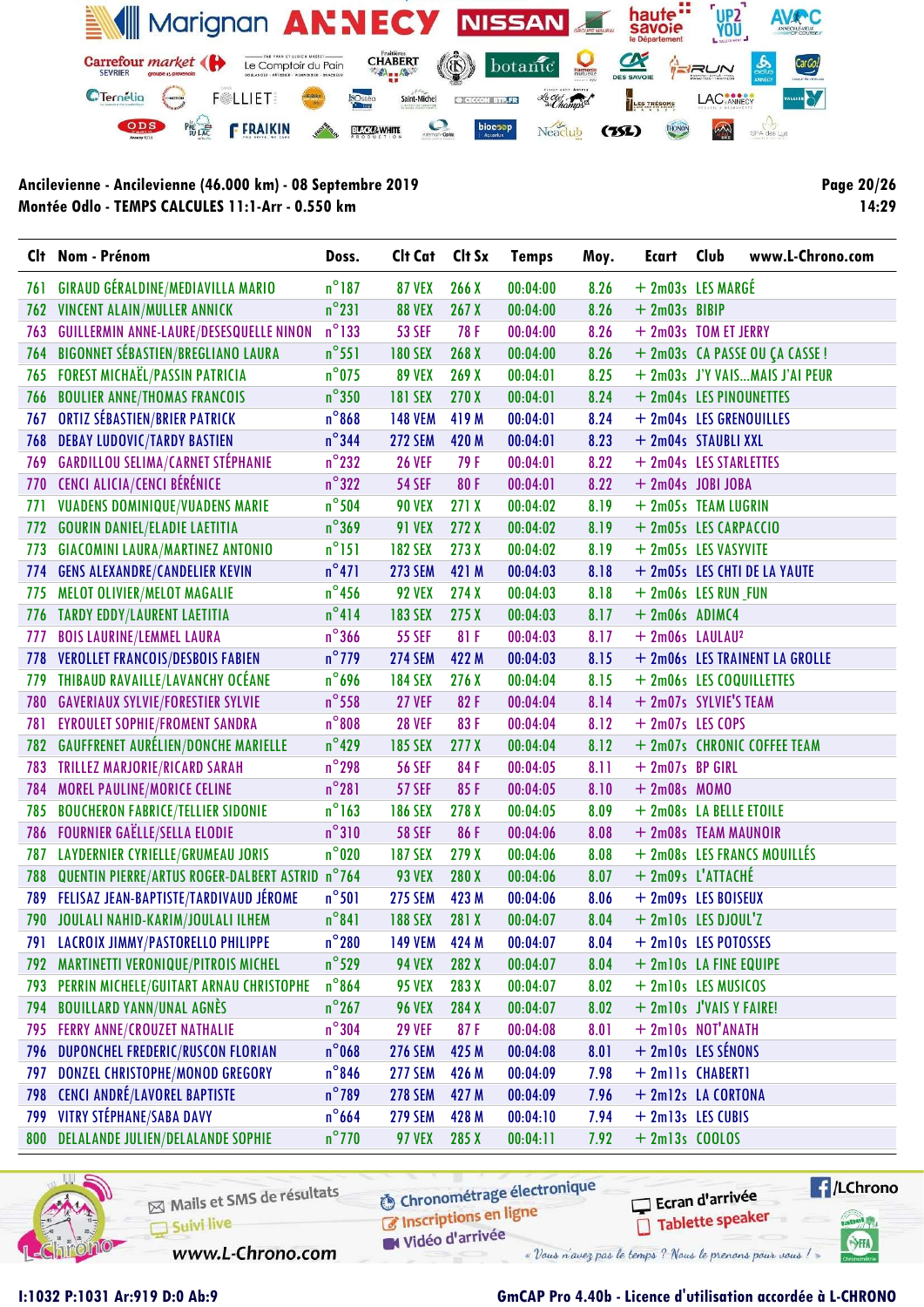

Page 21/26 14:29

|     | Clt Nom - Prénom                                 | Doss.           | Clt Cat        | Clt Sx | <b>Temps</b> | Moy. | Ecart                          | Club | www.L-Chrono.com                      |
|-----|--------------------------------------------------|-----------------|----------------|--------|--------------|------|--------------------------------|------|---------------------------------------|
| 801 | <b>GARDET VALÉRIE/GIRAUD MURIEL</b>              | $n^{\circ}$ 490 | <b>30 VEF</b>  | 88F    | 00:04:11     | 7.91 | $+ 2m14s$ LES COP'S            |      |                                       |
| 802 | <b>TOSTI JULIE/MEZIN BERANGERE</b>               | $n^{\circ}$ 992 | <b>59 SEF</b>  | 89F    | 00:04:11     | 7.91 | + 2m14s LES BIKETTES TEE       |      |                                       |
| 803 | FOUCHARD DJEBLI ANNICK/VALOUR STÉPHANIE          | $n^{\circ}402$  | <b>31 VEF</b>  | 90F    | 00:04:11     | 7.90 | $+ 2m14s$ MÈRE ET FILLE        |      |                                       |
| 804 | <b>BOURGEOIS NICOLAS/COULAUD FREDERIC</b>        | $n^{\circ}$ 977 | <b>150 VEM</b> | 429 M  | 00:04:11     | 7.90 | + 2m14s FRED ET NICO           |      |                                       |
| 805 | <b>TRANCHANT JPAUL/PIROLLET BRUNO</b>            | $n^{\circ}$ 933 | <b>151 VEM</b> | 430 M  | 00:04:12     | 7.89 | + 2m14s LES GIVRÉS             |      |                                       |
| 806 | PEROT FRANCIS/TULIK CHRISTOPHE                   | $n^{\circ}$ 746 | <b>152 VEM</b> | 431 M  | 00:04:12     | 7.88 | + 2m15s ELOISE 4 EVER          |      |                                       |
| 807 | <b>REILLY JOHANN/REILLY STEPHANIE</b>            | $n^{\circ}$ 535 | <b>98 VEX</b>  | 286 X  | 00:04:12     | 7.88 |                                |      | + 2m15s LES SEPTIMONTAINS             |
| 808 | D'HONNEUR ANDRÉ/SELLIER BRUNO                    | $n^{\circ}$ 072 | <b>153 VEM</b> | 432 M  | 00:04:12     | 7.87 |                                |      | + 2m15s PAPYS BOYS BAND               |
| 809 | <b>OUSTRY GUILLAUME/TRILLES MATTHIEU</b>         | $n^{\circ}$ 398 | <b>280 SEM</b> | 433 M  | 00:04:13     | 7.84 | $+ 2ml6s$ GUI-MAT              |      |                                       |
| 810 | <b>BUCINA VANESSA/ALIAS JULIE</b>                | $n^{\circ}$ 554 | <b>60 SEF</b>  | 91 F   | 00:04:13     | 7.83 | + 2m16s LES COUZS              |      |                                       |
| 811 | <b>HAMET LOUISE/LECLER ROMAIN</b>                | $n^{\circ}319$  | <b>189 SEX</b> | 287X   | 00:04:13     | 7.83 |                                |      | + 2m16s TRUST ME I AM PHYSIOTHERAPIST |
| 812 | <b>GRAD STÉPHANIE/PALADE ALINE</b>               | $n^{\circ}$ 043 | <b>32 VEF</b>  | 92F    | 00:04:13     | 7.83 | + 2m16s LES BUTINEUSES         |      |                                       |
|     | 813 VALLERIX ISABELLE/VALLERIX PIERRE            | $n^{\circ}$ 042 | <b>99 VEX</b>  | 288 X  | 00:04:14     | 7.82 | + 2m17s VALLERIX               |      |                                       |
|     | 814 DUMAS HENRIETTE/TURBET SÉBASTIEN             | $n^{\circ}886$  | <b>190 SEX</b> | 289 X  | 00:04:14     | 7.82 | + 2m17s LES TUTUTS!!           |      |                                       |
| 815 | <b>BERNARD LISA/ROSIER MARION</b>                | $n^{\circ}$ 924 | <b>61 SEF</b>  | 93F    | 00:04:15     | 7.79 |                                |      | + 2m18s LES INFIRMIÈRE EN BASKETS     |
| 816 | <b>GARRIGOS MARIE/DEVILLARD MARIE</b>            | n°984           | <b>62 SEF</b>  | 94 F   | 00:04:15     | 7.77 |                                |      | + 2m18s LES POULETTES FITNESS         |
| 817 | VUILLEMOT MARION/RAVEROT LAETITIA                | $n^{\circ}843$  | <b>63 SEF</b>  | 95F    | 00:04:15     | 7.77 | + 2m18s CREWSTIFLETTE          |      |                                       |
| 818 | <b>GRANGEON LAURE/PAGE CLOÉ</b>                  | $n^{\circ}$ 679 | <b>64 SEF</b>  | 96F    | 00:04:16     | 7.76 | $+ 2m18s$ BP2C                 |      |                                       |
| 819 | <b>HENRIOT LUCAS/BODIN LESLIE</b>                | $n^{\circ}$ 854 | <b>191 SEX</b> | 290X   | 00:04:17     | 7.73 | $+ 2m20s$ PULL-UP              |      |                                       |
| 820 | HOSPITAL NADIA/PIMBERT ANNE                      | $n^{\circ}$ 953 | <b>65 SEF</b>  | 97F    | 00:04:18     | 7.69 | + 2m21s SUPER POULETTES        |      |                                       |
| 821 | <b>FOND CHRISTOPHE/ROHR JOELLE</b>               | $n^{\circ}$ 716 | <b>154 VEM</b> | 434 M  | 00:04:18     | 7.69 | $+ 2m21s$ JOJO ET N1 SPECK     |      |                                       |
| 822 | <b>LAVAULT SABINE/TEYSSIER NATHALIE</b>          | $n^{\circ}$ 032 | <b>33 VEF</b>  | 98F    | 00:04:18     | 7.68 | $+ 2m21s$ BINOME <sub>12</sub> |      |                                       |
| 823 | <b>ELAIN LOIC/ELAIN CLAUDIE</b>                  | $n^{\circ}$ 458 | <b>100 VEX</b> | 291 X  | 00:04:18     | 7.68 | + 2m21s CALME                  |      |                                       |
| 824 | <b>BULOU ALISON/REAL ROMAIN</b>                  | $n^{\circ}$ 063 | <b>192 SEX</b> | 292 X  | 00:04:19     | 7.66 | + 2m22s LES CHARRETTES         |      |                                       |
| 825 | <b>FALCO TONY/GERARDIN JACQUET PATRICIA</b>      | $n^{\circ}$ 179 | <b>193 SEX</b> | 293 X  | 00:04:19     | 7.65 | + 2m22s MERE ET FILS           |      |                                       |
| 826 | <b>DEMARTA NICOLAS/GONNET PIERRICK</b>           | $n^{\circ}833$  | <b>155 VEM</b> | 435 M  | 00:04:19     | 7.65 |                                |      | + 2m22s LE PICNIC DES BEAUFS          |
| 827 | <b>VELLETAZ JORDAN/VIALLET JEHANE</b>            | $n^{\circ}$ 544 | <b>194 SEX</b> | 294 X  | 00:04:20     | 7.64 |                                |      | + 2m22s KENYANS SAVOYARDS             |
| 828 | JACQUIN ALEXANDRE/ALAGAPIN MICKAEL               | $n^{\circ}$ 707 | <b>281 SEM</b> | 436 M  | 00:04:20     | 7.63 | $+ 2m23s$ JULOU                |      |                                       |
| 829 | MENETRIEUX FLORIAN/BARBOSA KEVIN                 | $n^{\circ}$ 395 | <b>282 SEM</b> | 437 M  | 00:04:20     | 7.62 | $+ 2m23s$ FLOCAT               |      |                                       |
| 830 | <b>FRANCOU MATHIAS/CHANAL CAROLE</b>             | $n^{\circ}$ 024 | <b>195 SEX</b> | 295 X  | 00:04:20     | 7.62 |                                |      | + 2m23s LES PÉTALES DOUSS             |
| 831 | <b>HAENEL PATRICK/HAENEL BRIGITTE</b>            | $n^{\circ}830$  | 101 VEX 296 X  |        | 00:04:21     |      | $7.61 + 2m23s$ LES N'L         |      |                                       |
| 832 | PEREZ MÉLANIE/VRHOVAC MARIJANA                   | $n^{\circ}$ 967 | <b>66 SEF</b>  | 99 F   | 00:04:21     | 7.61 | + 2m23s GIN TONIC              |      |                                       |
| 833 | <b>TRAN DUY/BOTHIER CHRISTOPHE</b>               | $n^{\circ}$ 907 | <b>156 VEM</b> | 438 M  | 00:04:21     | 7.61 | $+ 2m23s$ RUN 69               |      |                                       |
| 834 | ROUQUETTE LAURENT/ROUQUETTE SYLVIE               | $n^{\circ}$ 732 | <b>102 VEX</b> | 297 X  | 00:04:21     | 7.61 |                                |      | + 2m24s POUSSE TÉ D'LÀ QUE J'MI METTE |
| 835 | JEANBLANC GABRIELLE/TALLEC GWENDOLINE            | $n^{\circ}$ 725 | <b>67 SEF</b>  | 100F   | 00:04:21     | 7.61 |                                |      | + 2m24s WONDER RIDEUSES               |
| 836 | <b>CAILLET VINCENT/SPORTIELLO JULIETTE</b>       | $n^{\circ}$ 046 | <b>196 SEX</b> | 298 X  | 00:04:21     | 7.60 | + 2m24s OKTOBERFESTER          |      |                                       |
| 837 | <b>BELLEVILLE GEORGES/FRANCISOD ERIC</b>         | $n^{\circ}472$  | <b>157 VEM</b> | 439 M  | 00:04:21     | 7.59 | + 2m24s LES GAIS LURONS        |      |                                       |
| 838 | <b>GOSSART ISABELLE/BOISSEAUX ERIC</b>           | $n^{\circ}$ 130 | <b>103 VEX</b> | 299X   | 00:04:22     | 7.58 |                                |      | + 2m25s PROBIWIAME TEAM               |
| 839 | DE GUILLEBON RAPHAEL/DE GUILLEBON ISABELLE n°306 |                 | <b>104 VEX</b> | 300X   | 00:04:22     | 7.57 | + 2m25s LES DÉGLINGOS          |      |                                       |
|     | 840 GHEZZI LUDOVIC/GHEZZI DAMIEN                 | $n^{\circ}891$  | <b>283 SEM</b> | 440 M  | 00:04:22     | 7.57 |                                |      | + 2m25s LA CRAZY COUZZ' TEAM          |



Mails et SMS de résultats Suivi live

**6** Chronométrage électronique

 $\sqrt{1}$ /LChrono Ecran d'arrivée Tablette speaker

tabel<sub>()</sub>

SHA

W Vidéo d'arrivée

C Inscriptions en ligne

www.L-Chrono.com

### I:1032 P:1031 Ar:919 D:0 Ab:9 GmCAP Pro 4.40b - Licence d'utilisation accordée à L-CHRONO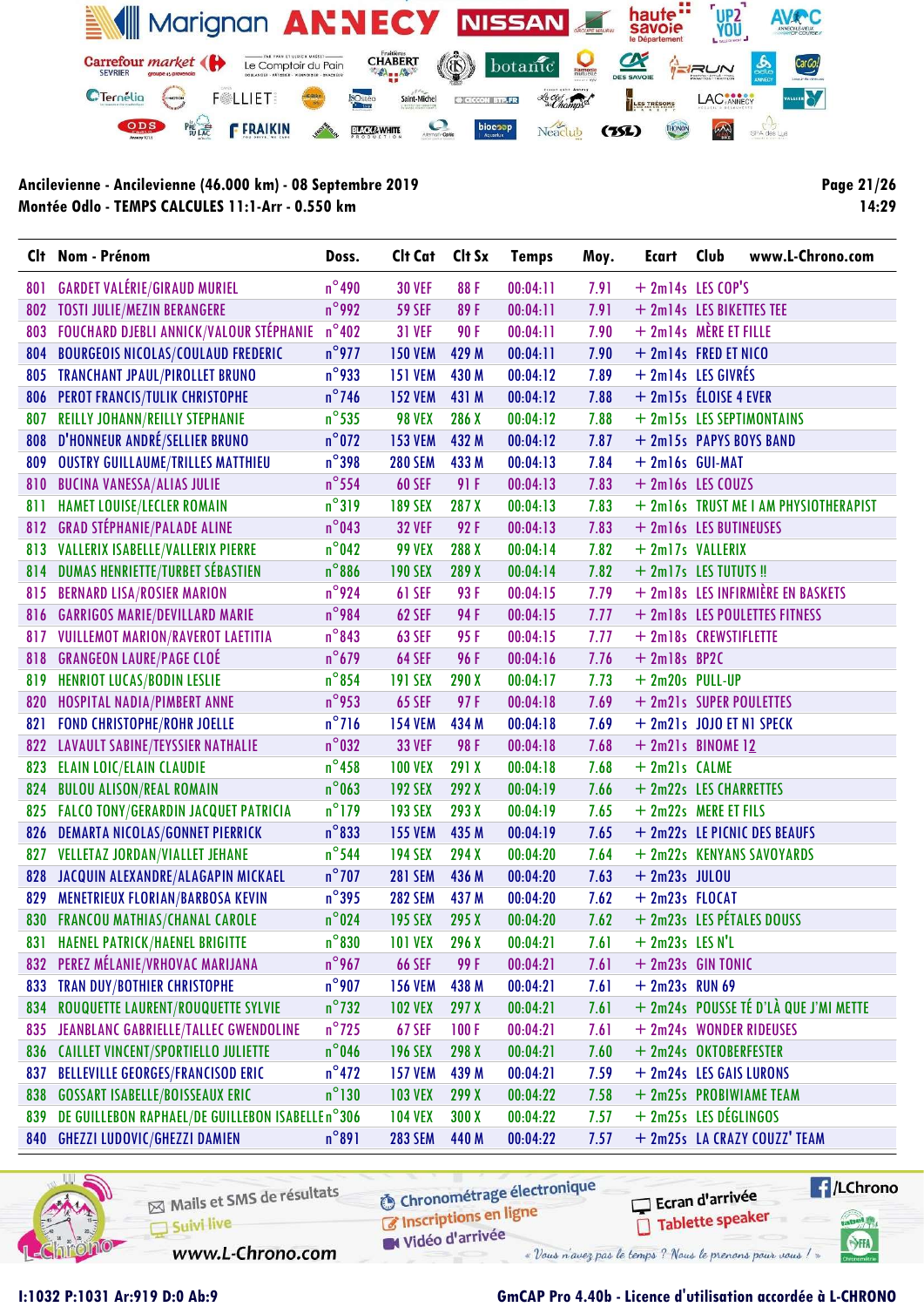

Page 22/26 14:29

|     | Clt Nom - Prénom                                    | Doss.            | Clt Cat        | Clt Sx | <b>Temps</b> | Moy. | <b>Ecart</b>             | Club | www.L-Chrono.com                    |
|-----|-----------------------------------------------------|------------------|----------------|--------|--------------|------|--------------------------|------|-------------------------------------|
| 841 | <b>BLANC LAETITIA/LEROUX ANNE</b>                   | $n^{\circ}$ 278  | <b>34 VEF</b>  | 101F   | 00:04:22     | 7.57 | + 2m25s STARSKY ET HUTCH |      |                                     |
| 842 | <b>MADDIO ISABELLE/NDOYE AXEL</b>                   | $n^{\circ}$ 1040 | <b>197 SEX</b> | 301X   | 00:04:22     | 7.56 | + 2m25s TEAM POP PLAGE   |      |                                     |
| 843 | MALTAVERNE LAURENCE/POUGET PATRICK                  | $n^{\circ}$ 236  | <b>105 VEX</b> | 302 X  | 00:04:23     | 7.56 | + 2m25s LES TRICOOL      |      |                                     |
| 844 | RENAUX JESSICA/JAEGGI MAUD                          | $n^{\circ}612$   | <b>68 SEF</b>  | 102F   | 00:04:23     | 7.54 | + 2m26s ROULE MA POULE   |      |                                     |
| 845 | <b>PRADEL SYLVIE/MAILLET GUY</b>                    | $n^{\circ}$ 454  | <b>106 VEX</b> | 303 X  | 00:04:23     | 7.54 | + 2m26s LES GUEULATIS    |      |                                     |
| 846 | <b>MANGEL CHARLENE/MARTIN SOPHIE</b>                | $n^{\circ}$ 354  | <b>69 SEF</b>  | 103F   | 00:04:24     | 7.52 |                          |      | + 2m27s LES MISS RETARDATAIRES      |
| 847 | ANDRE JULIANE/DUCRET ANDRÉANE                       | $n^{\circ}$ 160  | <b>70 SEF</b>  | 104F   | 00:04:24     | 7.52 | + 2m27s SISTER DUCK      |      |                                     |
| 848 | PONCHON COLOMB CAROLE/CHIPIER YOLANDE               | $n^{\circ}814$   | <b>71 SEF</b>  | 105F   | 00:04:24     | 7.50 | + 2m27s LES YOCHICAPOS   |      |                                     |
| 849 | PETITOT CHRISTOPHE/VINSSON JEAN CYRILLE             | $n^{\circ}441$   | <b>158 VEM</b> | 441 M  | 00:04:25     | 7.49 | + 2m28s LES SAUGEAIS     |      |                                     |
| 850 | RICHER JEROME/CROZET YANNICK                        | $n^{\circ}$ 847  | <b>159 VEM</b> | 442 M  | 00:04:25     | 7.47 |                          |      | + 2m28s VANILLE-FRAISE TEAM 1       |
| 851 | HANNEQUIN VIRGINIE/MAURICE AUDREY                   | $n^{\circ}$ 528  | <b>72 SEF</b>  | 106F   | 00:04:26     | 7.46 | + 2m29s LES INSÉPARABLES |      |                                     |
|     | 852 ERTZBISCHOFF SEBASTIEN/ERTZBISCHOFF SANDR/n°613 |                  | <b>198 SEX</b> | 304 X  | 00:04:27     | 7.42 | + 2m30s LES BRETZEL'S    |      |                                     |
|     | 853 LAUGIER EMILIE/JANNOU VANESSA                   | $n^{\circ}$ 067  | <b>35 VEF</b>  | 107F   | 00:04:29     | 7.38 | + 2m32s LES POUPETTES    |      |                                     |
| 854 | <b>FORT JEROME/UGHETTO MONFRIN ELODIE</b>           | $n^{\circ}$ 659  | <b>199 SEX</b> | 305X   | 00:04:29     | 7.37 | $+ 2m32s$ CHOU           |      |                                     |
| 855 | ALDA MICHÈLE/DEMARS ISABELLE                        | $n^{\circ}010$   | <b>36 VEF</b>  | 108F   | 00:04:30     | 7.36 | + 2m32s MIMOSA           |      |                                     |
| 856 | PINÇON ALEXIS/ADELINE PINCON                        | $n^{\circ}$ 222  | <b>107 VEX</b> | 306 X  | 00:04:30     | 7.34 | + 2m33s LES PINPINS      |      |                                     |
| 857 | <b>DINH JULIE/MACHU TIFANNY</b>                     | $n^{\circ}$ 435  | <b>73 SEF</b>  | 109F   | 00:04:31     | 7.32 |                          |      | + 2m34s LA TEAM PICON FRITES        |
| 858 | <b>GUERIN SEBASTIEN/GUERIN BÉNÉDICTE</b>            | $n^{\circ}$ 546  | <b>200 SEX</b> | 307 X  | 00:04:32     | 7.30 | + 2m35s LESZAMOUREUX     |      |                                     |
| 859 | <b>CROSNIER MARIE-AGNES/LAGARDE OLIVIER</b>         | $n^{\circ}408$   | <b>108 VEX</b> | 308 X  | 00:04:33     | 7.27 |                          |      | + 2m36s CHATON ET SA CHATOUNETTE    |
| 860 | <b>PLAIT JULIEN/CASSE ELISE</b>                     | $n^{\circ}$ 475  | <b>201 SEX</b> | 309 X  | 00:04:33     | 7.27 | + 2m36s LES COINCOINS    |      |                                     |
| 861 | <b>CROTTET GILLES/CROTTET-FALCOT RÉMI</b>           | $n^{\circ}883$   | <b>284 SEM</b> | 443 M  | 00:04:33     | 7.26 | $+ 2m36s$ GUIGNOL        |      |                                     |
| 862 | <b>BULTEL MAEVA/CLOT LUDIVINE</b>                   | $n^{\circ}$ 250  | <b>74 SEF</b>  | 110F   | 00:04:33     | 7.25 | + 2m36s LES GLOB' NANAS  |      |                                     |
| 863 | <b>GHILAIN ELODIE/POLLMANN HILL NATHALIE</b>        | $n^{\circ}$ 153  | <b>75 SEF</b>  | IIIF   | 00:04:34     | 7.24 | + 2m37s LES GUMPETTES    |      |                                     |
| 864 | <b>PLISSONNIER PIERRE/EISINGER CHARLOTTE</b>        | $n^{\circ}$ 275  | <b>202 SEX</b> | 310X   | 00:04:36     | 7.19 | + 2m39s TURTLEIANARD     |      |                                     |
| 865 | RICHARD FRÉDÉRIC/HONORAT JEAN-CHRISTOPHE n°777      |                  | <b>160 VEM</b> | 444 M  | 00:04:37     | 7.17 | $+ 2m40s$ INOVA          |      |                                     |
| 866 | <b>BABEL CHLOÉ/LEMETEIL EUGÉNIE</b>                 | $n^{\circ}$ 926  | <b>76 SEF</b>  | 112F   | 00:04:37     | 7.15 | + 2m40s LEROY MERLIN     |      |                                     |
| 867 | <b>DESPRES MICKAEL/BENOISTON CECILE</b>             | $n^{\circ}$ 750  | <b>109 VEX</b> | 311X   | 00:04:38     | 7.13 | + 2m41s LES STAFETTES    |      |                                     |
| 868 | <b>GUERIN CEDRINE/MAISON MARIE-PIERRE</b>           | $n^{\circ}$ 1038 | <b>37 VEF</b>  | 113F   | 00:04:38     | 7.13 | + 2m41s CHABERT9         |      |                                     |
| 869 | TERRIER JEAN-FRANÇOIS/MANCHERON MARIE-PIE n°234     |                  | <b>203 SEX</b> | 312X   | 00:04:39     | 7.12 |                          |      | + 2m41s ÇA MASSE OU ÇA CASSE        |
|     | 870 MIGUET CÉLINE/CLAVELIN ELÉONORE                 | $n^{\circ}$ 272  | <b>77 SEF</b>  | 114F   | 00:04:39     | 7.11 |                          |      | + 2m42s LES CORNEMUSES À BICYCLETTE |
|     | 871 BROYER ERIC/DA SILVA JOAO                       | $n^{\circ}307$   | <b>161 VEM</b> | 445 M  | 00:04:40     | 7.09 |                          |      | + 2m43s CORCY ENDURANCE             |
|     | 872 COGLIATI ENRICO/COGLIATI MARIE LYNE             | $n^{\circ}601$   | <b>204 SEX</b> | 313X   | 00:04:41     | 7.07 | $+ 2m43s$ MARICO         |      |                                     |
|     | 873 CAGNE JEAN PHILIPPE/VIGNE MICHEL                | $n^{\circ}$ 909  | <b>162 VEM</b> | 446 M  | 00:04:41     | 7.06 |                          |      | + 2m44s L'EQUIPE DU CŒUR 1          |
| 874 | <b>GOBAUT SYLVAIN/GOBAUT CINDY</b>                  | $n^{\circ}$ 650  | <b>205 SEX</b> | 314X   | 00:04:41     | 7.05 | + 2m44s LES GO'BEAUX     |      |                                     |
| 875 | <b>MARGERIT AURORE/DIEU VIRGINIE</b>                | $n^{\circ}$ 552  | <b>78 SEF</b>  | 115F   | 00:04:42     | 7.04 | + 2m45s FISH AND CHIPS   |      |                                     |
| 876 | <b>BUHOT VIRGINIE/VIVALDO ISABELLE</b>              | $n^{\circ}$ 050  | <b>79 SEF</b>  | 116F   | 00:04:43     | 7.00 | + 2m46s LES FURIES       |      |                                     |
| 877 | PELLEN CAMILLE/SCHMIDT NICOLAS                      | $n^{\circ}$ 1039 | <b>206 SEX</b> | 315X   | 00:04:44     | 6.99 |                          |      | $+ 2m46s$ 42KM195 - SPODE           |
| 878 | PERRODIN JULIEN/GUILLAUMAUD CLEMENCE                | $n^{\circ}$ 974  | <b>207 SEX</b> | 316X   | 00:04:45     | 6.97 | + 2m48s MONTANA          |      |                                     |
| 879 | RIVIERE NICOLAS/BARBA PERRINE                       | $n^{\circ}836$   | <b>208 SEX</b> | 317X   | 00:04:47     | 6.92 | + 2m50s LES BOUCHERS!    |      |                                     |
| 880 | NADAL JEROME/LEBERVET VINCENT                       | $n^{\circ}$ 663  | <b>163 VEM</b> | 447 M  | 00:04:49     | 6.87 |                          |      | + 2m51s LES BOUFFEURS DE BITUME     |



Mails et SMS de résultats Suivi live

www.L-Chrono.com

**6** Chronométrage électronique C Inscriptions en ligne W Vidéo d'arrivée

Ecran d'arrivée Tablette speaker

« Vous n'avez pas le temps ? Nous le prenons pour vous !

 $\sqrt{1}$ /LChrono tabel<sub>()</sub>

SHA

### I:1032 P:1031 Ar:919 D:0 Ab:9 GmCAP Pro 4.40b - Licence d'utilisation accordée à L-CHRONO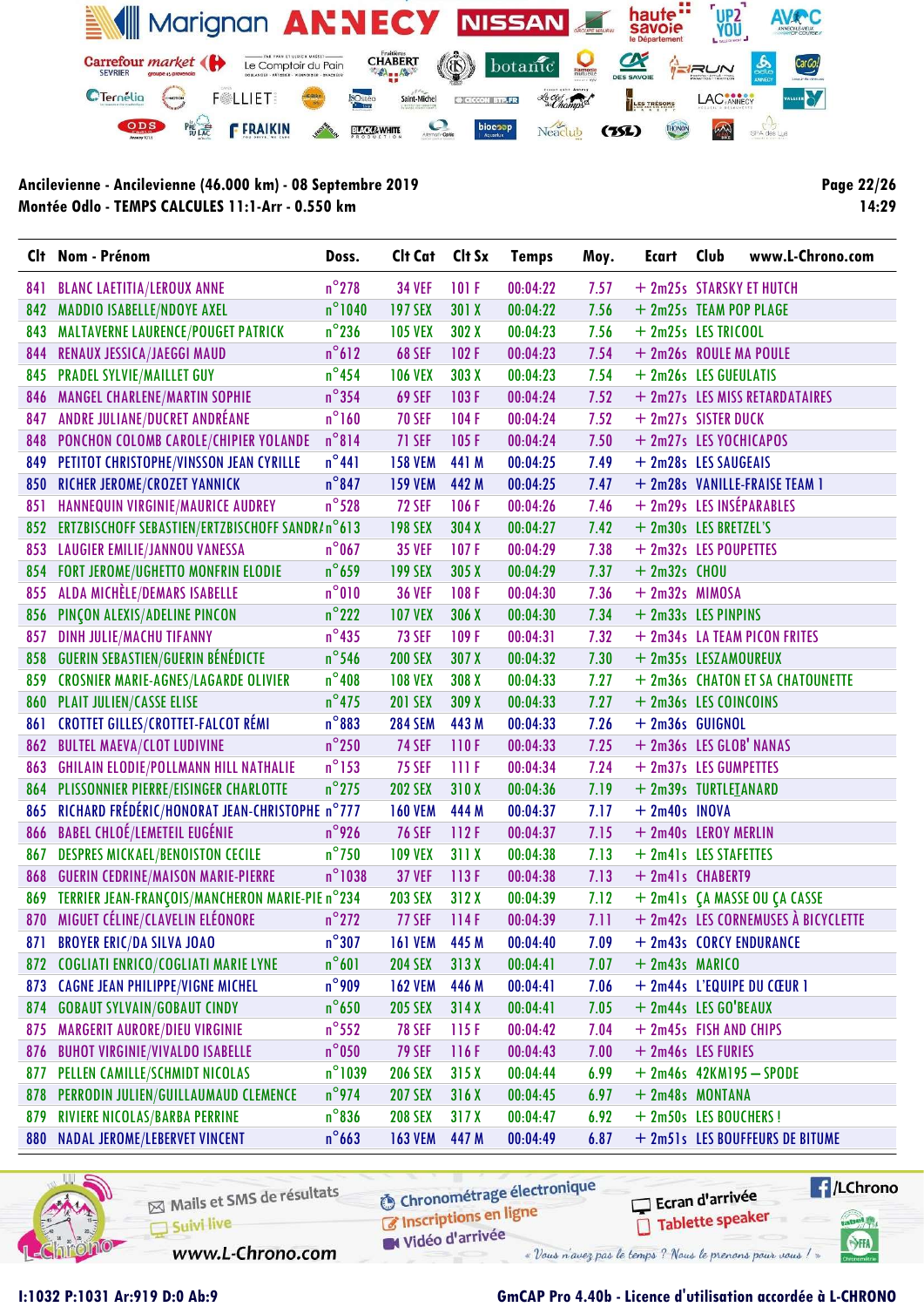

Page 23/26 14:29

|     | Clt Nom - Prénom                                | Doss.           | Cit Cat Cit Sx |              | <b>Temps</b> | Moy. | Ecart Club              | www.L-Chrono.com                  |
|-----|-------------------------------------------------|-----------------|----------------|--------------|--------------|------|-------------------------|-----------------------------------|
| 881 | <b>BAUDET GILLES/PHILIPPIN STEPHANIE</b>        | $n^{\circ}$ 767 | <b>110 VEX</b> | 318X         | 00:04:51     | 6.81 | + 2m54s CHABERT5        |                                   |
| 882 | <b>LABRANQUE LAURENCE/CHARRIER SANDRINE</b>     | $n^{\circ}$ 555 | <b>80 SEF</b>  | 117F         | 00:04:52     | 6.79 |                         | + 2m55s CREWSTACH FLOWER          |
| 883 | <b>PRUNAC JEREMY/FAVIER NICOLAS</b>             | $n^{\circ}608$  | <b>285 SEM</b> | 448 M        | 00:04:53     | 6.78 |                         | + 2m55s PROBIWIAME TEAM           |
| 884 | <b>ODEYER NELLY/MONRO SALLY</b>                 | $n^{\circ}$ 823 | <b>38 VEF</b>  | 118F         | 00:04:53     | 6.77 | + 2m56s TEAM ENDURANCE  |                                   |
| 885 | <b>GUIVIER LAURENT/GUIVIER ALEXANDRA</b>        | $n^{\circ}$ 845 | <b>209 SEX</b> | 319X         | 00:04:53     | 6.77 | + 2m56s LES GUIVZ       |                                   |
| 886 | <b>BURG LAETITIA/MULLER KARINE</b>              | $n^{\circ}$ 893 | <b>81 SEF</b>  | 119F         | 00:04:54     | 6.75 | $+ 2m57s$ UP2YOU        |                                   |
| 887 | DASSONNEVILLE THIERRY/DASSONNEVILLE SOPHIIn°422 |                 | <b>111 VEX</b> | 320 X        | 00:04:54     | 6.74 |                         | + 2m57s J'RAMÈNE MA FRAISE        |
| 888 | DECKER LAETITIA/OSTRE CLÉMENCE                  | $n^{\circ}$ 077 | <b>82 SEF</b>  | 120F         | 00:04:56     | 6.71 | + 2m58s LES 100NON      |                                   |
| 889 | <b>BERTHET ASTRID/GUIGNIER CHARLES</b>          | $n^{\circ}$ 667 | <b>210 SEX</b> | 321 X        | 00:04:57     | 6.68 |                         | + 3m00s POUPOUNE ET CARLOS        |
| 890 | <b>BLANDIN AMELIE/ACKER CELINE</b>              | $n^{\circ}470$  | <b>83 SEF</b>  | 121F         | 00:04:57     | 6.67 | + 3m00s LES BRAS CASSÉS |                                   |
| 891 | PELLET LAURA/PELLET OLIVIER                     | $n^{\circ}$ 146 | <b>211 SEX</b> | 322 X        | 00:04:57     | 6.67 |                         | + 3m00s HULK_CAPTAIN MARVEL       |
| 892 | <b>GRISNAUX JEAN-CLAUDE/BORNER AURELIE</b>      | $n^{\circ}$ 238 | <b>212 SEX</b> | 323 X        | 00:04:58     | 6.67 | + 3m00s LES FADAS       |                                   |
| 893 | <b>SCHERRER VANESSA/COMBAZ PHILIPPE</b>         | $n^{\circ}$ 292 | <b>112 VEX</b> | 324 X        | 00:04:59     | 6.62 | + 3m02s SHAKALOVE       |                                   |
|     | 894 MENARD AMANDINE/MENARD THIERRY              | $n^{\circ}$ 467 | <b>213 SEX</b> | 325X         | 00:05:00     | 6.62 | $+3m03s$ TIC ET TAC     |                                   |
|     | 895 TEILLARD BÉRANGÈRE/CLEPOINT JULIETTE        | $n^{\circ}$ 149 | <b>84 SEF</b>  | 122F         | 00:05:00     | 6.61 | $+3m03s$ BEEJ'S         |                                   |
|     | 896 LE GUEN STEPHANE/LE GUEN BRIGITTE           | $n^{\circ}$ 005 | <b>113 VEX</b> | 326 X        | 00:05:01     | 6.59 |                         | + 3m04s TOGETHER WE STRONG        |
| 897 | <b>RAYMOND ESTELLE/FERRER ELODIE</b>            | $n^{\circ}$ 656 | <b>85 SEF</b>  | 123F         | 00:05:01     | 6.58 | + 3m04s LES ELLES D'OR  |                                   |
| 898 | <b>VIDOT ELPHEGE/URBAN THIERRY</b>              | $n^{\circ}004$  | <b>286 SEM</b> | 449 M        | 00:05:06     | 6.47 | + 3m09s LES RONDOUDOUS  |                                   |
| 899 | POTIN CHRISTOPHE/HAMACHE SORAYA                 | $n^{\circ}$ 644 | <b>114 VEX</b> | 327 X        | 00:05:08     | 6.43 | + 3mlls LES PLONGEURS   |                                   |
| 900 | <b>FOBER JULIEN/OSTRE LISA</b>                  | $n^{\circ}116$  | <b>214 SEX</b> | 328 X        | 00:05:14     | 6.32 | + 3m16s LOS BIQUETOS    |                                   |
| 901 | DOMANSKI GEOFFREY/DOMANSKI LOIC                 | $n^{\circ}086$  | <b>287 SEM</b> | 450 M        | 00:05:18     | 6.24 | + 3m21s LES FRANGINS    |                                   |
| 902 | <b>BROCHARD NICOLAS/TOUSSAINT THIERRY</b>       | $n^{\circ}813$  | <b>164 VEM</b> | 451 M        | 00:05:21     | 6.17 | + 3m24s LES KILLER      |                                   |
| 903 | LE MOULEC LOÏC/TAUPIN EMILIE                    | $n^{\circ}$ 090 | <b>215 SEX</b> | 329 X        | 00:05:22     | 6.16 |                         | + 3m25s MIMI AND LOLO JOSVIENS    |
| 904 | <b>BILLAUD DELPHINE/CELLIER MARION</b>          | $n^{\circ}604$  | <b>86 SEF</b>  | 124F         | 00:05:22     | 6.16 |                         | + 3m25s WARRIORS SISTERS          |
| 905 | DITTSCHEID CHRISTELLE/MERCIER VALÉRIE           | $n^{\circ}201$  | <b>39 VEF</b>  | 125F         | 00:05:23     | 6.14 | + 3m26s AVENTURE 2      |                                   |
| 906 | RUOTOLO ALEXANDRE/RUOTOLO NATHALIE              | $n^{\circ}$ 666 | <b>115 VEX</b> | 330 X        | 00:05:27     | 6.06 | $+3m30s$ MR $MS$        |                                   |
| 907 | <b>MEYNET HUGUES/CHRISTIN OLIVIER</b>           | $n^{\circ}$ 825 | <b>165 VEM</b> | 452 M        | 00:05:30     | 6.00 | + 3m33s THE FINISHERS   |                                   |
| 908 | <b>SALENTINY JENNIFER/TACHON JULIE</b>          | $n^{\circ}$ 755 | <b>87 SEF</b>  | 126F         | 00:05:34     | 5.93 |                         | + 3m37s LES CREWSTACH DE LA NIGHT |
| 909 | <b>DUBOIS LAURIANNE/DUBOIS THOMAS</b>           | $n^{\circ}616$  | <b>216 SEX</b> | 331 X        | 00:05:34     | 5.93 | + 3m37s TEAM VML        |                                   |
| 910 | <b>BERTRAND CHARLES/ABRIEU CLARYSSE</b>         | $n^{\circ}$ 297 | <b>217 SEX</b> | 332 X        | 00:05:36     | 5.91 | $+3m39s$ FOXY-ROXY      |                                   |
|     | 911 SAPPEY MARIE/BEAGLEY CLEO                   | $n^{\circ}$ 844 | <b>88 SEF</b>  | 127F         | 00:05:37     | 5.89 |                         | + 3m39s LA GAGNE C'EST SO 2010    |
| 912 | ROGIER PHILIPPE/ROGIER CLEMENCE                 | $n^{\circ}$ 374 | <b>218 SEX</b> | 333 X        | 00:05:38     | 5.86 | $+3m41s$ ALIAS          |                                   |
| 913 | <b>TOMLIK JOHAN/JOURNET HELENE</b>              | $n^{\circ}474$  | <b>219 SEX</b> | 334 X        | 00:05:46     | 5.73 |                         | + 3m49s LA FRANGINE ET LE FRANGIN |
| 914 | <b>BOTTIN FABIEN/BOTTIN ELODIE</b>              | $n^{\circ}385$  | <b>220 SEX</b> | 335 X        | 00:06:30     | 5.09 | + 4m32s LES BOTALONS    |                                   |
| 915 | HONYIGLO GILLES/BLAZER TANGUY                   | $n^{\circ}$ 665 | <b>288 SEM</b> | 453 M        | 00:06:30     | 5.08 | + 4m33s LA BLAZONYIGLO  |                                   |
| 916 | PAILLARD LAURENT/PILLOUD NATHALIE               | $n^{\circ}$ 254 | <b>116 VEX</b> | 336 X        | 00:06:51     | 4.83 | $+4m54s$ ADIMC5         |                                   |
| 917 | <b>BADEL AURÉLIE/LEBRUN CORENTIN</b>            | $n^{\circ}$ 393 | <b>221 SEX</b> | 337 X        | 00:06:52     | 4.81 | $+4m55s$ ADIMC6         |                                   |
| 918 | <b>LIONNET LUCAS/BRICE RAVOIRE</b>              | $n^{\circ}513$  | <b>289 SEM</b> | 454 M        | 00:07:20     | 4.51 |                         | + 5m23s LES PERROQUETS SAUVAGES   |
| 919 | <b>GENNUSO ELEONORE/GUILLAUMOT MELISSA</b>      | $n^{\circ}$ 965 | <b>89 SEF</b>  | 128F         | 00:07:43     | 4.28 |                         | + 5m46s LA BOURBOULE CREW         |
| ÷   | <b>ALLAIS GUILLAUME/ALLAIS DELPHINE</b>         | $n^{\circ}421$  | <b>VEX</b>     | $\mathbf{X}$ |              |      |                         | LA FAMILLE TCHOUPI                |



Mails et SMS de résultats Suivi live

**6** Chronométrage électronique

www.L-Chrono.com

C Inscriptions en ligne W Vidéo d'arrivée

« Vous n'avez pas le temps ? Nous le prenons pour vous !

Ecran d'arrivée

Tablette speaker

 $\sqrt{1}$ /LChrono

tabel<sub>()</sub>

SHA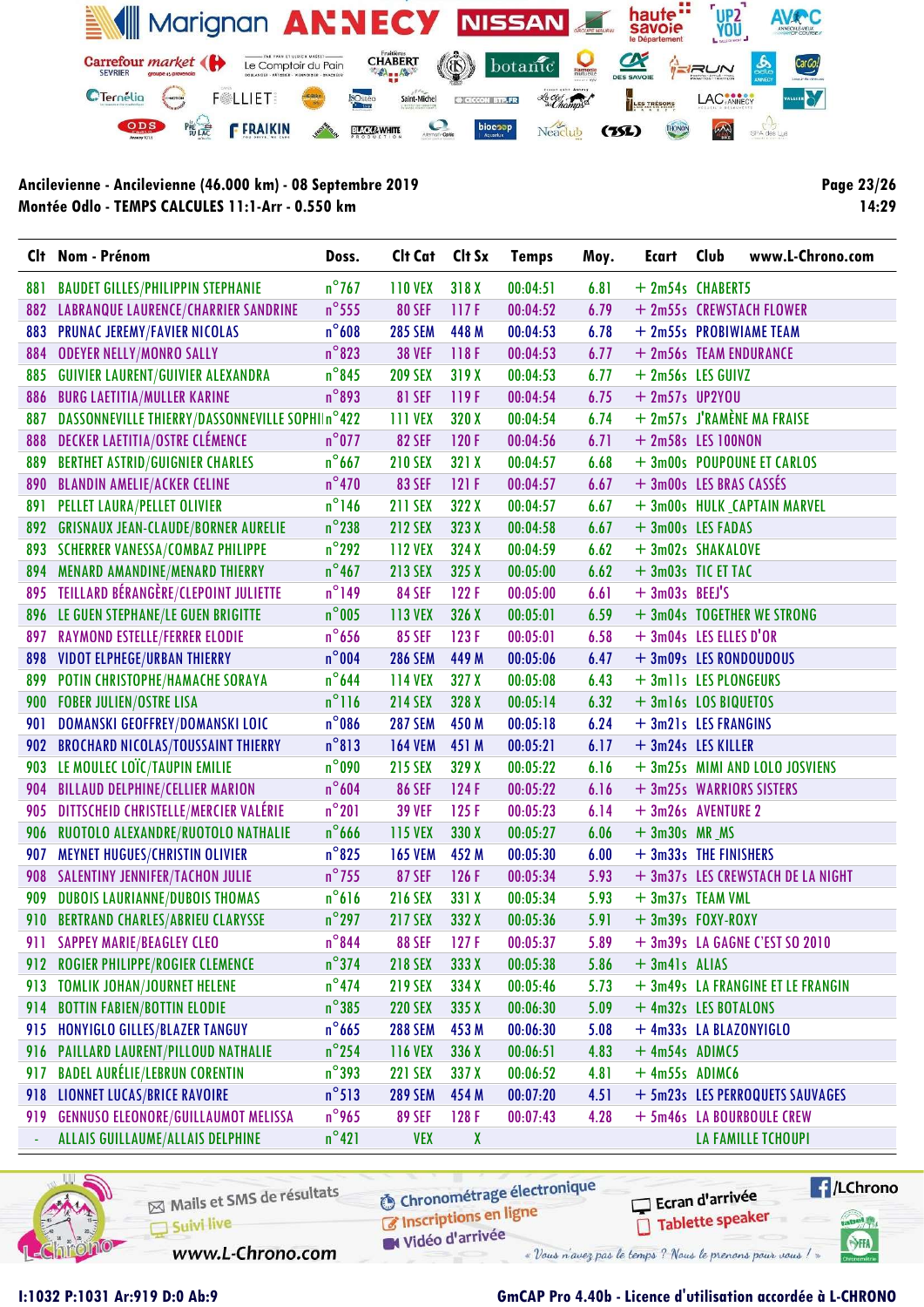

Page 24/26 14:29

|                          | Clt Nom - Prénom                             | Doss.            | Clt Cat Clt Sx |              | <b>Temps</b> | Moy. | <b>Ecart</b> | Club                 | www.L-Chrono.com                |
|--------------------------|----------------------------------------------|------------------|----------------|--------------|--------------|------|--------------|----------------------|---------------------------------|
|                          | ANDRE LUCIE/LECOT PACÔME                     | $n^{\circ}$ 956  | <b>SEX</b>     | X            |              |      |              | <b>JUST MARRIED</b>  |                                 |
|                          | <b>BAILLY ROMAIN/DUCORPS NICOLAS</b>         | $n^{\circ}$ 095  | <b>SEM</b>     | M            |              |      |              | DUC ET LE LION       |                                 |
|                          | <b>BALLERY BENOÎT/TERBOIS PHILIPPE</b>       | $n^{\circ}$ 686  | <b>VEM</b>     | M            |              |      |              | LES ARRACHÉS         |                                 |
|                          | <b>BARBIER SANDRINE/CARLADOUS MICHELE</b>    | $n^{\circ}$ 626  | <b>VEF</b>     | F            |              |      |              |                      | <b>LES BARBIDOUS</b>            |
|                          | <b>BARRAL AUDREY/GEX VERONIQUE</b>           | $n^{\circ}$ 660  | <b>VEF</b>     | F            |              |      |              |                      | <b>WONDERWOMAN</b>              |
|                          | <b>BASSO FRANCK/BOUCHET LOANN</b>            | $n^{\circ}$ 455  | <b>SEM</b>     | M            |              |      |              | <b>BOUCHBASS'</b>    |                                 |
|                          | <b>BASTIAN OLIVIER/LOCHU MARYLINE</b>        | $n^{\circ}$ 142  | <b>VEX</b>     | X            |              |      |              | JALL                 |                                 |
|                          | <b>BATTAIL MAGALI/BATTAIL SYLVAIN</b>        | $n^{\circ}$ 264  | <b>SEX</b>     | X            |              |      |              | <b>MAGSYL</b>        |                                 |
|                          | <b>BAZARD PAUL/FREBY CLAIRE</b>              | $n^{\circ}$ 870  | <b>VEX</b>     | X            |              |      |              | <b>NOUNOURS</b>      |                                 |
|                          | <b>BENEDETTI HAGUET KARINE/HAGUET PIERRE</b> | $n^{\circ}$ 556  | <b>SEX</b>     | X            |              |      |              |                      | <b>CHOUCHOU ET LOULOU</b>       |
|                          | <b>BERARD GUILLAUME/FEREZ EMILIE</b>         | $n^{\circ}$ 164  | <b>SEX</b>     | X            |              |      |              | <b>LES MIXTES</b>    |                                 |
|                          | <b>BERTHET VINCENT/BERTHET MARJOLAINE</b>    | $n^{\circ}$ 340  | <b>VEX</b>     | X            |              |      |              | <b>MAVITOLISE</b>    |                                 |
|                          | <b>BICH YVAN/BICH SIMON</b>                  | $n^{\circ}$ 329  | <b>SEM</b>     | M            |              |      |              | <b>LES BICH</b>      |                                 |
|                          | <b>BLOT STEPHANE/TARTARE GREGORY</b>         | $n^{\circ}$ 464  | <b>SEM</b>     | M            |              |      |              | <b>LES ZOUZES</b>    |                                 |
|                          | <b>BOUVRET BENOÎT/LONCHAMPT ANNE</b>         | $n^{\circ}$ 132  | <b>VEX</b>     | X            |              |      |              | <b>BB TEAM</b>       |                                 |
|                          | <b>BRAS JÉRÉMY/POURQUERY CÉDRIC</b>          | $n^{\circ}$ 492  | <b>SEM</b>     | M            |              |      |              |                      | <b>TEAM MERGUEZ 1</b>           |
|                          | <b>BRAUN PASCAL/BONIFACJ JEAN-CHARLES</b>    | $n^{\circ}$ 940  | <b>SEM</b>     | M            |              |      |              |                      |                                 |
|                          | <b>BRUYERE ERIC/DEHEUNYNCK REMI</b>          | $n^{\circ}$ 763  | <b>SEM</b>     | M            |              |      |              | <b>LES VERTS</b>     |                                 |
|                          | <b>BUTTEN STACEY/BRULLON MICKAEL</b>         | $n^{\circ}$ 082  | <b>SEX</b>     | X            |              |      |              | <b>SM</b>            |                                 |
|                          | <b>CARA ELODIE/MEZIANE IMAN</b>              | $n^{\circ}$ 874  | <b>SEF</b>     | F            |              |      |              |                      | <b>LES GAZELLES DU 74</b>       |
|                          | <b>CARVALHO DAMIEN/CARVALHO EMILIE</b>       | $n^{\circ}$ 115  | <b>SEX</b>     | X            |              |      |              | <b>LES GIRAFONS</b>  |                                 |
|                          | <b>CASTELLI DAVID/BORDIGONI YANN</b>         | $n^{\circ}609$   | <b>SEM</b>     | M            |              |      |              | <b>LES BRO</b>       |                                 |
|                          | <b>CHARLES YANNICK/CHARLES SONIA</b>         | $n^{\circ}102$   | <b>VEX</b>     | X            |              |      |              | <b>LES T'CHARLES</b> |                                 |
|                          | <b>CHASSIGNOL FRANCK/CHASSIGNOL FABIEN</b>   | $n^{\circ}$ 935  | <b>SEM</b>     | M            |              |      |              |                      | <b>CHASSE LA GNOLE</b>          |
|                          | <b>CHATAGNON RÉMY/FAUQUE PIERRE</b>          | $n^{\circ}661$   | <b>SEM</b>     | M            |              |      |              |                      | LES POIDS LOURDS DES MONTS D'OR |
|                          | <b>CHOULI RAMDANE/HICKLIN LUC</b>            | $n^{\circ}476$   | <b>VEM</b>     | M            |              |      |              | <b>LES CHATONS</b>   |                                 |
|                          | <b>COCHARD FABIEN/COCHARD ERIC</b>           | $n^{\circ}$ 744  | <b>SEM</b>     | M            |              |      |              |                      | LA TEAM DES PEUPLIERS           |
|                          | <b>COURTOIS VALENTIN/BARBEDIENNE CLARA</b>   | $n^{\circ}$ 1022 | <b>SEX</b>     | X            |              |      |              | <b>LES BRETONS</b>   |                                 |
|                          | DE BEVY VINCENT/FOURNERET BRICE              | $n^{\circ}424$   | <b>SEM</b>     | M            |              |      |              | <b>BRINCE</b>        |                                 |
|                          | <b>DELATTRE MARION/COMPASSI CHRISTOPHE</b>   | $n^{\circ}$ 676  | <b>SEX</b>     | X            |              |      |              | <b>TEAM JUDO-CA</b>  |                                 |
|                          | DELHOMME VINCENT/BERTRAND PASCAL             | $n^{\circ}519$   | <b>VEM</b>     | M            |              |      |              | <b>LES BOITEUX</b>   |                                 |
|                          | <b>DESROCHES EMMANUEL/BEAUMESNIL LAURE</b>   | $n^{\circ}$ 262  | <b>SEX</b>     | X            |              |      |              | <b>MARIAGE</b>       |                                 |
|                          | DUCHENE BERNARD/DUCHENE DAMIEN               | $n^{\circ}$ 753  | <b>SEM</b>     | M            |              |      |              | <b>LES DUCHENE 1</b> |                                 |
| $\overline{\phantom{a}}$ | DUCHENE GUILLAUME/DUCHENE GAELLE             | $n^{\circ}$ 754  | <b>DNS SEX</b> | <b>DNS X</b> |              |      |              |                      | <b>LES DUCHENE TEAM</b>         |
|                          | <b>DURIER RENAUD/PARIS GUILLAUME</b>         | $n^{\circ}802$   | <b>SEM</b>     | M            |              |      |              | <b>LES COPINOUS</b>  |                                 |
| ÷                        | <b>FANTIN CHRISTIAN/LOSSEC THOMAS</b>        | $n^{\circ}$ 493  | <b>SEM</b>     | M            |              |      |              | <b>LES DARONS</b>    |                                 |
| ÷,                       | <b>FINESSO AUDREY/HAASE JULIEN</b>           | $n^{\circ}$ 485  | <b>VEX</b>     | X            |              |      |              |                      | <b>RONRON DES BOIS</b>          |
|                          | <b>FONTAINE BORIS/LEMOINE JEAN LOUIS</b>     | $n^{\circ}$ 447  | <b>SEM</b>     | M            |              |      |              | <b>TONTON</b>        |                                 |
|                          | <b>FONTAINE OLIVIER/MYRTHE PIERROT</b>       | $n^{\circ}$ 950  | <b>SEM</b>     | M            |              |      |              | <b>TEAM 974</b>      |                                 |
|                          | <b>FOURNIER SYLVAIN/FILIBERTO SYLVAIN</b>    | $n^{\circ}$ 973  | <b>SEM</b>     | M            |              |      |              |                      | <b>TEAM SYLVAINS</b>            |



Mails et SMS de résultats Suivi live

**6** Chronométrage électronique

www.L-Chrono.com

C Inscriptions en ligne W Vidéo d'arrivée

Ecran d'arrivée Tablette speaker

 $\sqrt{1}$ /LChrono tabel<sub>()</sub>

SHA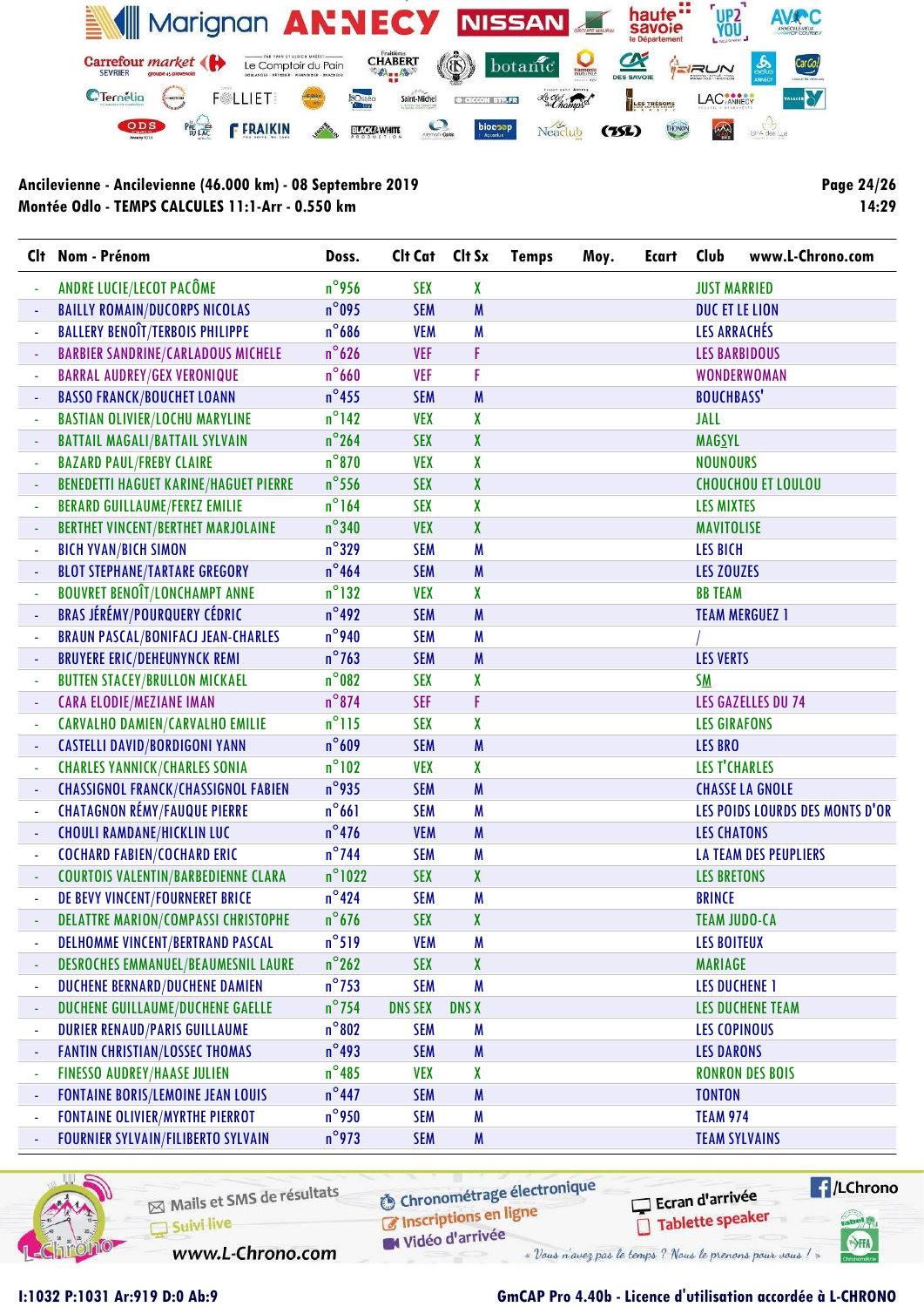

Page 25/26 14:29

|   | Clt Nom - Prénom                               | Doss.            | Clt Cat Clt Sx |   | <b>Temps</b> | Moy. | <b>Ecart</b> | Club                 | www.L-Chrono.com                 |
|---|------------------------------------------------|------------------|----------------|---|--------------|------|--------------|----------------------|----------------------------------|
|   | <b>FRACHON MARION/FRACHON JULIEN</b>           | $n^{\circ}$ 784  | <b>SEX</b>     | X |              |      |              | <b>LES FRACH</b>     |                                  |
|   | <b>GALLO AUDRIC/PERROTIN LILIAN</b>            | $n^{\circ}$ 964  | <b>SEM</b>     | M |              |      |              |                      | <b>DREAM TEAM DANCE AVENTURE</b> |
|   | <b>GAZELLE PAUL/GLAIN PAULINE</b>              | $n^{\circ}$ 403  | <b>SEX</b>     | X |              |      |              | <b>LES POPOLES</b>   |                                  |
|   | <b>GIBOWSKI TIPHANIE/DE LAZZER GUILLAUME</b>   | $n^{\circ}$ 567  | <b>SEX</b>     | X |              |      |              |                      | <b>TITI ET GROS MINET</b>        |
|   | <b>GILBERT CATHERINE/GILBERT ALEXANDRE</b>     | $n^{\circ}$ 565  | <b>VEX</b>     | X |              |      |              | <b>GILBERT</b>       |                                  |
|   | <b>GOBAUT VINCENT/PLACHINSKI MATTHIEU</b>      | $n^{\circ}$ 349  | <b>SEM</b>     | M |              |      |              |                      | <b>LES FOUS DU GUIDON</b>        |
|   | GRATELOUP LAURA/DERÉGNAUCOURT JÉRÉMY           | $n^{\circ}021$   | <b>SEX</b>     | X |              |      |              |                      | <b>LES AVOCADOS LOVERS</b>       |
|   | <b>GRILLET ALAIN/PAITREAULT MANUEL</b>         | $n^{\circ}$ 394  | <b>VEM</b>     | M |              |      |              | <b>DANTON</b>        |                                  |
|   | <b>GROSJEAN PAULINE/ULIANA DAVID</b>           | $n^{\circ}$ 477  | <b>SEX</b>     | X |              |      |              | <b>DAVAULINUS</b>    |                                  |
|   | <b>GUIMO VÉRONIQUE/AUBERT CAROLE</b>           | $n^{\circ}$ 048  | <b>VEF</b>     | F |              |      |              |                      | LES DÉTERMINÉES                  |
|   | <b>GUY MAXIME/LUCCA PHILIPPE</b>               | $n^{\circ}$ 203  | <b>SEM</b>     | M |              |      |              |                      | L'ÉQUIPE A 2 BALLES              |
|   | HAUET AMANDINE/MARGUERETTAZ KARINE             | $n^{\circ}$ 342  | <b>VEF</b>     | F |              |      |              | <b>LES TOURISTES</b> |                                  |
|   | <b>HIBON THOMAS/RIOBÉ GUILLAUME</b>            | $n^{\circ}$ 1028 | <b>SEM</b>     | M |              |      |              | <b>LEROY MERLIN</b>  |                                  |
|   | JACQUIER XAVIÈRE/JACQUIER SYLVAIN              | $n^{\circ}$ 905  | <b>VEX</b>     | X |              |      |              | <b>LES BICHONS</b>   |                                  |
|   | <b>KAYSER MELANIE/GIRARD CHRISTOPHE</b>        | $n^{\circ}364$   | <b>VEX</b>     | X |              |      |              |                      | LES FÉES DU BITUME               |
|   | LANGUEFINA FABRICE/MAILLOT ANNIE-LAURY         | $n^{\circ}751$   | <b>VEX</b>     | X |              |      |              | BABOUK974            |                                  |
|   | LARONZE JÉRÉMY/BERARD GUILLAUME                | $n^{\circ}$ 1009 | <b>SEM</b>     | M |              |      |              | <b>LE VENITIEN</b>   |                                  |
|   | LENGLET NATHALIE/LENGLET CHRIS                 | $n^{\circ}$ 242  | <b>VEX</b>     | X |              |      |              |                      | <b>LENGLET FAMILY</b>            |
|   | LEVEQUE TANGUY/MIQUEE CAROLE                   | $n^{\circ}473$   | <b>SEX</b>     | X |              |      |              |                      | <b>LES SURVIVANTS</b>            |
|   | LUSIGNET KEVIN/GRESSARD CHARLOTTE              | $n^{\circ}431$   | <b>SEX</b>     | X |              |      |              | <b>TEAM LULU</b>     |                                  |
|   | MADELIN HIPPOLYTE/NATTON JEAN-CHRISTOPHE n°120 |                  | <b>SEM</b>     | M |              |      |              |                      | LES JAMBES CASSÉES               |
|   | MAILLOT MAELLE/SZYMANSKI ROMAIN                | $n^{\circ}$ 117  | <b>SEX</b>     | X |              |      |              |                      | <b>LES BAROUDEURS</b>            |
|   | MAJEUR CHRISTELLE/MAJEUR LUCIE                 | $n^{\circ}479$   | <b>SEF</b>     | F |              |      |              | <b>MAJEUR</b>        |                                  |
|   | <b>MANDEL STEPHANE/BRUINAUD DAVID</b>          | $n^{\circ}$ 599  | <b>VEM</b>     | M |              |      |              | <b>LES MACHINES</b>  |                                  |
|   | MICHEL PHILIPPE/MICHEL ANNE                    | $n^{\circ}$ 959  | <b>VEX</b>     | X |              |      |              | <b>LES CAÏMANS</b>   |                                  |
|   | MONET JULIEN/ISNARDON SYLVAIN                  | $n^{\circ}331$   | <b>SEM</b>     | M |              |      |              | <b>LES ZULBI1</b>    |                                  |
|   | MONTAGNON MATHILDE/ROCHET FLORENCE             | $n^{\circ}$ 910  | <b>VEF</b>     | F |              |      |              |                      | <b>LES FLOTOUNES</b>             |
|   | MUGNIER SOLENNE/GIOANA REMI                    | $n^{\circ}1000$  | <b>SEX</b>     | X |              |      |              |                      | <b>LES MAURITARINS</b>           |
|   | ONGARO VÉRONIQUE/BOSSONNET LAURA               | $n^{\circ}$ 963  | <b>SEF</b>     | F |              |      |              |                      | <b>LA NOUGATEAM</b>              |
|   | <b>ORBAN IMRE/ORBAN EDINA</b>                  | $n^{\circ}603$   | <b>SEX</b>     | X |              |      |              |                      | <b>LES TURBOS ESCARGOTS</b>      |
|   | <b>OUHMID DRISS/MERCIER RICHARD</b>            | $n^{\circ}302$   | <b>VEM</b>     | M |              |      |              | <b>GGB ATR</b>       |                                  |
|   | PALLARD BENOIT/PALLARD CHRISTOPHINE            | $n^{\circ}$ 896  | <b>SEX</b>     | X |              |      |              |                      | <b>PÉDALE DOUCE</b>              |
|   | PALUCH EDDY/HARRIBEY LÉA                       | $n^{\circ}$ 453  | <b>SEX</b>     | X |              |      |              |                      | <b>TEAM INVICTA GRENOBLE</b>     |
|   | PEIXOTO NATHAN/PEIXOTO QUENTIN                 | $n^{\circ}184$   | <b>SEM</b>     | M |              |      |              | <b>OS IRMÃOS</b>     |                                  |
| ÷ | PELLETIER SYLVAIN/CHAPPUY LAURIE               | $n^{\circ}$ 990  | <b>SEX</b>     | X |              |      |              |                      | GILBERTELUCIEN                   |
|   | PELURSON GILLES/MARTIN CÉCILE                  | $n^{\circ}118$   | <b>VEX</b>     | χ |              |      |              |                      | <b>LES EYGLUYSIENS</b>           |
|   | PERONNET BRUNO/COQUELIN GILLES                 | $n^{\circ}$ 560  | <b>VEM</b>     | M |              |      |              | <b>ZESTY TEAM</b>    |                                  |
|   | PERRODIN MURIELLE/PERRODIN RICHARD             | $n^{\circ}$ 994  | <b>SEX</b>     | X |              |      |              | <b>TIMILO</b>        |                                  |
|   | PETER VIRGINIE/ESTOPPEY JAN                    | $n^{\circ}861$   | <b>SEX</b>     | X |              |      |              |                      | LE LIÈVRE ET LA TORTUE           |
|   | PIERRON MATHIEU/PIERRON NORA                   | $n^{\circ}621$   | <b>VEX</b>     | X |              |      |              | <b>HAJRA</b>         |                                  |



Mails et SMS de résultats Suivi live

**6** Chronométrage électronique

C Inscriptions en ligne

www.L-Chrono.com

W Vidéo d'arrivée « Vous n'avez pas le temps ? Nous le prenons pour vous !

 $\sqrt{1}$ /LChrono Ecran d'arrivée Tablette speaker tabel<sub>()</sub>

SHA

## I:1032 P:1031 Ar:919 D:0 Ab:9 GmCAP Pro 4.40b - Licence d'utilisation accordée à L-CHRONO